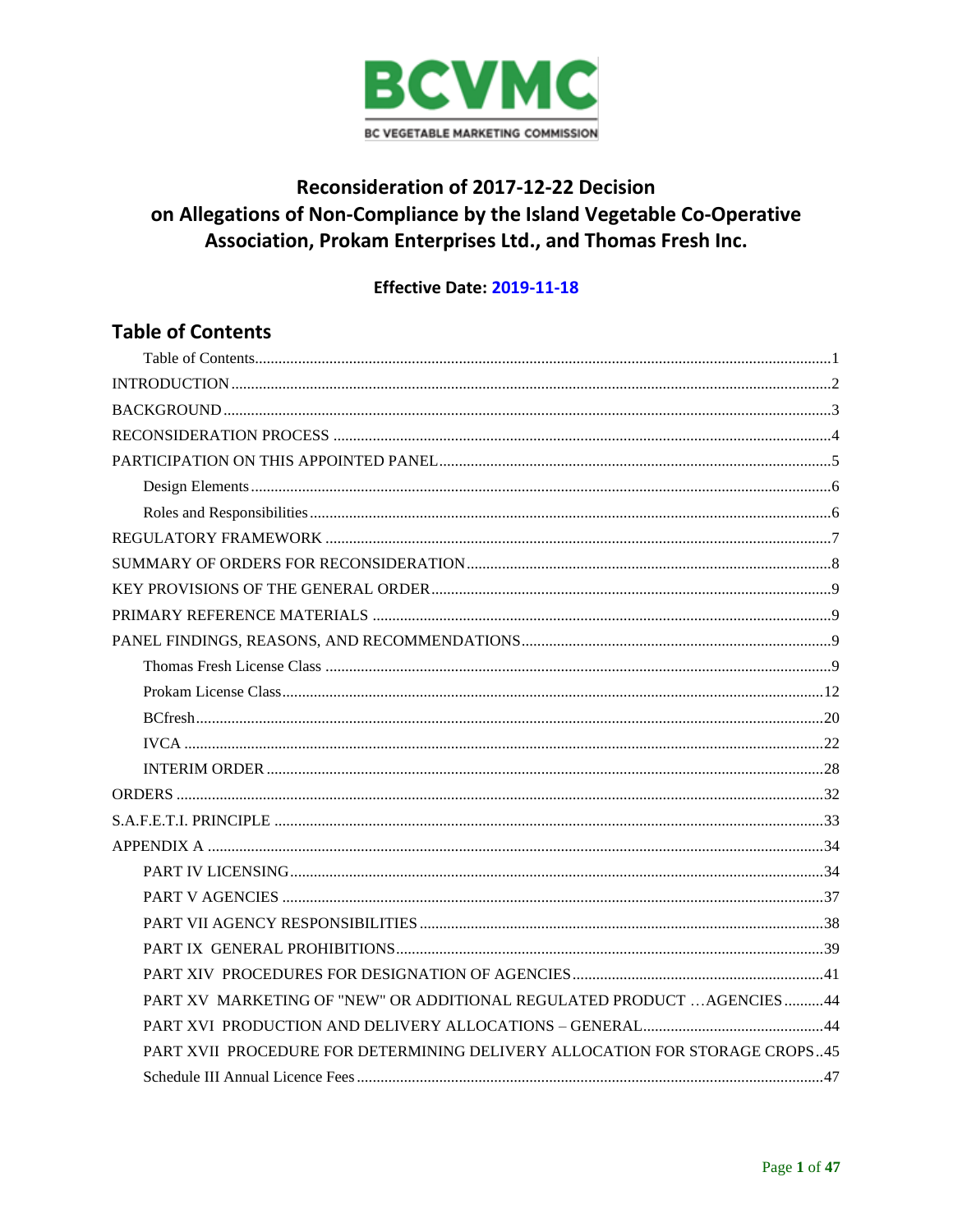# <span id="page-1-0"></span>*INTRODUCTION*

- 1. By decision dated February 28, 2019 in the matter of BCVMC ats. Prokam and Thomas Fresh (N1715, N1716, N1718, N1719), the BCFIRB directed the Commission to reconsider certain orders made by it on December 22, 2017.
- 2. The orders made by the Commission which are subject to the BCFIRB's reconsideration direction are as follows:

48.1 Effective February 1st, 2018, BCfresh is the designated Agency for Prokam. Prokam is to sign a GMA with BCfresh under the Agency's standard terms.

48.2 Prokam's 2017-18 Crop Year potato shipments on Kennebec potatoes and all potato exports are not to be included in the calculation of delivery allocation for the 2018-19 crop year.

48.3 The Class 1 Producer Licence issued to Prokam is to be revoked and replaced with a Class 4 Licence. The Commission may choose to replace this licence with a Class 3 or Class 5 licence on review of the producer's compliance with these orders.

48.5 The Class 1 Wholesaler Licence issued to Thomas Fresh is to be revoked and replaced with a Class 4 Licence.

- 3. The following is a summary of the February 28, 2019 directions made by the BCFIRB:
	- **Order 1. Commission orders 48.3 and 48.5 are referred back to the Commission to reconsider, with directions to consider all relevant facts and all relevant provisions of the General Orders, other than the asserted violation of the minimum pricing requirements in respect of the interprovincial sales.**
	- **Order 2. The Commission is directed to reconsider its decision to issue order 48.1.**
	- **Order 3. Prior to undertaking reconsideration pursuant to orders 1, 2 and 4, the Commission is directed to canvass the parties' views on the question of whether any members of the Commission must recuse themselves from the discussions and deliberations concerning the reconsideration.**
	- **Order 4. The Commission is directed to reconsider the question of whether any compliance or remedial action is necessary in relation to IVCA.**
	- **Order 5. The Commission is directed to review its minimum pricing policy documentation to ensure that it is properly documented and integrated as appropriate with its General Orders.**
- 4. This reconsideration decision addresses Orders 1, 2, and 4.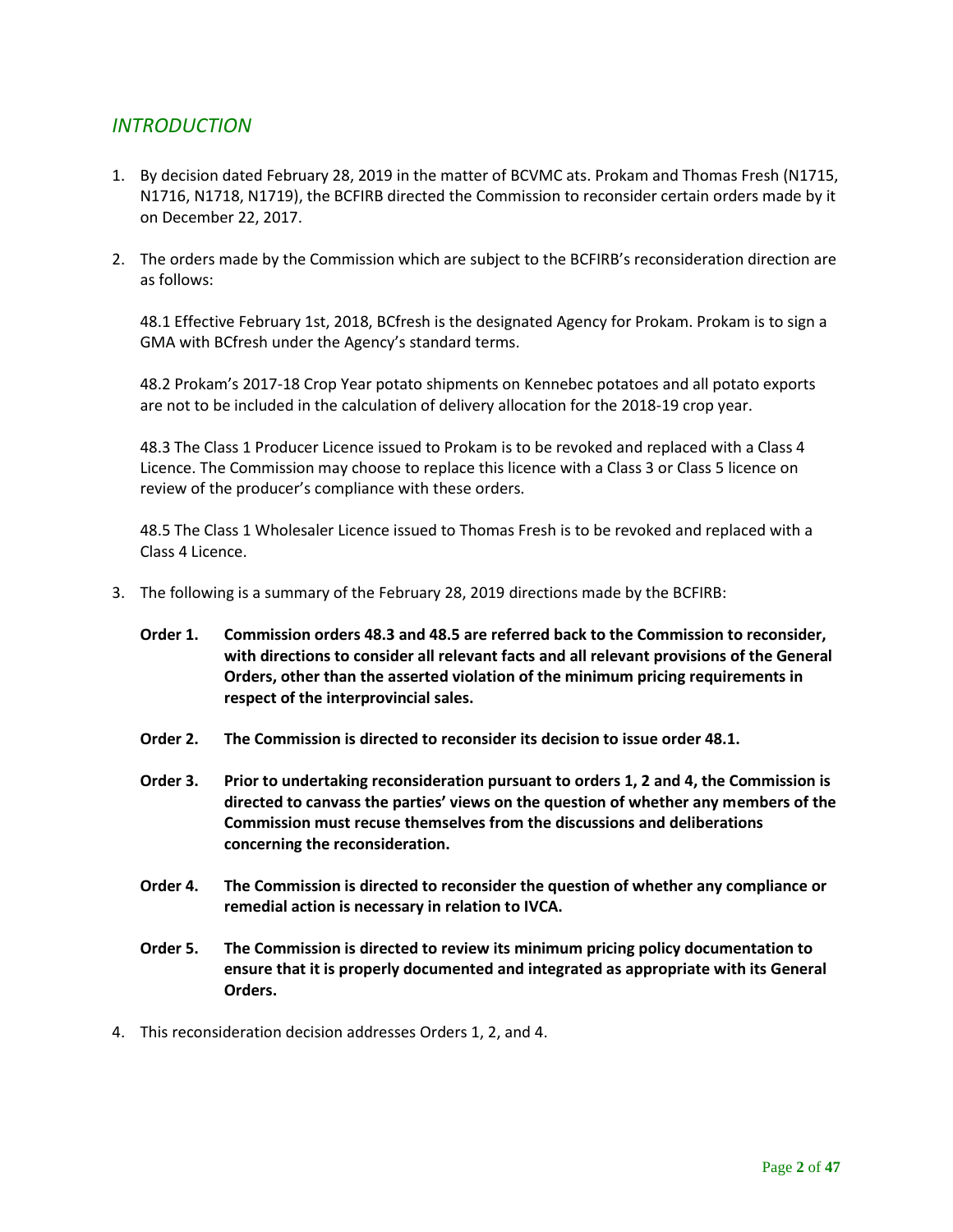# <span id="page-2-0"></span>*BACKGROUND*

- 5. On or about October 10, 2017, the Commission delivered "Compliance Notices" to each of Island Vegetable Cooperative Association, Prokam Enterprises Ltd. (Prokam) and Thomas Fresh. The Compliance Notices described alleged non-compliance with the General Order and directed the stakeholders to cease and desist certain specified activities.
- 6. The Compliance Notices were intended to operate as the first step in a SAFETI-based process initiated by the Commission. The purpose of each Compliance Notice was to advise of the particulars of alleged violations, and to require compliance with the existing provisions of the General Order pending a show-cause hearing to be conducted by way of written submissions.
- 7. After October 10, 2017, the Commission provided various additional materials to the stakeholders to better particularize the alleged non-compliance. Then, in accordance with a schedule established by the Commission, the stakeholders made written submissions with respect to the alleged noncompliance. These submissions were then circulated among the stakeholders so that they would each have an opportunity to file a brief reply submission.
- 8. The allegations of non-compliance were fully particularized in material provided to the stakeholders. The central allegation was that IVCA, a designated agency of the Commission, marketed potatoes grown by Prokam to Thomas Fresh at less than the minimum price established by the Commission.
- 9. On December 14, 2017, the Commission met to deliberate on the matter. At that meeting, the Commission reviewed the same material that had been provided to the stakeholders, as well as the written submission made by the stakeholders. The matter was considered by the Commission again on December 22nd, 2017.
- 10. On December 22, 2017 the Commission issued the following Orders:

**48.1. Effective February 1st, 2018, BCfresh is the designated Agency for Prokam. Prokam is to sign a GMA with BCfresh under the Agency's standard terms.** 

**48.2. Prokam's 2017-18 Crop Year potato shipments on Kennebec potatoes and all potato exports are not to be included in the calculation of delivery allocation for the 2018-19 crop year.** 

**48.3. The Class 1 Producer Licence issued to Prokam is to be revoked and replaced with a Class 4 Licence. The Commission may choose to replace this licence with a Class 3 or Class 5 licence on review of the producer's compliance with these orders.** 

**48.4. The suspension of Mr. Bob Gill's 2017-18 certificate of authority is to be addressed as an Agency matter. IVCA is to inform the Commission General Manager on if the certificate is to be re-instated or cancelled.** 

**48.5. The Class 1 Wholesaler Licence issued to Thomas Fresh is to be revoked and replaced with a Class 4 Licence.** 

49. These are the decisions and reasons of the Commission as "first instance regulator". A person aggrieved by this decision may appeal the decision to the BCFIRB.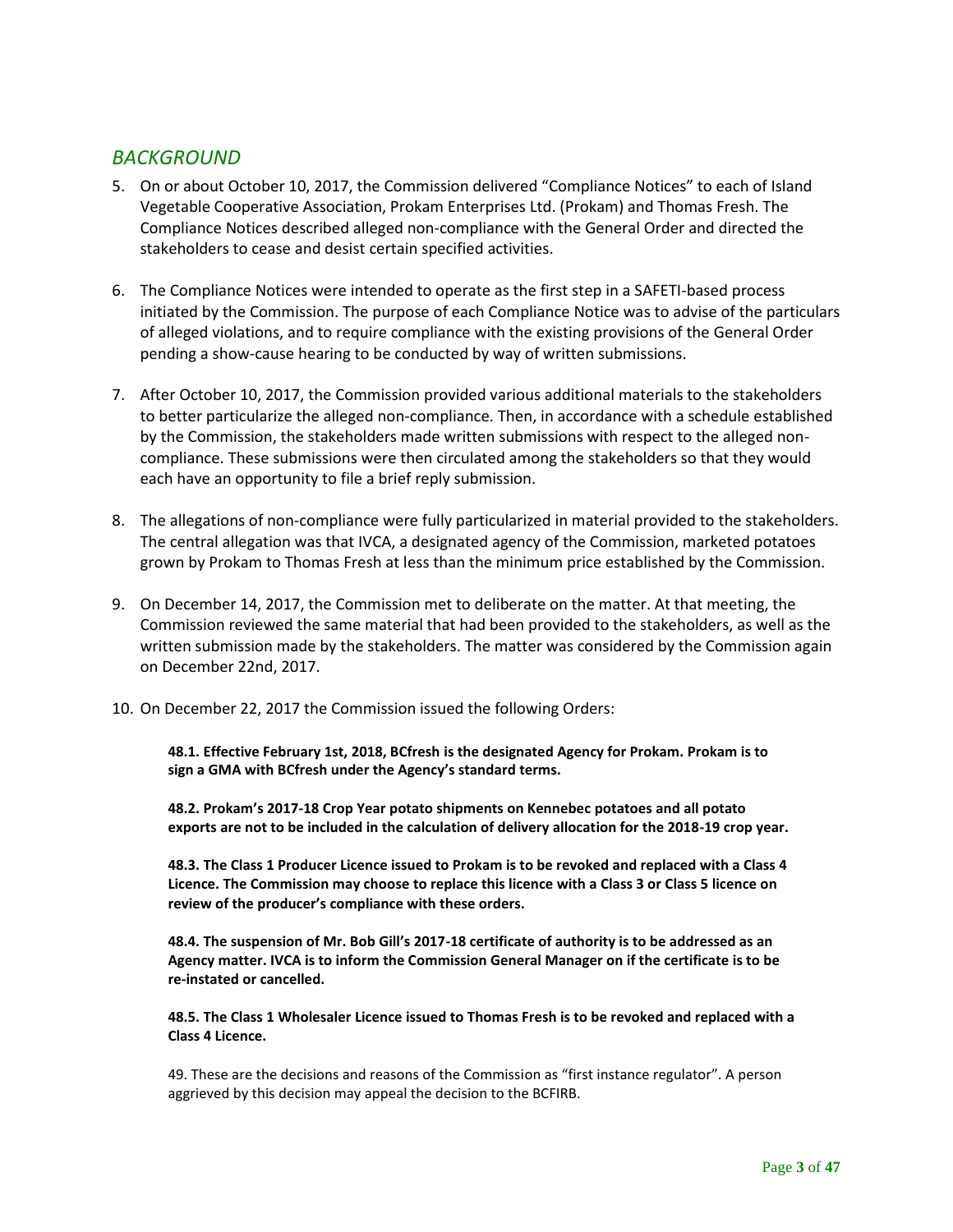- 11. Four appeals were filed with the BCFIRB by vegetable producer Prokam Enterprises Ltd. (Prokam), and vegetable wholesaler Thomas Fresh Inc. (Thomas Fresh). The appellants appealed the decision of the BCVMC on October 10, 2017 to issue the "Compliance Notices" and the subsequent decision that was issued December 22, 2017.
- 12. The appeal was heard by a three member BCFIRB panel consisting of members Diane Pastoor, Al Sakalauskas, and John Les as the presiding chair. Dianne Pastoor's appointment to the BCFIRB ended on July 31, 2018. However, her appointment was extended to allow her to continue to exerciser her powers as a member of the BCFIRB on this appeal. On November 15, 2018 the appointment of Chair John Les was rescinded. A decision on the appeal that was made by the two remaining panel members was issued February 28, 2019.
- 13. The February 28, 2019 decision directed the BCVMC to reconsider the following Commission decisions: the replacement of Prokam's Class 1 Producer Licence with a Class 4 Licence; the replacement of Thomas Fresh's Class 1 Wholesaler Licence with a Class 4 Wholesaler Licence, and, directing Prokam to market through BCfresh Inc. Furthermore, the decision also directed the Commission to reconsider the question of whether any compliance or remedial action is necessary in relation to Island Vegetable Co-Operative Association (IVCA). And, as part of the reconsideration process, that the parties' views be canvassed on the question of whether any Commissioners must recuse themselves from the discussions and deliberations concerning the reconsideration.

# <span id="page-3-0"></span>*RECONSIDERATION PROCESS*

- 14. By letter dated March 15, 2019, the Commission wrote to Thomas Fresh, Prokam and IVCA to solicit their views concerning the composition of a Commission panel to be struck for the purpose of reconsidering the matters described in the BCFIRB"s orders 1, 2 and 4. In particular, the Commission proposed a panel comprised of the following members: John Newell, Eric Schlacht, Mike Reed, Brent Royal (newly elected Commissioner representing peppers). None of those persons ship to, or are shareholders, directors or officers of, BCfresh. The Commission asked that any comments concerning the proposed panel be submitted to the Commission no later than March 29, 2019.
- 15. By letter dated April 23, 2019, the Commission advised that it had reflected on comments made by IVCA, Thomas Fresh and Prokam regarding the composition of the panel, and that it had decided that the panel would consist of the originally proposed members, namely: John Newell, Eric Schlacht, Mike Reed and Brent Royal. As the decisions resulting from the reconsideration would be decisions of the Commission, the Commission did not think that it would be useful to include persons on the panel who are independent from the Commission itself, as suggested by IVCA.
- 16. In the same letter, the Commission invited each of IVCA, Thomas Fresh and Prokam to make written submissions to the Commission regarding the matters to be reconsidered, before May 10, 2019. Each of IVCA, Thomas Fresh and Prokam would then have an opportunity to file a brief reply submission in order to address any matter raised in any other party's original written submission. Any such reply submission was to be delivered to the Commission and to the other parties entitled to make submissions on or before May 24, 2019.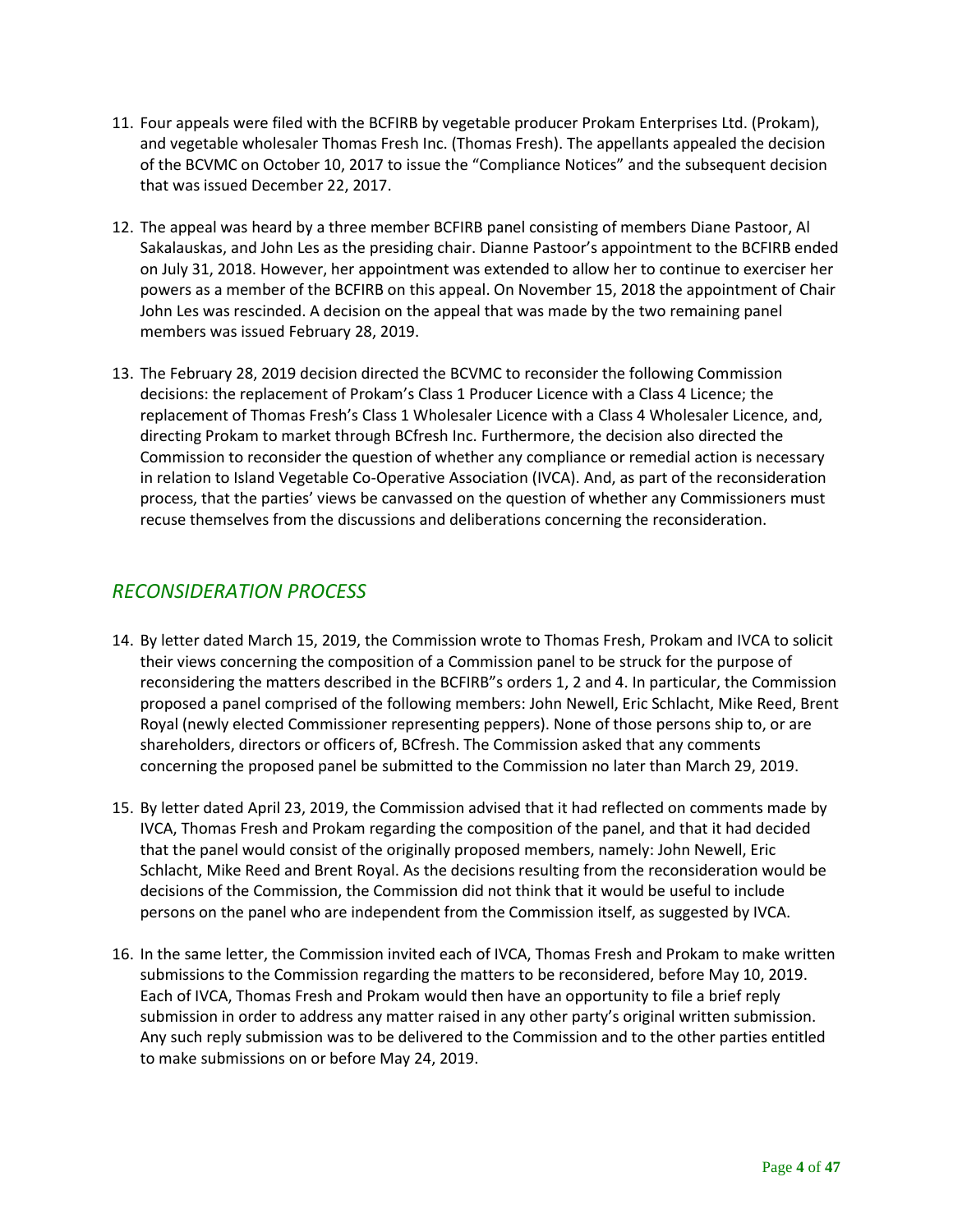- 17. Written submissions were received from each of IVCA, Thomas Fresh and Prokam. On May 10, 2019 these submissions were distributed to each of IVCA, Thomas Fresh and Prokam so that they would have an opportunity to file a brief reply submission in order to address any matter raised in any other party's original written submission.
- 18. Reply submissions were received from each of IVCA, Thomas Fresh and Prokam by May 24, 2019.
- 19. On June 11, 2019 the Panel sought to engage in further consultation with industry stakeholders (potato producers and agencies, in particular) with respect to the reconsideration of the Commission's decision to issue order **48.1**: *"Effective February 1, 2018, BCfresh is the designated Agency for Prokam. Prokam is to sign a GMA with BCfresh under the Agency's standard terms."* Potato producers and designated agencies were invited to make submissions **with respect to order 48.1** on or before Wednesday **July 10, 2019**.
- 20. By letter dated July 5, 2019 all potato producers and designated storage crop agencies were informed that the due date for submissions would be extended to **July 19, 2019**. This letter also advised that any submissions received by the Commission would be provided to Thomas Fresh, Prokam and IVCA so that each may have the opportunity to make a brief reply before the matter is tabled before the Panel for consideration. Thomas Fresh, Prokam and IVCA were advised that reply submissions would be due Friday **August 2, 2019**.
- 21. Submissions were received by July 19, 2019 from BCfresh, Okanagan Grown Produce Ltd., and Vancouver Island Farm Products Inc. All three submissions were forwarded to IVCA, Thomas Fresh and Prokam on July 22, 2019. No further reply submissions were received from IVCA, Thomas Fresh or Prokam.

# <span id="page-4-0"></span>*PARTICIPATION ON THIS APPOINTED PANEL*

- 22. This Appointed Panel has been established by the Commission to reconsider the decisions made by the Commission on December 22, 2017. Participation on this Panel has been requested because the selected panel members:
	- 1. Have less conscious or perceived levels of bias with this issue, and,
	- 2. Are deemed to have less conflict-of-interest, based on their arms-length involvement with the storage crop sector.
- 23. The Appointed Panel has arrived at a consensus-based recommendation for the consideration of the BCVMC as a whole and has used a designed accountability process, with the intent to manage or limit the amount of bias or perceived bias present in the final recommendations presented to the BCVMC as a whole. Debbie Etsell, Chairperson of the BCVMC, and Andre Solymosi, General Manager of the BCVMC co-facilitated the process used by the Appointed Panel. Both the Chair and the General Manager worked together to prepare any advance reading required by this Appointed Panel, and, any responses to questions requiring further information or documentation.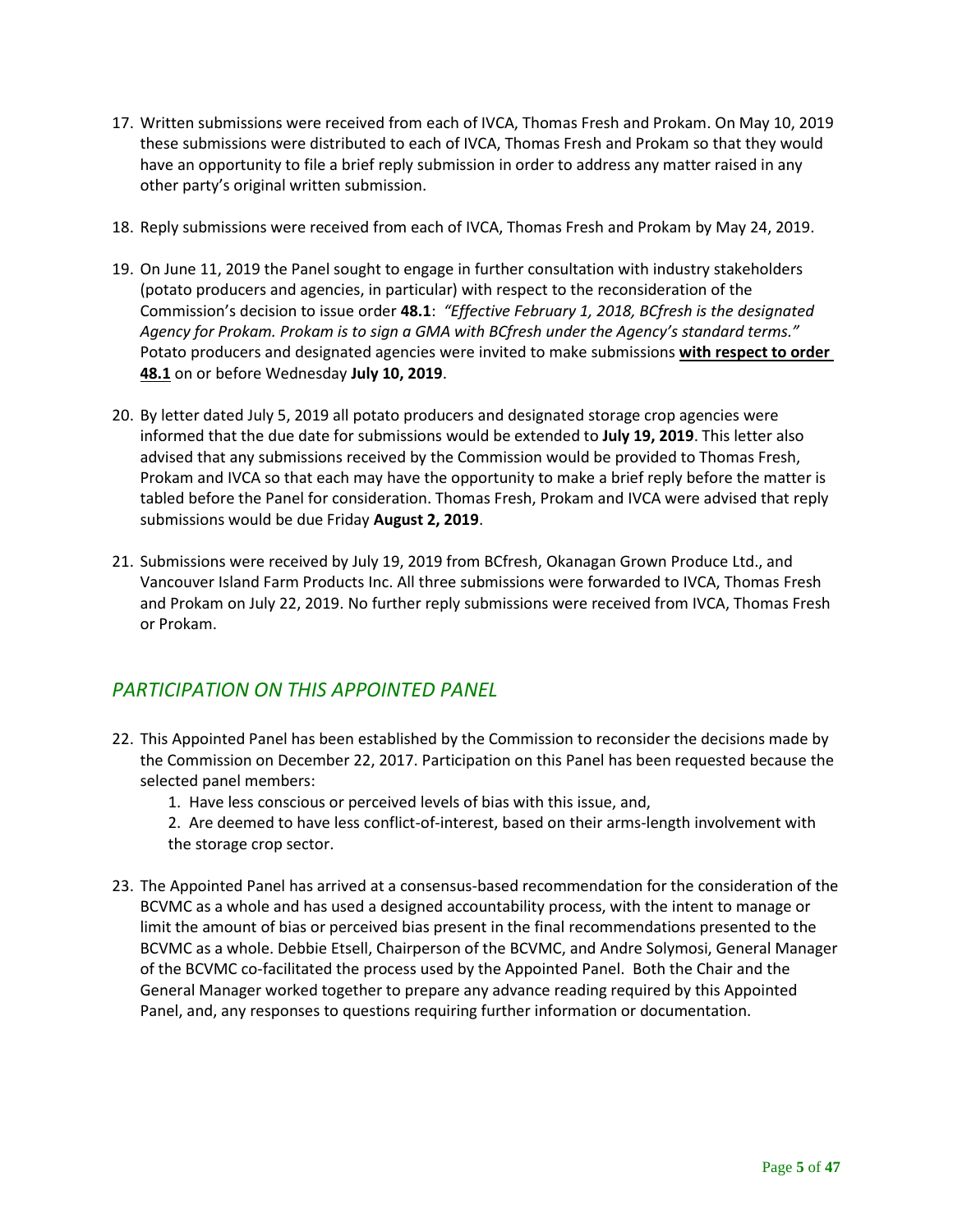# <span id="page-5-0"></span>**Design Elements**

- 24. The design is based upon the need for clarity of Order 3, (FIRB decision, Feb. 28, 2019) and all points following this order that relate to the management of reasonable bias or perceived bias when effectively managing commodity boards, and the decisions they must make on behalf of the industry as a whole.
- 25. All design elements and tools are there to ensure that the BCVMC is delivering on Order 3 of the Feb. 28, 2019 FIRB Appeal decision.
- 26. **Order 3: Prior to undertaking reconsideration pursuant to orders 1, 2 and 4, the Commission is directed to canvas the parties' views on the question of whether any members of the Commission must recuse themselves from the discussions and deliberations concerning the reconsideration.**
- 27. Producer governance undoubtedly raises special challenges for commodity board members seeking to identify those situations where there might still be a special or unique conflict that exists over and above the fact that a person is a producer. These are challenges that must be met if the commodity boards are to function effectively.
- 28. The design has tools developed for the use of the Panelists that will assist them to check their bias(es) at certain points, ensuring that the process has considered the many angles that will be required to make decisions based on the S.A.F.E.T.I. principles that the BCFIRB has designed as a guide for use by Commodity Boards.

# <span id="page-5-1"></span>**Roles and Responsibilities**

## Commission Members as Panelists

29. Board members must respect their presence as elected officials and do their jobs to ensure and to the best of their ability and in good faith, the proper governance of the industry as a whole.

## Appointed Chair of the BCVMC

- 30. The appointed chair will facilitate the process, ensuring that each Panel member has the ability to independently have the ability and opportunity to make their own decision, and present why they have arrived at such a decision, and how they have managed any potential bias(es).
- 31. The Chair will further ensure that the Panel will then listen to the individual panel presentations, discuss each thoroughly, and then, using a consensus-based model, synthesize until a representative decision is arrived at and is then collectively voted upon.
- 32. The Chair will be accountable for ensuring that all voices are heard, and if there are bias(es) that cannot be overcome, that the Panelist be able to clearly state what may be blocking them from voting on a consensus-based decision. The Chair will also present any further options for Panelists to stand aside with the final decision, (without blocking it from passing). In summary, the Chair will use and guide the process and use of tools for each question, until consensus is reached.

### General Manager of the BCVMC

33. The general manager will assist the Panel as required to the facilitate their decision-making process.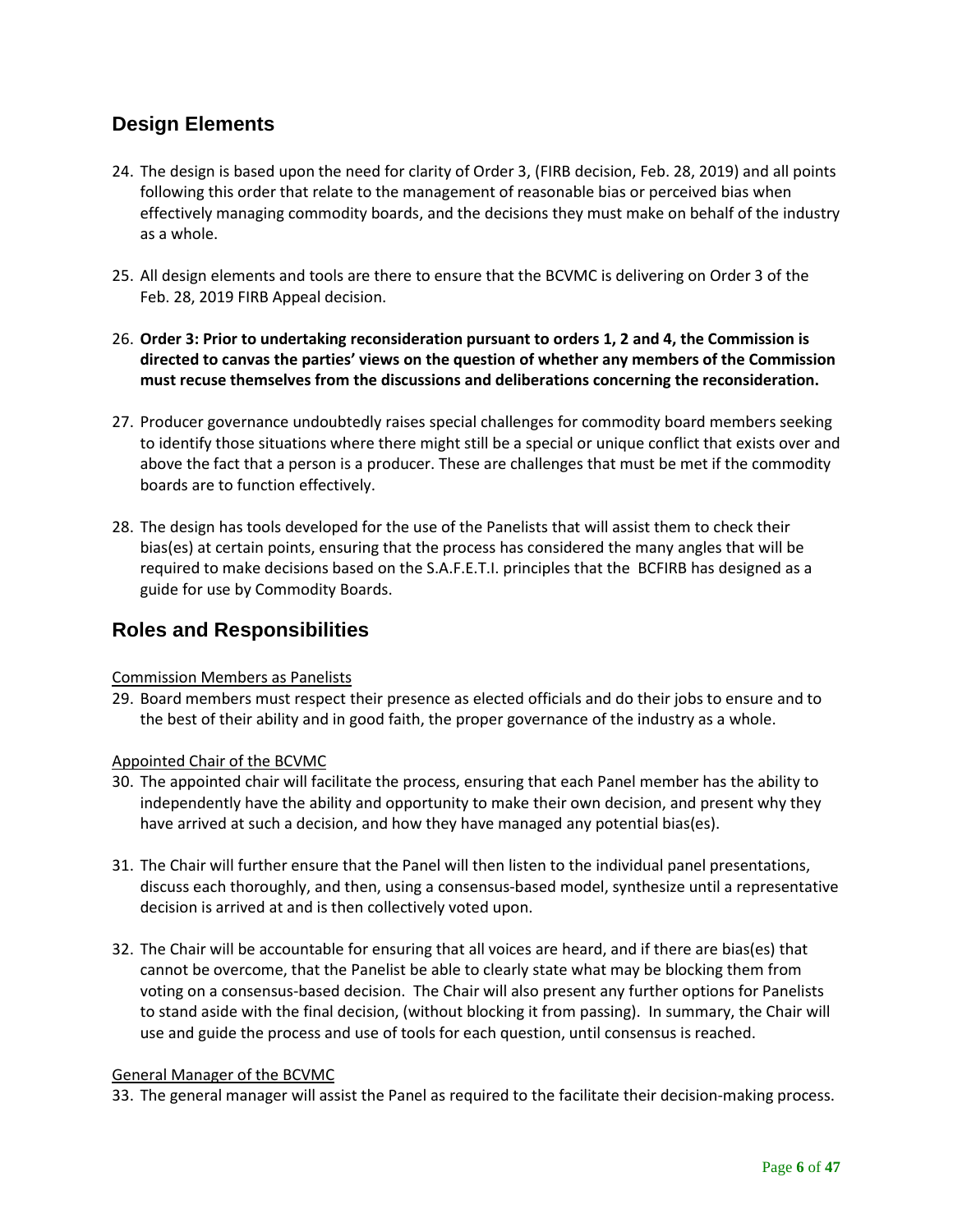# <span id="page-6-0"></span>*REGULATORY FRAMEWORK*

- 34. The overall purpose of regulated marketing is to provide a framework for producer economic stability and to satisfy other related public interests. It is intended to benefit producers, the sector's value chain, and the public.
- 35. The BC regulated vegetable industry is organized under the Natural Products Marketing (BC) Act and the British Columbia Vegetable Scheme (the Scheme). The Scheme prescribes the rules, procedures and application.
- 36. The Commission is the first instance regulator and acts by the authority delegated through the Natural Products Marketing (BC) Act and its Regulations. It is responsible for applying the Scheme, including coordinating producer activities, to ensure Orderly Marketing. Orderly Marketing is achieved through managing the promotion, control, and regulation of production, transportation, packing, storage, and marketing of vegetables.
- 37. The Commission's General Order sets out how the Commission manages the promotion, control, and regulation of production, transportation, packing, storage, and marketing of the vegetables it regulates.
- 38. In delivering its responsibilities, the Commission takes into account the economic stability of the industry, including producer price, and encourages growth of vegetable production in naturally strategic areas. To help support these actions the Commission pulls together current production and marketing data. The Commission also represents the interests of the industry inter-provincially, as well as nationally and internationally.
- 39. The Commission administers the Scheme, in part by way of a sub-delegation of powers to licensed Agencies.
- 40. Under the Natural Products Marketing (BC) Act (NPMA), BCFIRB is responsible for the general supervision of the Commission, including ensuring sound marketing policy. BCFIRB is also responsible for prior-approval in the designation of Agencies by the Commission under the NPMA Regulations, as well as hearing appeals of any Commission decision, determination, or Order.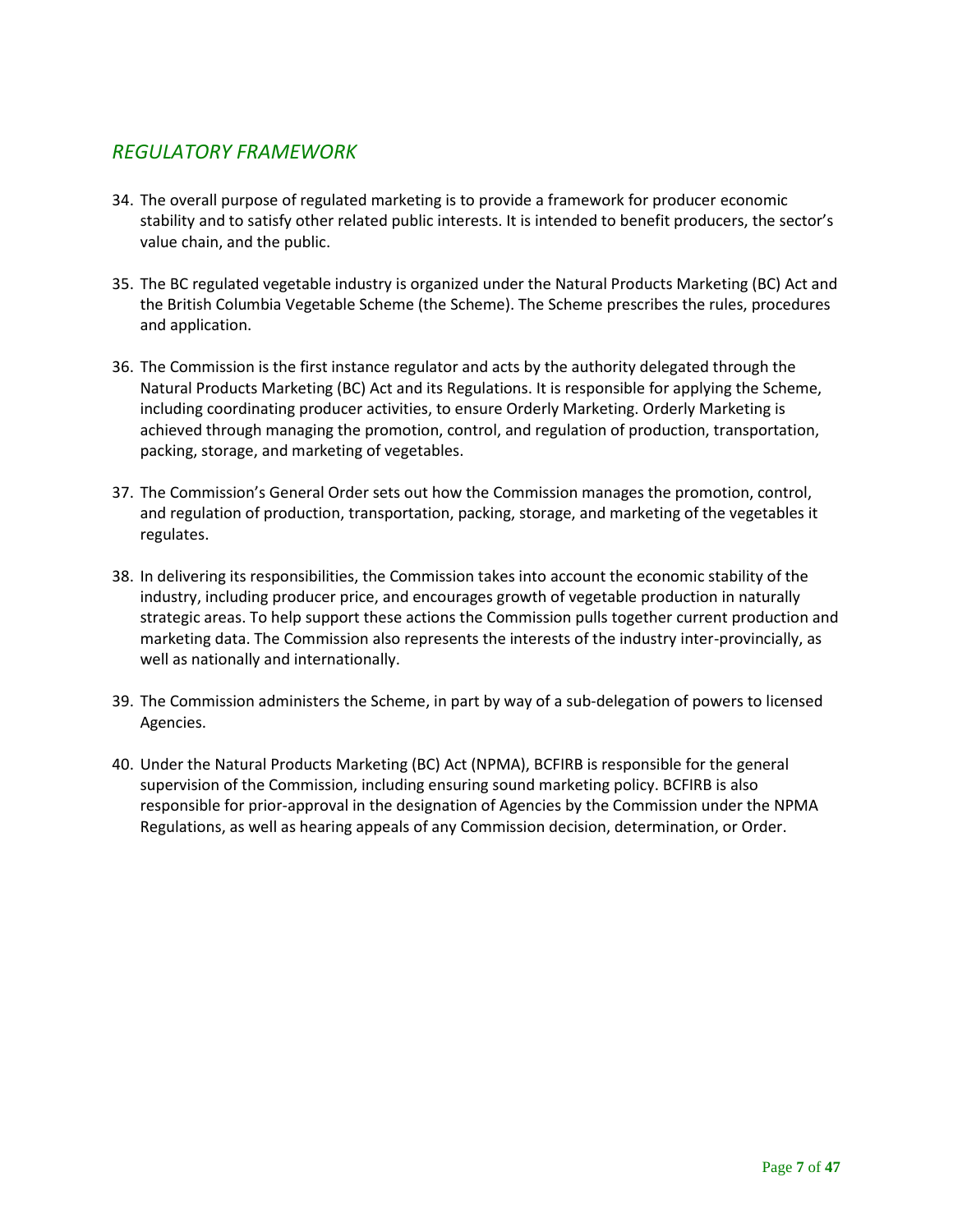# <span id="page-7-0"></span>*SUMMARY OF ORDERS FOR RECONSIDERATION*

**ORDER 1. Commission orders 48.3 and 48.5 are referred back to the Commission to reconsider, with directions to consider all relevant facts and all relevant provisions of the General Orders, other than the asserted violation of the minimum pricing requirements in respect of the interprovincial sales.** 

### BCVMC Decision Reference**:**

 *48.3 The Class 1 Producer Licence issued to Prokam is to be revoked and replaced with a Class 4 Licence. The Commission may choose to replace this licence with a Class 3 or Class 5 licence on review of the producer's compliance with these orders.* 

Question: Should the Class Three Licence previously issued to Prokam be revoked and replaced with a licence of a different class?

 *48.5 The Class 1 Wholesaler Licence issued to Thomas Fresh is to be revoked and replaced with a Class 4 Licence.*

> Question: Should the Class Three Licence previously issued to Thomas Fresh be revoked and replaced with a licence of a different class?

### **ORDER 2. The Commission is directed to reconsider its decision to issue order 48.1.**

BCVMC Decision Reference**:**

 *48.1 Effective February 1st, 2018, BCfresh is the designated Agency for Prokam. Prokam is to sign a GMA with BCfresh under the Agency's standard terms.*

> Question: Should BCfresh be the designated Agency for Prokam and should Prokam sign a GMA under the Agency standard terms?

**ORDER 3. Prior to undertaking reconsideration pursuant to orders 1, 2 and 4, the Commission is directed to canvass the parties' views on the question of whether any members of the Commission must recuse themselves from the discussions and deliberations concerning the reconsideration.** 

### Issue to address: Consideration on absence of bias.

**ORDER 4. The Commission is directed to reconsider the question of whether any compliance or remedial action is necessary in relation to IVCA.**

Question: Should any compliance or remedial actions be taken with or to IVCA?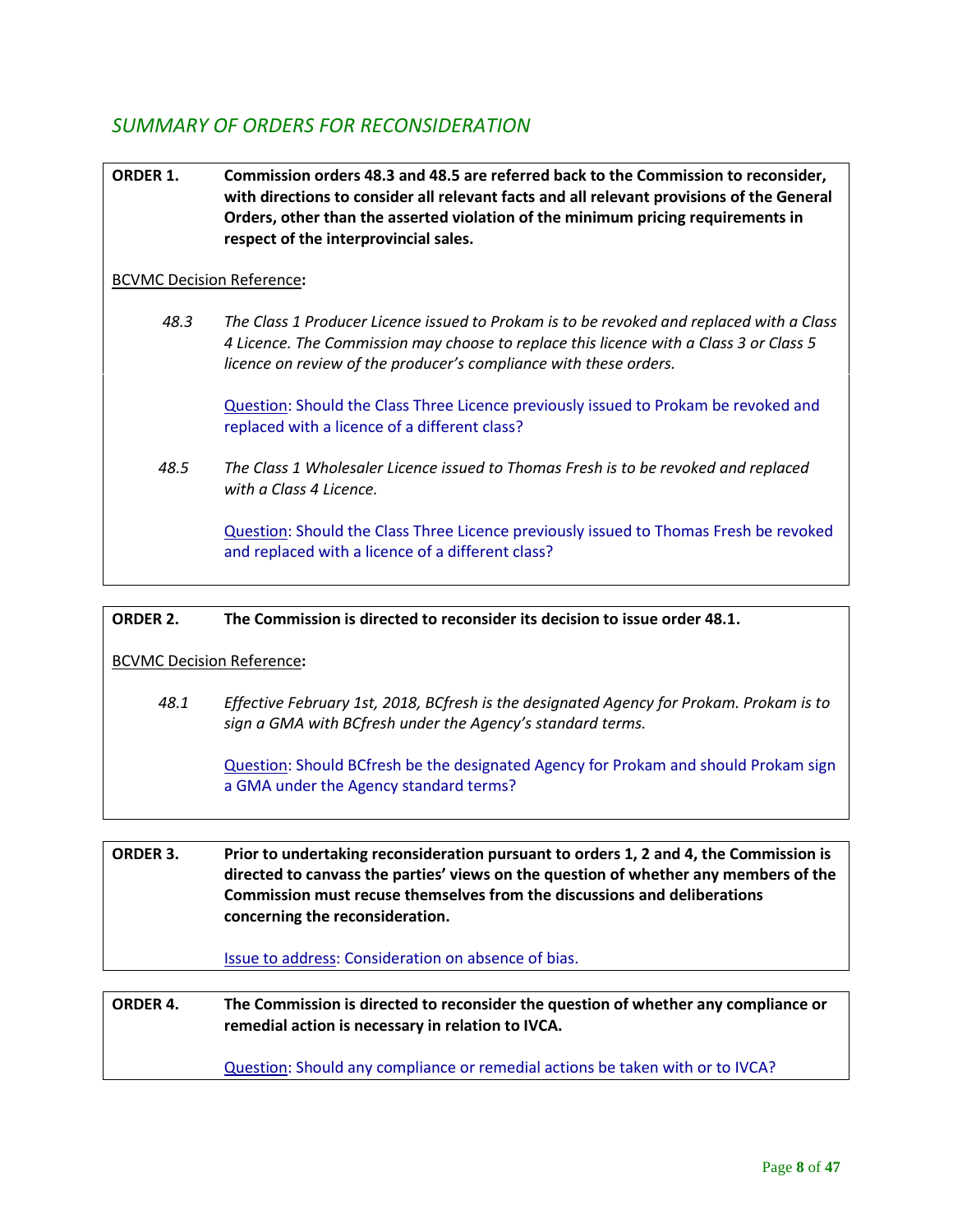# <span id="page-8-0"></span>*KEY PROVISIONS OF THE GENERAL ORDER*

41. The following provisions of the BCVMC General Order have been referenced. A complete copy of each section can be found in Appendix A:

Part IV Licensing Part V Agencies Part VII Agency Responsibilities Part IX General Prohibitions Part XIV Designation of Agencies Part XV Marketing of "New" or Additional Regulated Product … Part XVI Production and Delivery Allocations – General Part XVII Procedure for Determining Delivery Allocation for Storage Crops Schedule III Annual Licence Fees

# <span id="page-8-1"></span>*PRIMARY REFERENCE MATERIALS*

- The BCVMC Decision issued December 22, 2017
- The BCFIRB Appeal Decision issued February 2, 2019
- Submissions received as part of the Reconsideration Process
- Agricultural Products Marketing Act, RSC 1985
- British Columbia Vegetable Order, SOR/81-49
- Natural Products Marketing (BC) Act
- British Columbia Vegetable Scheme
- The BCVMC General Order
- 42. The Panel has carefully considered all of the materials and submissions referred to above, even though it does not intend to refer to all of it in the course of this decision.

# <span id="page-8-2"></span>*PANEL FINDINGS, REASONS, AND RECOMMENDATIONS*

- 43. For each of the questions on the associated order to be reconsidered, findings, evidence and decisions are listed that are applicable to the reconsideration and taken from the
	- 43.1. Decision document issued by the Commission on December 22, 2017
	- 43.2. The BCFIRB decision on the appeal that was issued February 28, 2019

# <span id="page-8-3"></span>**Thomas Fresh License Class**

44. *Question: Should the Class Three Licence previously issued to Thomas Fresh be revoked and replaced with a licence of a different class?*

Prima Facie Evidence to be Reconsidered:

7.3. The purchase order issued by Thomas Fresh was at pricing below the IVCA product quote sheet provided by IVCA to Thomas Fresh. Therefore, Thomas Fresh had knowingly procured regulated BC grown product at pricing below the price quoted by the agency and below the minimum price.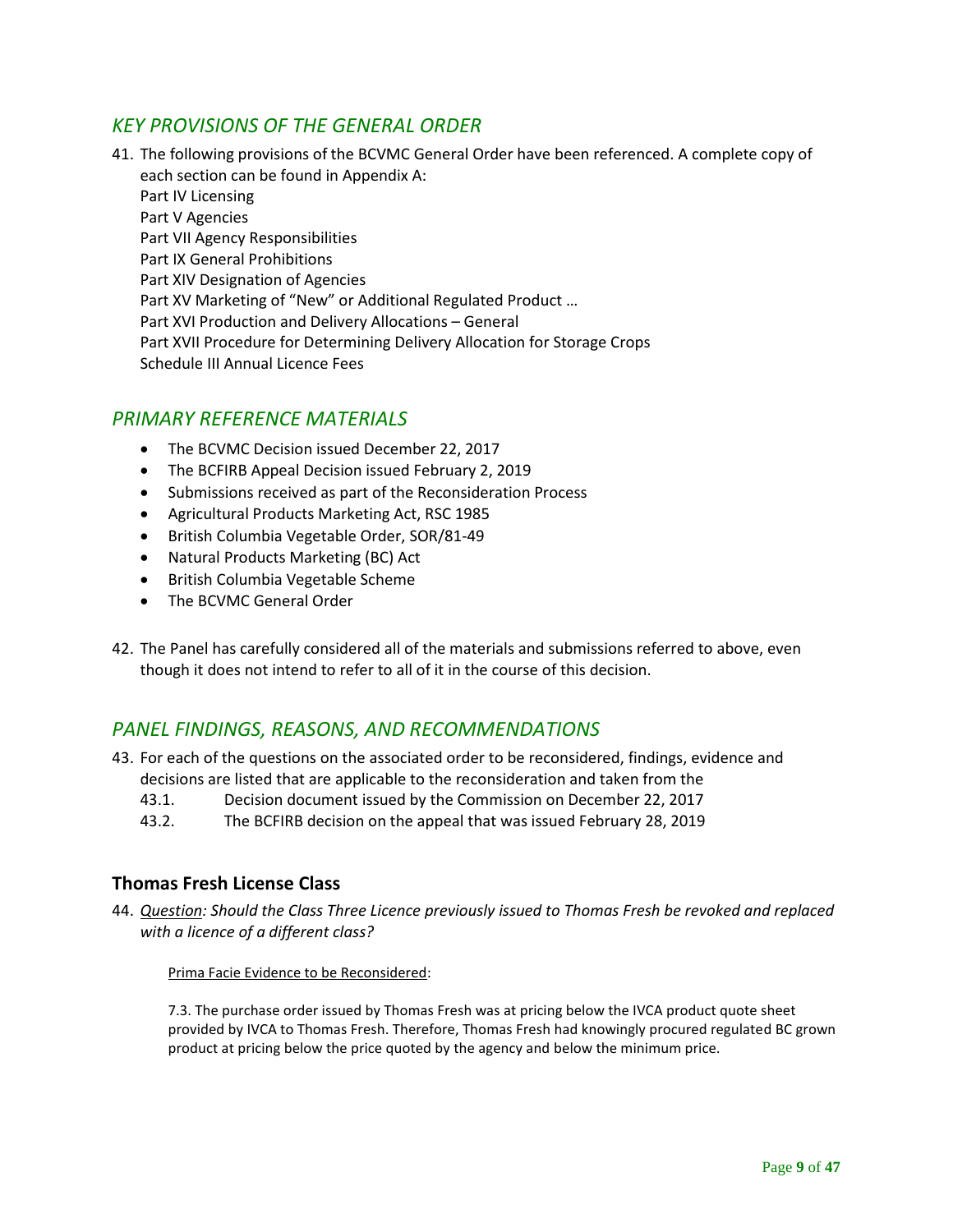7.7. For each of the 125 invoices listed, the invoiced price was at pricing below the IVCA product quote sheet issued by IVCA to Thomas Fresh. Therefore, Thomas Fresh had knowingly procured regulated BC grown product at pricing below the price quoted by the agency and below the minimum price.

7.17. Bob Gill, Prokam, and Thomas Fresh acted in blatant disregard of the Agency's authority, the Commission General Order, and established policy approved by the Commission as the first instance regulator to maintain orderly marketing of regulated BC grown vegetables.

7.15. Thomas Fresh, a wholesaler licensed by the Commission, entered into a contract directly with Prokam (a registered producer of regulated vegetables) and Sam Enterprises (an entity that is not a registered producer of regulated vegetables).

#### BCVMC Preliminary Findings to be Reconsidered:

13.4. Thomas Fresh is not privileged to the confidential minimum pricing sheets and the general orders that direct Agency behaviour. Though its behaviour is suspect, it is not reasonable beyond a doubt that Thomas Fresh acted in willful non-compliance of the general order and commission policy.

13.5. Thomas Fresh entered into a contract to directly purchase regulated product with an un-licensed producer. This is in direct violation of the general order and the conditions attached to a wholesaler licence. All sales of regulated vegetables must be managed by an Agency. All approved contracts are between a wholesaler (Thomas Fresh) and an Agency (IVCA)

#### BCVMC decision on Licence Class to be reconsidered:

47. Thomas Fresh's wholesale licence class is to be adjusted to reflect its disregard to orderly marketing of BC regulated vegetables. Thomas Fresh had entered into a contract to directly purchase regulated product with an un-licensed producer. This is in direct violation of the general order and the conditions attached to a wholesaler licence. The Commission is also satisfied that Thomas Fresh played a significant role in the marketing of regulated product at below the minimum price established by the Commission.

#### BCFIRB Findings of Key Facts to be considered:

16. Thomas Fresh is registered as a wholesaler of vegetables in BC with operations in BC, Alberta and Saskatchewan.

21. As early as 2015 IVCA, through its previous general manager and its president, was actively soliciting out-of-province sales with Thomas Fresh in Calgary and Saskatoon. IVCA supplied Prokam potatoes to Thomas Fresh in 2016. In March 2017, Thomas Fresh sent signed 60-day forward contracts to IVCA and in April 2017, Mr. Gill executed these contracts to supply Thomas Fresh with Prokam's potatoes at a set price.

#### BCFRIB Findings and Reasons to be considered:

35. Given the length and complexity of the submissions, we find it useful to set out our findings and orders first, with our supporting reasons set out below.

Finding The Commission did not have the authority to apply its minimum pricing rules to these interprovincial sales, or to issue any related cease and desist orders respecting such sales. We reach this conclusion because the Commission has not complied with the federal Statutory Instruments Act, a step that is required for the Commission to be able to avail itself of the interprovincial price setting authority that is provided by the federal Agricultural Products Marketing Act and the British Columbia Vegetable Order.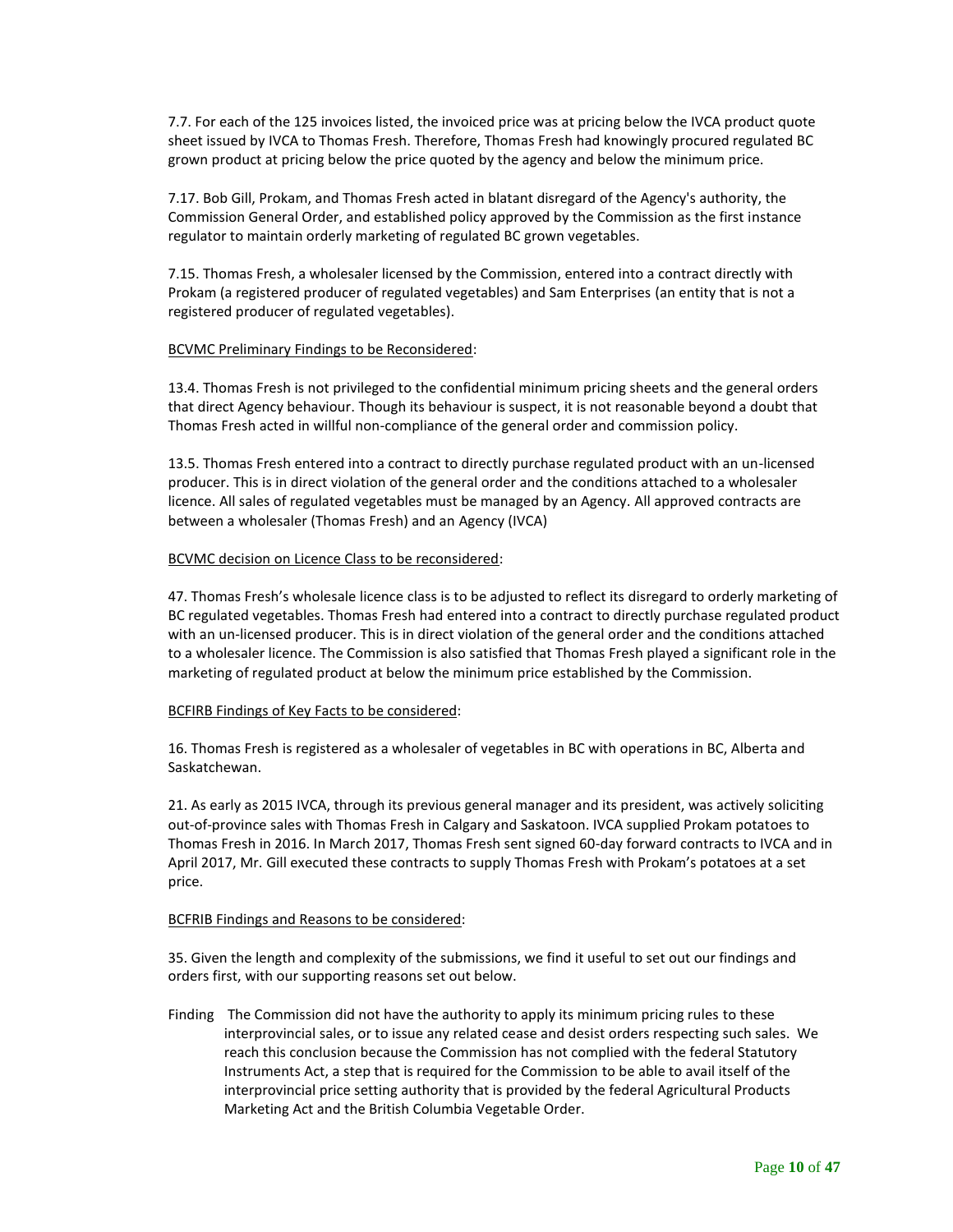43. It is not necessary for us to engage in a complex exercise of finding the "locus" of the contract. There does not appear to be any real dispute that the transactions at issue involved potatoes grown in British Columbia, by a British Columbia producer, being sold by a British Columbia agency to customers in another province, with physical delivery of the potatoes outside the province. Put simply, they involve the sale of regulated product outside of BC.

88. The appellants made arguments that the Commission made decisions in the absence of any evidence giving two examples, that there was no evidence before the Commission at the time the cease and desist orders were issued that Thomas Fresh had done anything wrong, nor was there evidence before the Commission to support the findings about the adequacy of BCfresh as an agency. Given that these arguments are relevant to Orders 48.1, 48.3, 48.5, which orders we have remitted back to the Commission for reconsideration, there is no need to address them further.

### Panel Findings and Reasons:

- 45. Given that the BCFIRB has ruled that the Commission did not have the authority to apply its minimum pricing rules to these interprovincial sales, the panel is to reconsider if the licence issued to Thomas Fresh be reverted back to a Class 1 Licence. Though the BCFIRB made no findings with respect to whether Thomas Fresh had "entered into a contract to directly purchase regulated product with an un-licensed producer". It is acknowledged that the Commission's main concern was the role that Thomas Fresh played "in the marketing of regulated product at below the minimum price".
- 46. The panel concludes that there is not sufficient factual evidence to find that Thomas Fresh directly acted contrary to the general order and commission policy. However, the panel does believe that Thomas Fresh indirectly facilitated the circumvention of the delivery allocation rules by Prokam. As stated in par.34 of the BCFIRB decision, "All three parties had something to gain. IVCA wanted the tonnage fees, Prokam wanted the early market (periods A and B) for its potatoes to grow DA, Thomas Fresh wanted a cheap supply of premium potatoes to take to the market." Thomas Fresh is a direct competitor to BCfresh. Having access to a significant volume of bulk, cheap, early potatoes would enable Thomas Fresh, a wholesaler, to directly compete with an agency on regulated BC storage crop vegetables in the table potato market outside the province of BC. This market is currently serviced by at least one of four Agencies licensed to market regulated BC storage crop vegetables.

### Panel Recommendation:

## **47. The Class IV Licence issued to Thomas Fresh be replaced with a Class I License**

48. In the absence of the Commission's authority to apply its minimum pricing rules to these interprovincial sales, the Commission cannot hold Thomas Fresh accountable for this significant compromise of the regulatory framework and the major impact it has on orderly marketing. Therefore, a Class IV licence cannot be imposed on Thomas Fresh. The panel does believe that Thomas Fresh played a role, however, the agency should have been in a position to simply take action to correct the situation.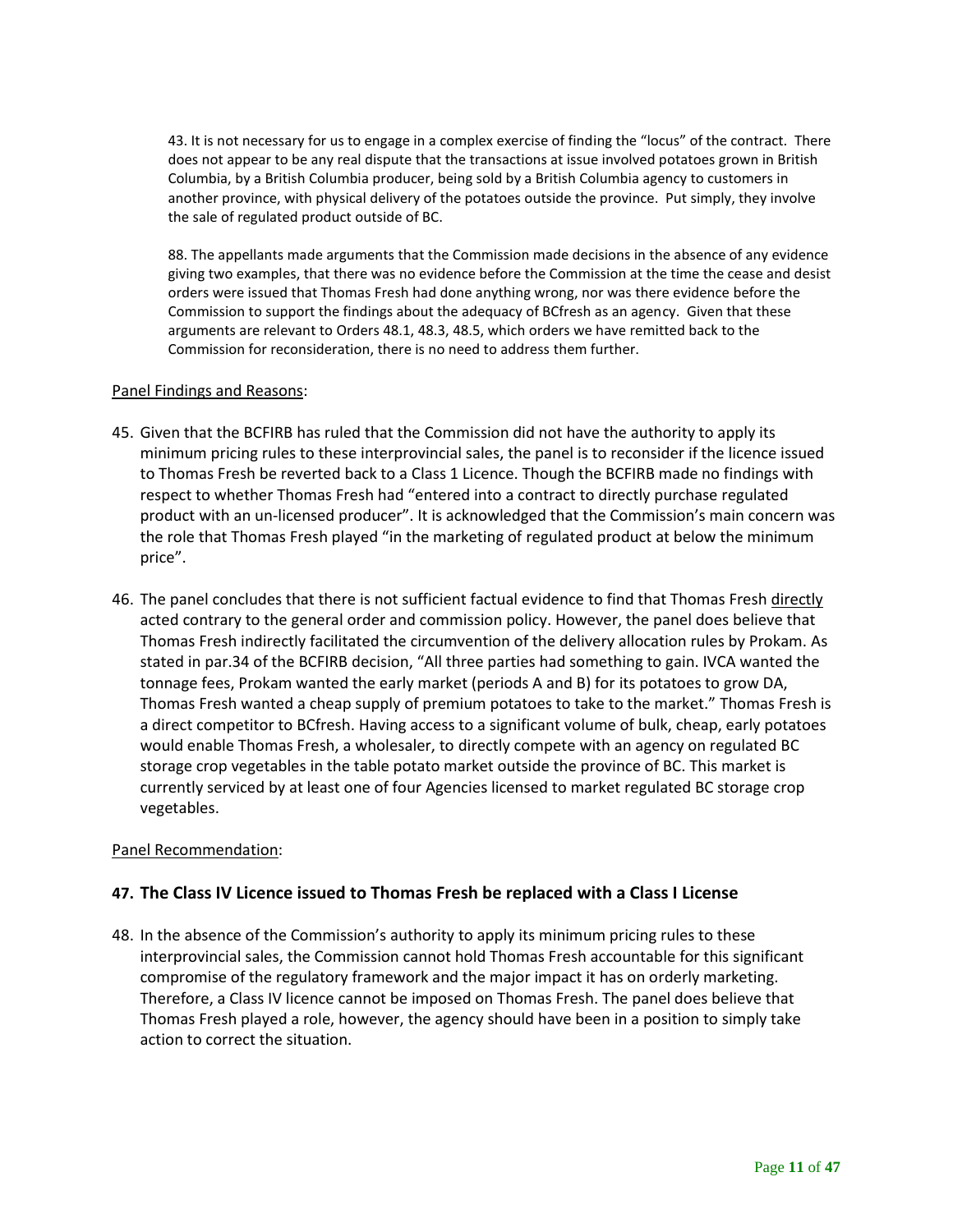49. It is accepted that if an agency is functioning as is expected, the incident should have an insignificant impact or little disruption to an agency's normal operations and its ability to enforce compliance to the regulatory framework. Therefore, the conduct of Thomas Fresh is insignificant.

## <span id="page-11-0"></span>**Prokam License Class**

50. *Question: Should the Class One Licence previously issued to Prokam be revoked and replaced with a licence of a different class?*

#### BCVMC Prima Facie Evidence to be reconsidered:

7.9. The evidence suggests that in week numbers 37 and 38, Kennebec Potatoes had been shipped by Prokam and sold by IVCA. Prokam does not have any delivery allocation rights for Kennebec Potatoes and therefore is not permitted to ship Kennebec Potatoes into the market, without special permission granted by the Commission. As the designated agency for Prokam, IVCA is also to be held accountable for allowing this product to enter the market without regard to delivery allocation rights of other IVCA producers and the industry.

7.10. IVCA's attempts to work with Prokam and Bob Gill have been futile and have resulted in extensive verbal abuse and constant refusal to communicate effectively and take direction from Brian Meyers, IVCA General Manager.

7.11. The actions of Bob Dhillon and Bob Gill demonstrate a complete lack of acknowledgement of the IVCA General Manager's authority over the operations of IVCA and the Agency's authority to manage the marketing of regulated products.

7.12. The actions of Bob Dhillon and Bob Gill have put undue stress on IVCA staff and created a toxic environment that impedes on their ability to operate effectively as an Agency to fairly represent all its producers in the market place and function in accordance of the authority granted to it by the Commission.

7.13. Through the actions of Bob Dhillon (Prokam Enterprises) and Bob Gill, their refusal to communicate effectively with the IVCA General Manager and his staff has inadvertently allowed for regulated product to be sold without a price being set and approved by the Commission and prohibits the General Manager from performing his responsibility to market and sell regulated product managed by IVCA.

7.16. Prokam, a producer licensed by the Commission, entered into a contract directly with Thomas Fresh.

7.17. Bob Gill, Prokam, and Thomas Fresh acted in blatant disregard of the Agency's authority, the Commission General Order, and established policy approved by the Commission as the first instance regulator to maintain orderly marketing of regulated BC grown vegetables.

#### BCVMC Preliminary Findings to be reconsidered:

13.2. Prokam Enterprises, Bob Dhillon, shipped potatoes through IVCA at pricing below the minimum price that was not approved by the Commission.

13.3. Prokam Enterprises, Bob Dhillon, shipped Kennebec potatoes without having any delivery allocation rights to the market and did so without the approval of the Commission.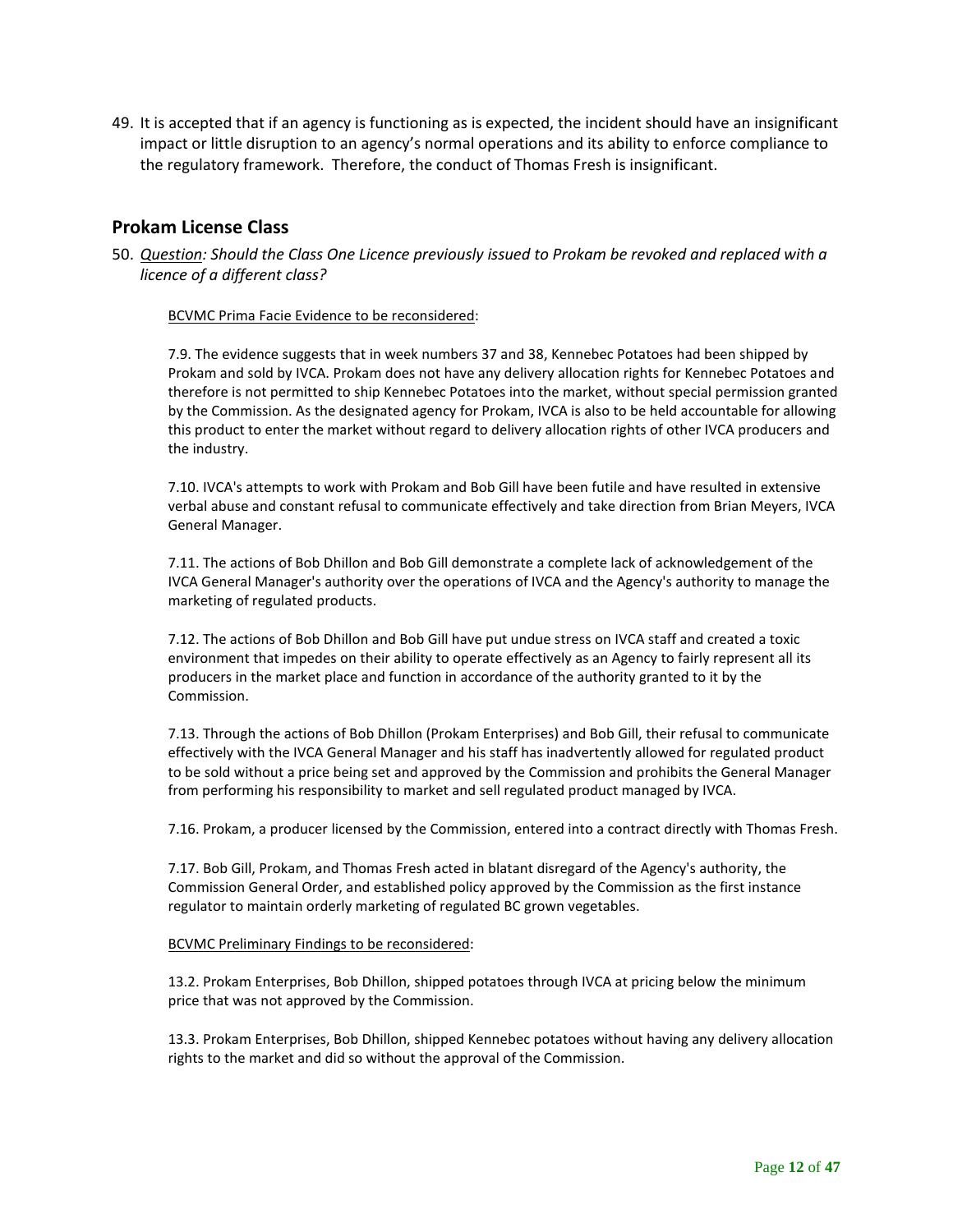13.7. The IVCA general manager and IVCA office staff had repeatedly informed Bob Gill and Bob Dhillon (Prokam) of the issues. Both Bob Gill and Bob Dhillon failed to take adequate action to respect IVCA management authority in the marketing of regulated vegetables and comply with the direction given to correct the issues.

13.8. Prokam Enterprises (Bob Dhillon) is licensed as a producer and has no authority to market regulated product. However, as a member of the IVCA board he is privileged to commission regulations and policy that guide how a designate agency is expected to perform to promote orderly marketing of regulated vegetables.

#### BCVMC decision on Licence Class and Delivery Allocation to be reconsidered:

42. The Commission is of the view that Prokam's Delivery Allocation must be adjusted to negate the effect of shipments achieved through sales made at less than the minimum price. No permission was granted to IVCA to market at pricing below the established minimum price.

43. In addition, the shipments of Kennebec Potatoes will not count towards the calculation of delivery allocation for this product. Prokam does not have any delivery allocation for Kennebec potatoes and was not granted permission by the Commission to ship any Kennebec Potatoes into the market.

44. Prokam's licence class is to be adjusted to reflect its disregard of delivery allocation rights on Kennebec potatoes and in acknowledgement that it played a significant role in the marketing of regulated product at pricing below the minimum price established by the Commission.

#### BCFIRB Findings of Key Facts to be considered:

15. Mr. Dhillon and his wife own and operate Prokam, a registered vegetable producer in Abbotsford, BC. Prokam holds DA for potatoes in the amount of 26 tons purchased in late 2015 which represents production from approximately 60-70 acres. Prokam has early land and with skilled cropping practices has the potential to bring an early crop to market where it can command a premium price.

17. Island Vegetable Co-operative Association (IVCA) is a designated agency of the Commission with its office on Vancouver Island. It is a cooperative with a board comprised of representatives of four of its approximately 8 growers. Since 2014, Prokam has shipped regulated and unregulated vegetables to IVCA and in 2017, was its largest shipper of potatoes with approximately 80 -90% of IVCA's volume. Mr. Michell is IVCA's president and Mr. Dhillon is its vice-president.

20. In 2017, Prokam increased its production of potatoes well in excess of its DA to 380 acres in response to IVCA's growth plan to fill the premium early wholesale retail market. In April 2017, Mr. Dhillon's brother-in-law Mr. Gill was hired as IVCA's mainland sales representative primarily to sell Prokam's potatoes.

23. The Commission made it clear that this earlier application for agency license was not a marketing plan for IVCA's regulated product and issued a warning notice, but IVCA remained non-compliant with Part XV of the General Orders requiring Commission approval where an agency intended to market new product (product not covered by DA). Mr. Dhillon in his role as vice-president of IVCA and Mr. Gill as an IVCA employee participated in these decisions to thwart Commission authority.

26. On the evidence, there is no dispute that Prokam grew Kennebec potatoes without DA. Mr. Dhillon confirmed that IVCA president Mr. Michell wanted to make sure that if there was a gap in production due to inconsistent quality, IVCA could fill the gap.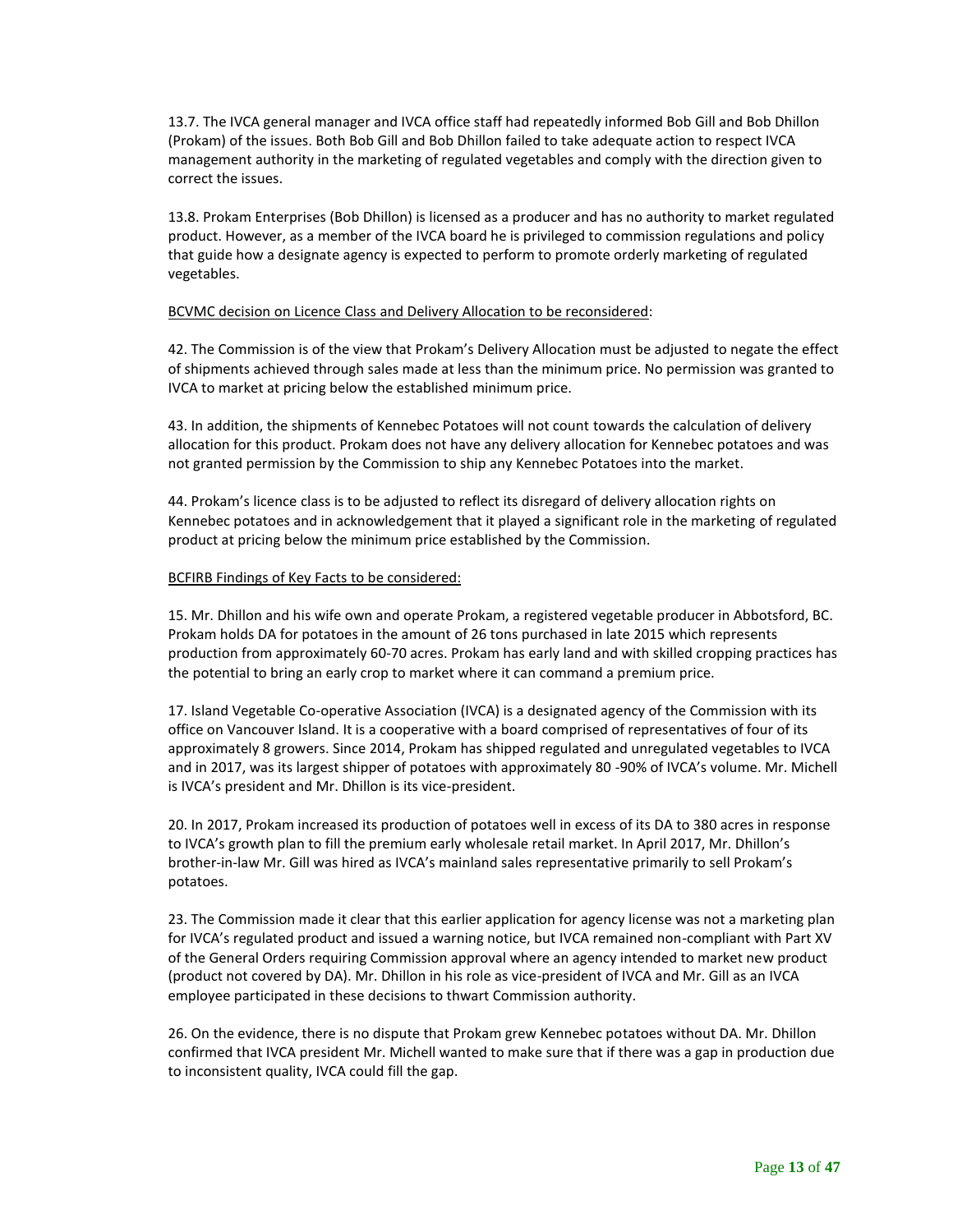27. Mr. Dhillon, either in his role as the principal of Prokam or as a director of IVCA, did not seek approval from the Commission before producing or shipping regulated product not covered by or in excess of Prokam's DA as required by the General Orders.

33. Having heard all the evidence, we find Mr. Dhillon's role to be a bit more nuanced than found by the Commission. Mr. Dhillon, in his role as IVCA vice-president and director, was a force to be reckoned with. Prokam was a big player in IVCA, in contrast to the other smaller growers; its production in 2017 amounted to 9% of the potato production in BC. This production significantly increased IVCA`s capacity. Mr. Dhillon acknowledged that IVCA needed Prokam as a grower, both financially and for growth. Mr. Dhillon was not beneath threatening to fire staff or pulling his money from the agency in order to get his way. With respect to Mr. Gill, Mr. Dhillon was instrumental in bringing him into IVCA and supported his employment handling IVCA's "mainland sales" which in fact were the sales of Prokam potatoes to Thomas Fresh. While Mr. Dhillon denied paying part of Mr. Gill's salary, we accept Mr. Gill's evidence that Mr. Dhillon negotiated half his salary to be paid through Mr. Dhillon's father's company, Sam Enterprises.

34. However, it is also clear that IVCA through its previous general manager and its current president actively solicited the Thomas Fresh account over several years. While Mr. Gill may have signed the contracts, he did so in full knowledge that IVCA wanted a long term agreement with Thomas Fresh to access the tonnage fees to address agency cash flow problems. While the current general manager may have been late to a realization that the contracts were signed and the implications of those contracts, the inescapable conclusion is that the management of IVCA (not just Mr. Dhillon) actively participated in obtaining these contracts. All three parties had something to gain. IVCA wanted the tonnage fees, Prokam wanted the early market (periods A and B) for its potatoes to grow DA, Thomas Fresh wanted a cheap supply of premium potatoes to take to the market.

#### BCFRIB Findings, and Reasons to be considered:

43. It is not necessary for us to engage in a complex exercise of finding the "locus" of the contract. There does not appear to be any real dispute that the transactions at issue involved potatoes grown in British Columbia, by a British Columbia producer, being sold by a British Columbia agency to customers in another province, with physical delivery of the potatoes outside the province. Put simply, they involve the sale of regulated product outside of BC.

51. In our view, orders 48.3 and 48.5 of the Commission's December decision relied, to some degree, on the Commission's belief that it had the authority to apply its minimum pricing rules to the transactions at issue. In the circumstances, one option for the panel would be to simply reverse those orders on the basis that the Commission's position on the validity and applicability of its minimum pricing rules to the facts at issue has been rejected by the panel.

52. However, we also note that this case involves a very complex set of facts, interconnected parties, challenging relationships, deficient administrative processes and some remaining findings against Prokam in respect of DA issues (discussed below). We further note that a full review of the materials presented to us makes clear the conduct of Prokam and/or its officers was not beyond reproach.

53. In all the circumstances, we believe the question of whether the appellants' conduct warrants any further action by the Commission (irrespective of the minimum pricing rules in relation to interprovincial sales) is one that must still be answered, and it is one more appropriately considered in the first instance by the Commission – not the panel.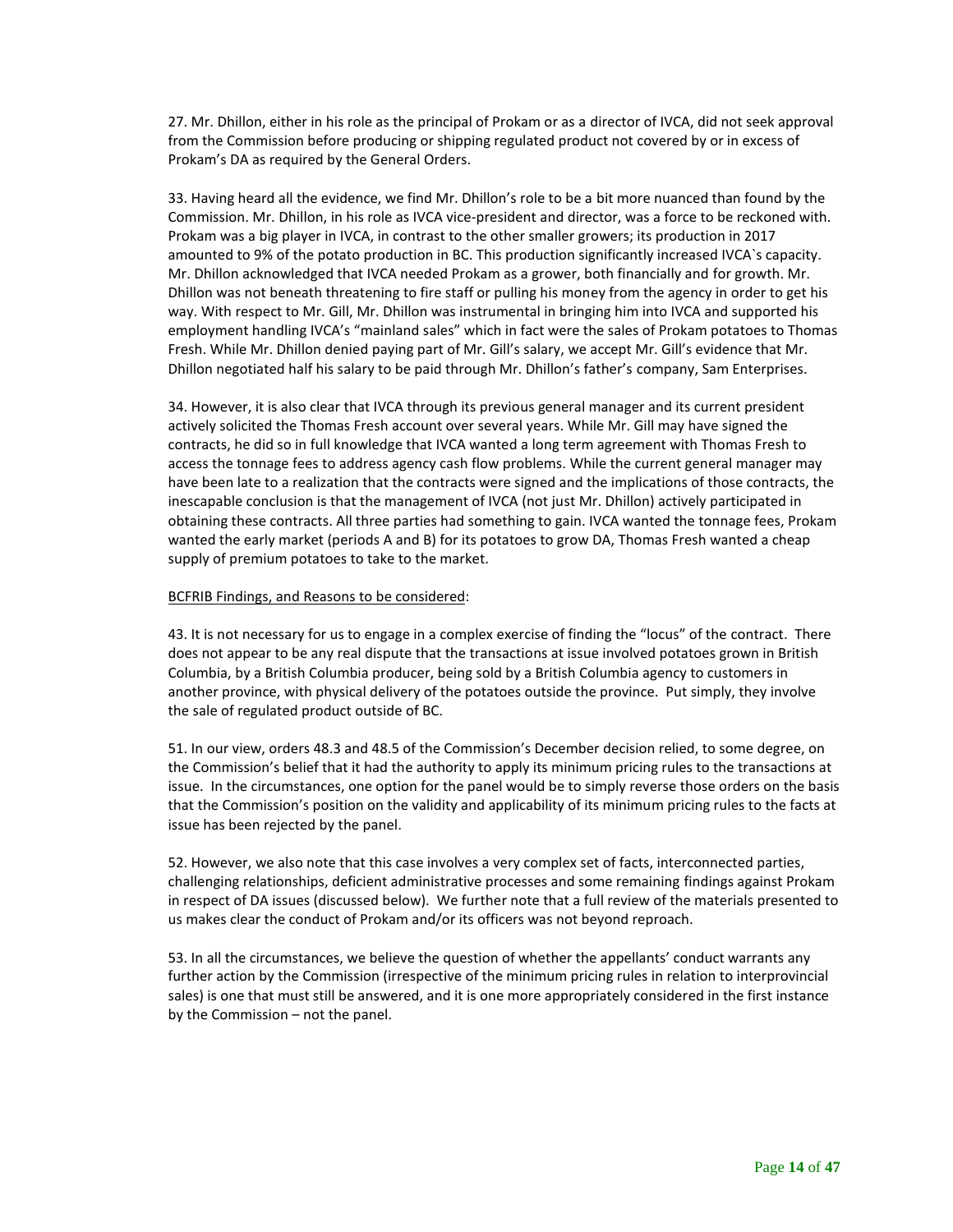### Panel Findings and Reasons:

51. The BCFIRB decision on the appeal made the finding that all shipments on Kennebec potatoes and all exports are not to be included in the calculation of delivery allocation. The finding and reasons for this BCFIRB decision are provided below:

**Finding The panel does not accept the appellants' submission that there is any basis to vary or rescind Commission order 48.2 and no reconsideration of that order is required.** 

67. Order 48.2 states: Prokam's 2017-18 Crop Year potato shipments on Kennebec potatoes and all potato exports are not to be included in the calculation of delivery allocation for the 2018-19 crop year.

68. In our view, this is a sound decision that is appropriate in all of the circumstances of this case. We reach that conclusion for the following reasons

69. The General Orders set out the following General Prohibition on producers.

12. No Producer shall produce or ship Regulated product without a Delivery or ProductionAllocation for the product in question, unless otherwise authorized by the Commission.

70. Part XV, XVI and XVII, the General Orders establish rules for DA and the marketing of new or additional regulated product. Part XV of the General Orders contemplates that new or additional regulated product can only be marketed by existing agencies with Commission approval. Section 2 requires an agency wanting to sell additional regulated product to submit a business plan covering the period of time specified by the Commission. Section 3 gives the Commission discretion to hold a hearing concerning the application by the agency to market new or additional regulated product.

71. In this case, IVCA and Prokam made a calculated decision not to provide a business plan satisfactory to the Commission for the new production and did not meet with the Commission to explain their intentions. Instead, they argue that IVCA's agency licence application submitted in November 2016 should have been adequate for the Commission's purposes. However, the Commission clearly and repeatedly articulated that the agency application was not sufficient for its purposes and asked for further information which was never provided.

72. With respect to Prokam's argument that the potatoes it shipped over DA are legitimate "gap fillers", the Commission explained its policy that gap fillers are to be registered and approved by the Commission on an annual basis. It recognized that gap fillers are needed to address shorting of orders by the agency for its established customer base and the agency must prove the market demand is new and not serviced by the industries' existing DA or supplied by another agency.

73. Commission witnesses explained that the purpose of gap filling was to allow growers to produce modest amounts over DA to take advantage of small, transitory, and temporary opportunities to fill market shortages throughout the marketing year. There is no dispute that Mr. Dhillon has early land and may well have had potatoes available for market a week or two before other growers and this would appear to be what the Commission would view as a legitimate "gap". However, in the absence of Commission authorization for producing, shipping and marketing in excess of DA and a determination that the regulated product was indeed a legitimate gap filler, Prokam and IVCA have not met their obligations under the General Orders to obtain Commission authorization.

74. Prokam appears to be arguing that had it applied, the authorization would have been given as these were legitimate gap fillers. But that is not Prokam's decision to make. Furthermore, we are not prepared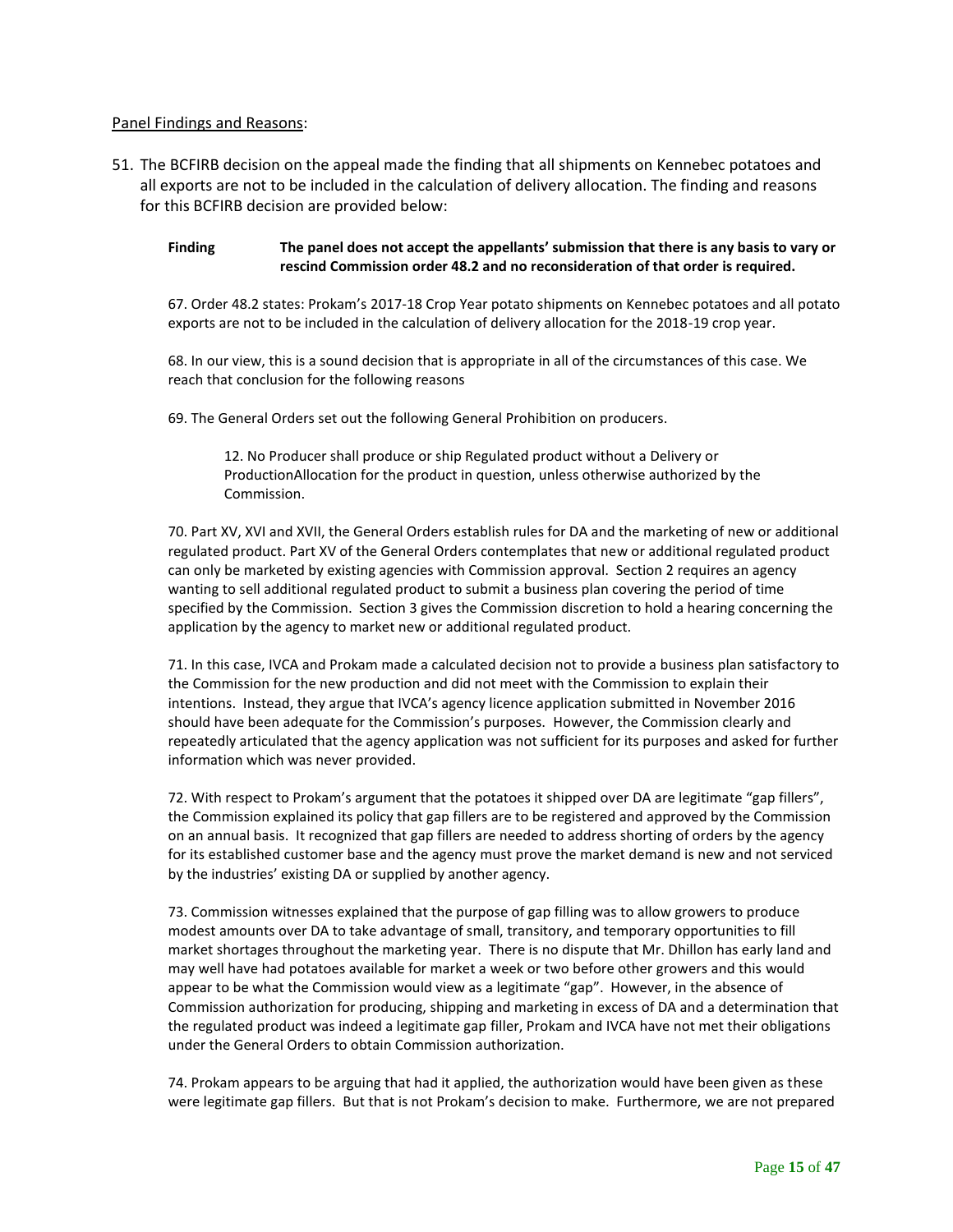to accept that Prokam's marketing of huge volumes (348 tons) of potatoes falls within the concept of legitimate gap fillers as described by the Commission's witnesses. As a result, we agree with the Commission's decision not to include this production in Prokam's five year rolling average to calculate earned DA.

75. Similarly, there does not appear to be any dispute that Prokam grew Kennebec potatoes without DA. Mr. Dhillon said he had a discussion with IVCA president Mr. Michell, who wanted to make sure that if there was a gap in production caused by another grower's inconsistent quality, IVCA could fill the gap. Both Mr. Dhillon and Mr. Gill acknowledged that Prokam shipped Kennebec potatoes without DA (about 4000 lbs) but suggest this was a permissible gap filler as no other grower could supply the product at the time.

76. On this same issue, the appellants took issue with the Commission's reliance on the Hothi letter referred to earlier in which Mr. Hothi advised he had Kennebec potatoes ready for shipment in September 2017. This letter was not disclosed in advance of the show cause process and the Commission relied on it to make an adverse finding which the appellants argue was procedurally unfair.

77. To the extent that the failure to disclose the Hothi letter was procedurally unfair, we conclude that the hearing de novo before BCFIRB is sufficient to cure that defect in the Commission's process. However, in our view, the Hothi letter is not the only basis upon which to base an adverse finding against Prokam and IVCA. The evidence of Commission general manager Mr. Solymosi was that if a grower plants regulated product without DA, he must acknowledge the priority of those growers with DA that had served the market over time; growers planting product without DA are not permitted to enter the marketplace without Commission approval.

78. In this case, IVCA had a grower with Kennebec DA. There is no record that IVCA met its obligations under Parts XV, XVI and XVII of the General Orders; it did not contact the Commission to demonstrate that that there was in fact a quality or supply issue with their grower's potatoes nor did it obtain the Commission's authorization for gap filling. In the absence of Commission authorization, there is no basis for this panel to make a finding that Prokam's Kennebec production should have formed part of its five year rolling average to calculate earned DA.

79. In reaching the foregoing two conclusions with respect to DA generally, and Kennebecs specifically, we note that the Commission's order 48.2 was not premised upon the application of the minimum pricing rules to interprovincial sales discussed in Finding 1.

- 52. For the same reasons presented in support of the above finding on Commission order 48.2, and the BCFIRB findings (par.15,17,20,23,26,27,33,34) that are outlined above, the Panel agrees that a Class I license is not an appropriate outcome for Prokam. It is clear for the reasons stated in par. 68 to 75 in BCFIRB's decision that both Prokam and IVCA made calculated decisions to circumvent the general order and policy. Both Prokam and IVCA did not meet with the Commission to explain their intentions. The Commission had clearly and repeatedly articulated that the agency licence application submitted in November 2016 was not sufficient for satisfying PART XV of the General Order regarding the marketing of new or additional regulated product and parts XV, XVI and XVII that establish the rules for delivery allocation that are applied to all regulated storage crop vegetables.
- 53. Par.33 of BCFIRB's decision provides some context as to the extent of interdependence IVCA had with Mr. Dhillon in achieving growth aspirations. This business arrangement was an equal three way partnership and Mr. Dhillon, as stated in par.33, was a "force to be reckoned with. Prokam was a big player in IVCA, in contrast to the other smaller growers; its production in 2017 amounted to 9% of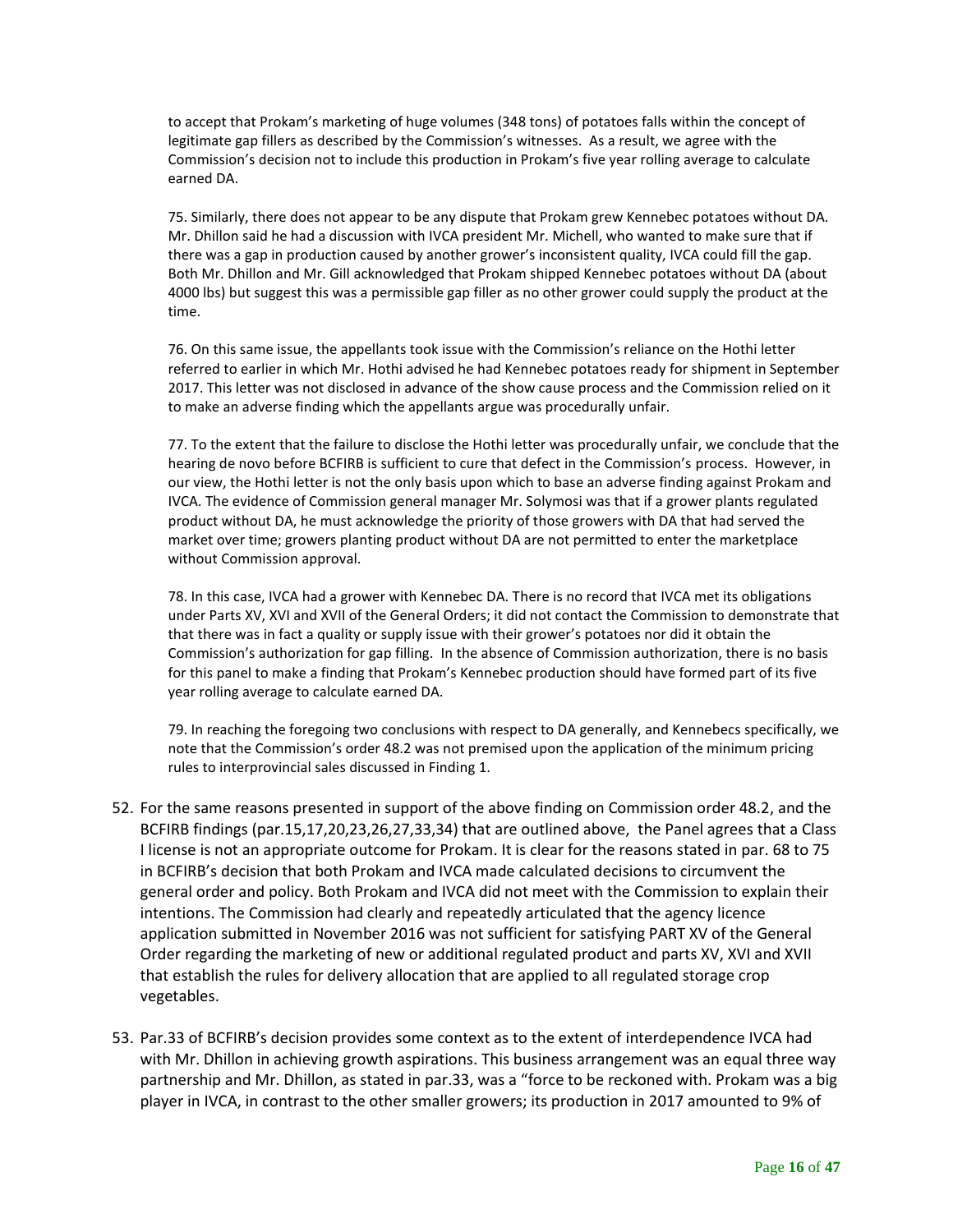the potato production in BC." And furthermore, as stated in par.34 "All three parties had something to gain. IVCA wanted the tonnage fees, Prokam wanted the early market (periods A and B) for its potatoes to grow DA, Thomas Fresh wanted a cheap supply of premium potatoes to take to the market."

27. Mr. Dhillon, either in his role as the principal of Prokam or as a director of IVCA, did not seek approval from the Commission before producing or shipping regulated product not covered by or in excess of Prokam's DA as required by the General Orders.

- 54. Delivery Allocation (DA) is allocated specifically to a producer but remains the property of the Commission<sup>1</sup>. The decisions to plant Kennebec potatoes without delivery allocation, plant additional acreage in early potatoes that would yield a massive volume of potatoes way in excess of DA, and to not seek approval by the Commission rests with the producer. The producer is responsible for ensuring that they are in compliance with the General Order and the Commission's authority. Mr. Dhillon was also a member of the IVCA board and was aware of Commission regulations and policy that guide how a designated agency is expected to perform to promote orderly marketing of regulated vegetables. These were deliberate decisions that were intentionally taken by Prokam. As a director and vice-president of IVCA and one of the two dominant producers in IVCA's producer group, Prokam used its power and influence to get his way. Prokam would not have invested significant capital in the planting of an enormous crop of regulated vegetables if they did not intend to have the product marketed and sold. It is believed that Prokam was fixated on an opportunity to circumvent the orderly marketing system of regulated BC grown vegetables that was based on their understanding of the limitations on the BCVMC pricing authority. It had intentions to sell early potatoes for cheap for interprovincial sales to Thomas Fresh to take to the market. It had no intention to comply with the BCVMC general order and seek approval from the Commission because it was assumed by Prokam that these sales were outside of the Commission's authority and an enormous GAP in the market was being filled. In fact, since the Commission was operating in a manner that controlled the contracted and minimum pricing on BC product to this market, the only reason why this opportunity existed was because of the cheap price that would be paid for the over 300 acres of potatoes that would be grown by Prokam without approved DA. If a coordinate pricing approach to the market was sustained, this opportunity would not have existed.
- 55. As stated in par. 47 48 of the BCFIRB in its decision, the Commission had not availed itself of this authority by complying with the Statutory Instruments Act. Under the current wording in the British Columbia Vegetable Order, SOR/81-49, it is not practical to do so and therefore minimum pricing jurisdiction remains limited to sales within BC.

40. Section 4 of the Scheme makes clear that the Commission's power to regulate marketing is limited to activities "in the Province". Further, to the extent that section 4 of the Scheme includes all of the powers of section 11 of the NPMA, we note that it contains an express geographic limitation in relation to the establishment of minimum prices. Specifically, section 11(1)(k) provides the power "to set …minimum prices at which a regulated product … may be bought or sold in British Columbia" (emphasis added). This is the only provision of section 11 that expressly contains such a limitation.

56. Regardless of the findings that there was no valid minimum price that could be issued on the interprovincial sales, Prokam did not comply with the Commission's authority over DA and approving

 $1$  General Order PART XVI Par.3 Delivery and Production Allocations are a privilege granted by the Commission under a Producer's license. Delivery and Production Allocations shall have no monetary value.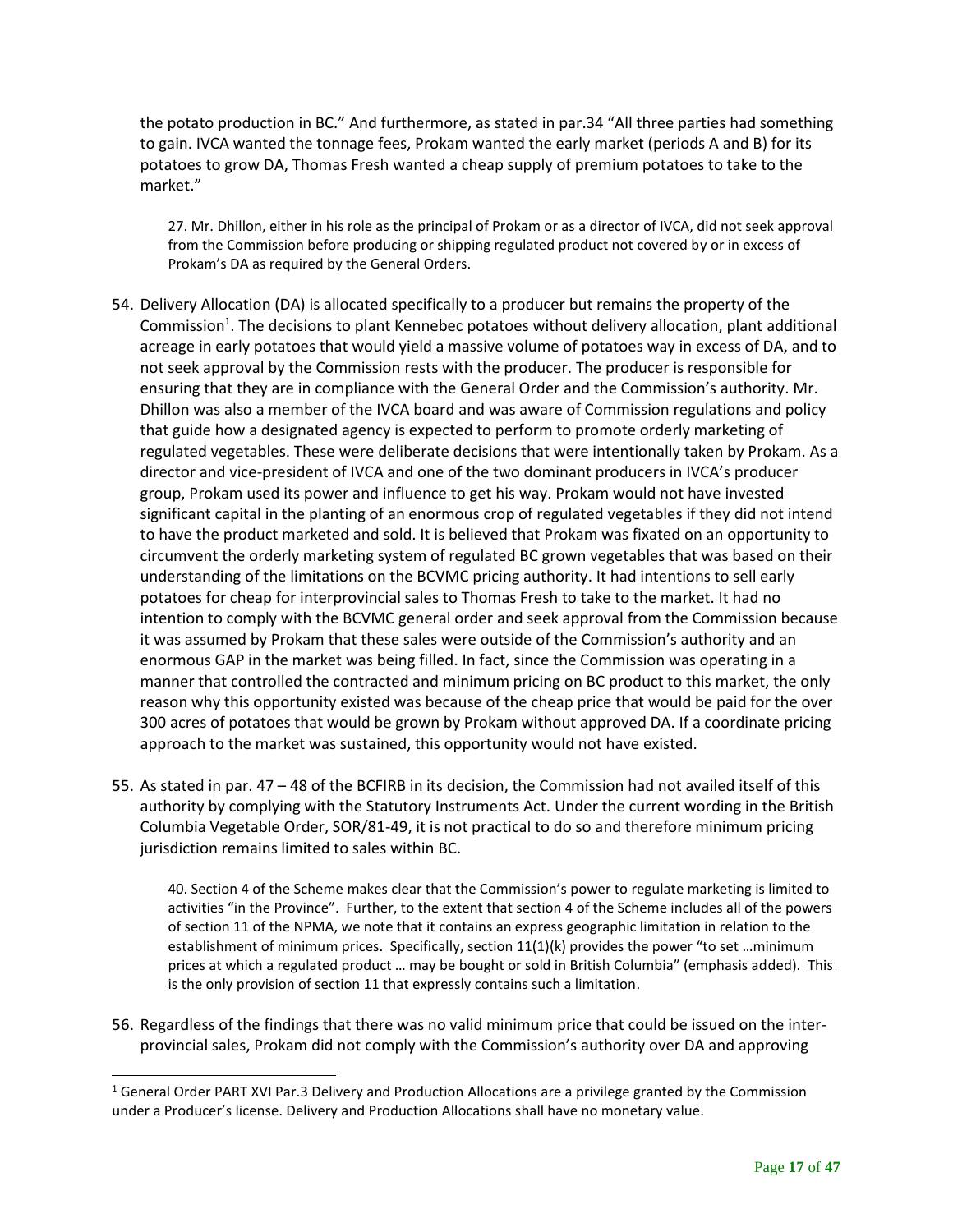new DA to service new markets. The massive volume of potatoes that was produced by Prokam dwarfed its actual approved DA. Planting 380 acres when you have DA for 60-70 acres is a deliberate action that is not constituted as a "GAP Filler". Prokam's actions were intentional and a direct violation of the principles of DA and the producer's obligations that are part of this privilege. Applicable excerpts from the General Order that apply,

PART XVI PRODUCTION AND DELIVERY ALLOCATIONS – GENERAL

1. The purposes of the Delivery and Production Allocation Procedures contained in Part XVII and Part XVIII are to identify the principles and guidelines by which the Commission will support and enhance a regulated marketing system for the intraprovincial, interprovincial and export trade of regulated crops.

These purposes include:

- (a) The preservation of market access for Producers who have served the market over time.
- (b) The provision of access for new entrants.
- (c) The desire to create and maintain long-term, sustainable, food safe, farming and greenhouse operations.
- (d) The provision of opportunity for industry growth.
- (e) The provision of an orderly marketing system.

2. In the event a Producer or any other Person realizes a benefit or advantage in regard to the application of the Procedures contained in Part XVII and Part XVIII, or the utilization of or access to Delivery or Production Allocations, that are not consistent with the object and purpose of these Procedures, the Commission may deny such Producer or Person that benefit or advantage and may interpret these Procedures in a manner consistent with the object and purpose of the policy as articulated in section 1 of this Part.

3. Delivery and Production Allocations are a privilege granted by the Commission under a Producer's license. Delivery and Production Allocations shall have no monetary value.

- 57. The rules that are in place in PARTs XV, XVI and XVII of the General Order are there to ensure that orderly marketing is maintained and that they facilitate an orderly process to manage growth. Prokam was aware of the volume of DA it was privileged to. The acceptable and appropriate approach to the "opportunity" by Prokam would have been to seek approval first by the Commission to be allocated additional DA, well in advance of buying the seed and planting the significant increase in acreage. As part of this approval process a business plan, including a marketing plan that is sponsored by their designated agency, would have been required to be submitted. Without a confirmed approval by the Commission, Prokam should not have been shipping potatoes to Thomas Fresh. Unless Market access is granted, these potatoes should have remained in the field or in storage.
- 58. In the appellant's submission, the appellant took the position that it is the responsibility of the agency, not the grower, to seek approvals by the Commission. Documentary evidence was also provided that shows that the extent of this failure to seek approval was a deliberate decision of IVCA President Mr. Michell, and the new business was to remain confidential between the IVCA general manager, the President (Mr. Michell) and Prokam (Mr. Dhillon). It is the panel's opinion that this evidence supports the fact that all three parties consented to what was being done and each played a role in the deceptive behavior and unsanctioned business opportunity. Such behavior is not acceptable and will not be tolerated by the Commission. The correct behavior would have been to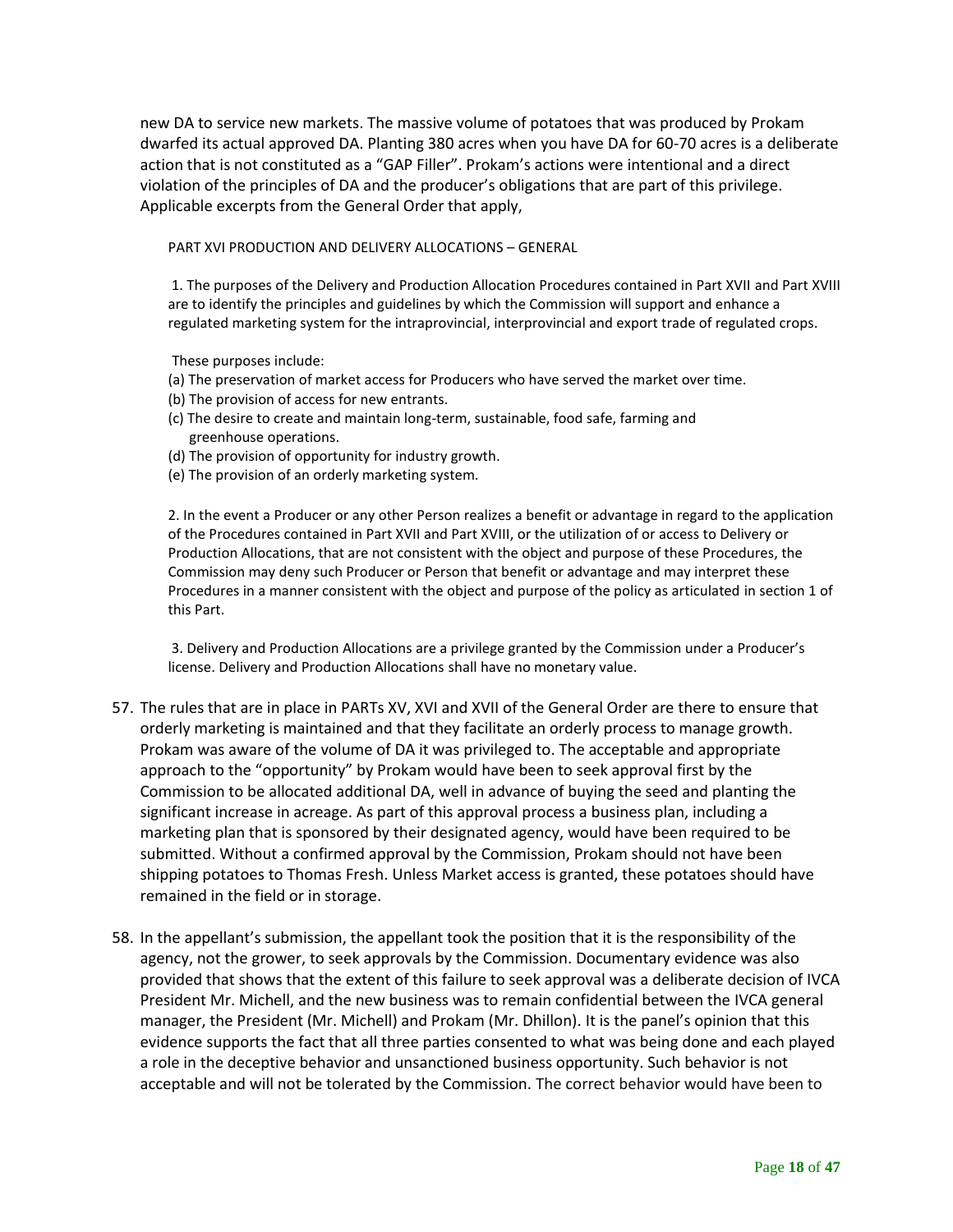comply with the Commission's authority, consult with the Commission, and formally apply for new market DA approval. It appears that the actions were deliberate by both Prokam and IVCA.

### Panel Recommendation:

## **59. The Class IV Licence issued to Prokam be replaced with a Class III License**

- 60. It is expected that all producers comply with the Commission's General Order, respect its regulatory authority, and act in a manner that demonstrate regard to the privilege of Delivery Allocation (DA) granted under a Producer's license. Actions taken by a producer are expected to be conducive of the principles on which DA is granted.
- 61. The panel finds that Prokam's actions constitute a deliberate effort to circumvent the authority of the Commission and the regulated marketing scheme for BC grown vegetables. Mr. Dhillon would have known of the rules both as a producer and as a director of IVCA. The board of directors are in charge of the management of the company's business; they make the strategic and operational decisions of the company and are responsible for ensuring that the company meets its statutory obligations. He is expected to be aware that the actions he took would require to be sanctioned by the Commission. The scale of the action is not insignificant or minor, and therefore does not qualify for a Class I or Class II licence. This was a major non-compliance and is deserving of a Class IV licence. However, as noted in BCFIRB's decision par.52, "this case involves a very complex set of facts, interconnected parties, challenging relationships, deficient administrative processes …."Some of this blame for why this situation occurred is equally attributed to the dysfunctional nature of the IVCA agency, and not just Mr. Dhillon in his role as the director and vice president. Both parties had something to gain. As a director and one of the two dominant producers in IVCA, Prokam used its power and influence to get his way to his own benefit. It is the panel view that the actions taken by Prokam were a consequence of a significant modification to the standard operational practices expected of an agency in the regulatory framework. A properly functioning agency should have been able to manage and control the situation and ensue that they are operating in compliance of the General Order and Commission authority. For this reason, the panel classifies the severity of the non-compliance as Moderate, and therefore Prokam is deserving of a Class III licence.

## **62. Prokam does not qualify to apply for a Producer-Shipper Licence**

63. For the Commission to even consider an application from a producer for a producer-shipper licence, that producer would need to be deserving of the privilege, and therefore in good standing with the Commission. Once Prokam's Class III licence reverts back to a Class I licence it may submit an application to the Commission. As long as Prokam is an active producer growing regulated vegetables for the retail, wholesale, or food service markets, and remains compliant over the next three licence periods, this opportunity could be available to Prokam for the 2022/23 Crop Year.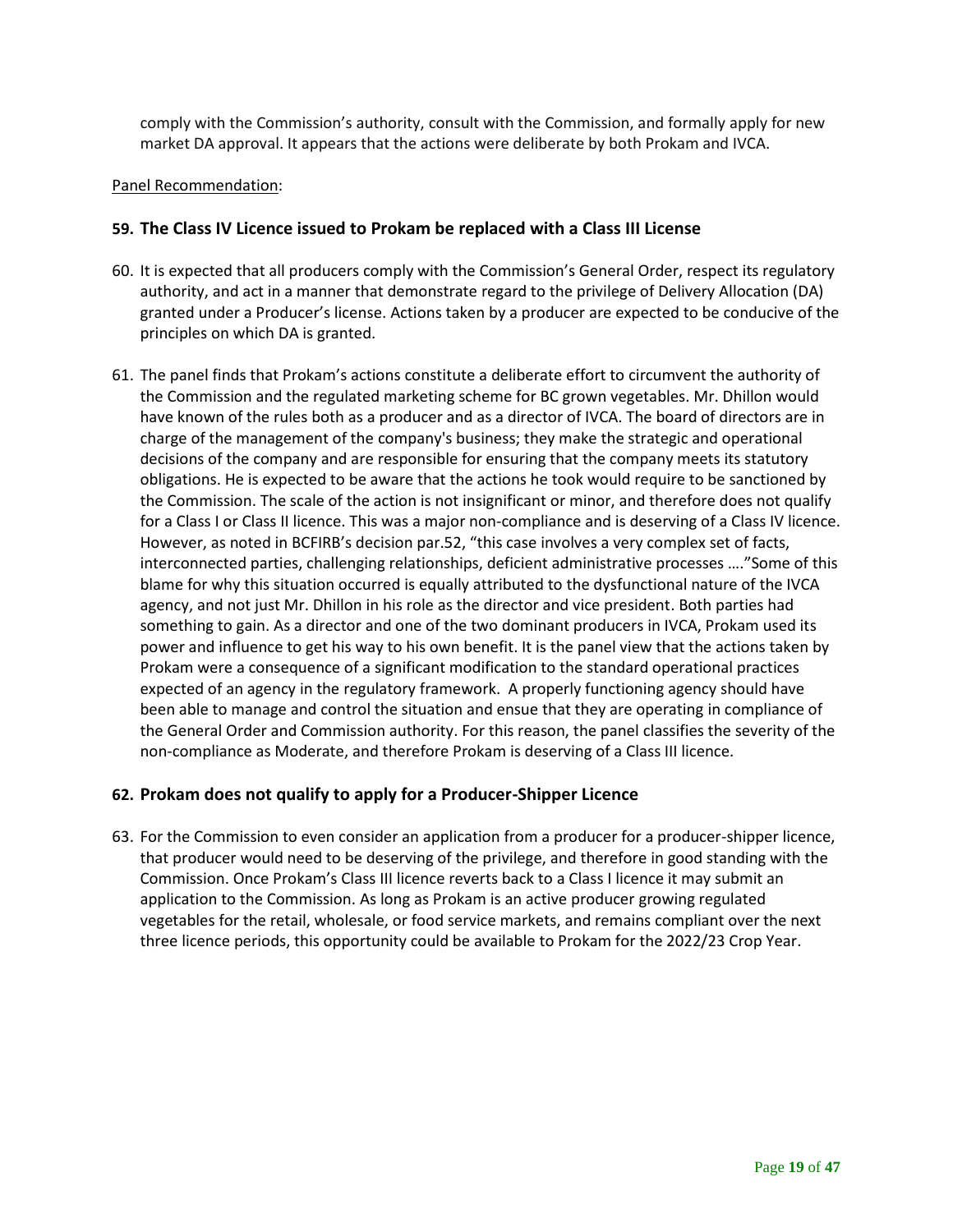## <span id="page-19-0"></span>**BCfresh**

64. *Question: Should BCfresh be the designated Agency for Prokam and should Prokam sign a GMA under the Agency standard terms?*

#### Agency designation Questions to be Reconsidered:

20. In determining the designated Agency, the Commission has reflected upon the following questions:

1) Does the Agency have sufficient staff with the necessary experience to effectively manage the producer's supply and market the regulated product?

2) Does the move to this Agency enhance orderly marketing?

3) What benefits, if any, not currently available to Prokam will accrue to this producer if their regulated product is marketed through this Agency?

### BCFIRB Findings of Key Facts to be Considered:

18. BCfresh is also a designated agency with its office in the Lower Mainland. BCfresh is the largest agency in BC and is a private company owned by its 31 grower/shareholders who provide approximately 90% of the regulated volume of vegetables it ships.

#### BCFRIB Findings and Reasons to be considered:

88. The appellants made arguments that the Commission made decisions in the absence of any evidence giving two examples, that there was no evidence before the Commission at the time the cease and desist orders were issued that Thomas Fresh had done anything wrong, nor was there evidence before the Commission to support the findings about the adequacy of BCfresh as an agency. Given that these arguments are relevant to Orders 48.1, 48.3, 48.5, which orders we have remitted back to the Commission for reconsideration, there is no need to address them further.

### Panel Findings and Reasons:

65. The panel finds that BCfresh is well positioned to represent Prokam in the market. For the reasons stated in in the BCVMC's December 22, 20187 decision, BCfresh has the resources and experience in the market that can support Prokam's growth ambitions within the constraints of the regulatory framework. BCfresh as the designated agency for Prokam is endorsed by both Okanagan Grown Produce Ltd. (OGP) and Vancouver Island Farm Products Inc. (VIFP) and its acceptance by BCfresh is confirmed in BCfresh's submission in the reconsideration process:

"BCfresh agrees with the analysis set out in the December 22, 2017 decision of the VMC and confirms that BCfresh is willing and able to act as agency for Prokam and will treat Prokam, as a producer, fairly and effectively, in the marketing of its produce. BCfresh will also work with Prokam to identify ways within the General Order that they can increase their future Delivery Allocation to accommodate some of their expanded production plans.

The above referenced reasons for the decision of the VMC to designate BCfresh as the agency for Prokam meet the standards of a S.A.F.E.T.I. analysis.

BCfresh has a long history of acting as an agency while, at the same time, acting in compliance with the VMC's General Orders."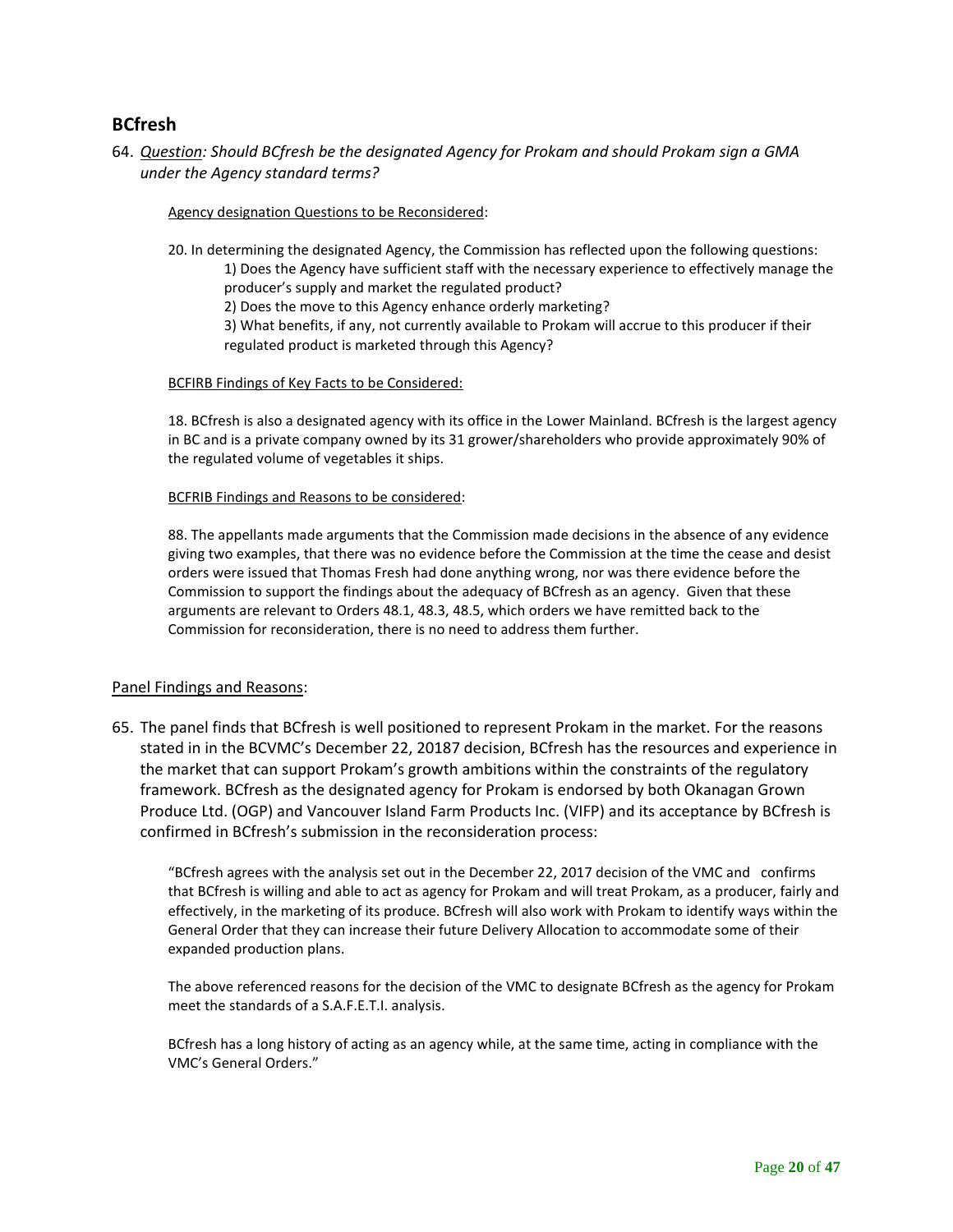- 66. However, the panel also believes that other licensed storage crop agencies have the ability to market Prokam's regulated vegetables, but chose to express support for BCfresh as the preferred choice.
- 67. To understand why this is, we must revisit why this instance of non-compliance happened in the first place. Prokam, through IVCA, supplied Thomas Fresh with cheap bulk product that could be graded, sized and repacked into product packaged for end use<sup>2</sup>. Giving the product in bulk to Thomas Fresh enables them to compete against agencies and permits them to be a de facto agency. By relinquishing control of the regulated BC grown product in the scale that was permitted, IVCA abdicated its implicit responsibility to act in a manner that enhances orderly marketing. IVCA lost control of its obligations to BC producers and the Commission over pricing and other aspects of marketing that it is delegated to carry out under the authority granted to it by the Commission, and pre-approved by the BCFIRB. Agencies need to maintain control over market access. A Wholesaler has no legal obligation to represent the interests of producers of regulated vegetables grown in BC. The volume of potatoes sold by IVCA to Thomas Fresh amounted to 9% of the 2017 potato production in BC and the bulk of the potato volume that was managed by the agency.
- 68. It is also the responsibility of agencies to represent growers and market the product in a manner that maximizes net grower return for the benefit of all producers. In the current and foreseeable market, net grower returns are maximized by an agency business model that adopts as its core business the marketing and sale of product packed for end use. An agency is not a commission salesperson who brokers product by arranging transactions between a buyer and a seller for a fee. This licence category is defined and already exists within the regulatory framework. The overarching mandate of an Agency is to represent a group of licensed producers and carry out the marketing duties of regulated vegetables;
	- i. in compliance of the Consolidated General Order;
	- ii. in respect of the operating principles of the orderly marketing system;
	- iii. for the benefit of its producers;
	- iv. in agreement with the interests of the industry.
- 69. Regardless of whether or not a new market exists, it is paramount that the regulated product being placed into the market is food safe and that the actions of an agency, or of a producer of regulated BC grown vegetables, do not expose the industry to unnecessary food safety risk that can be mitigated under our regulatory authority. Food safety risk is mitigated when the washing, grading and packing of the regulated vegetable into a product packaged for end use are managed at the source, where the Commission and agencies have oversight.
- 70. Increasing our control over how we market product is within the Commission's authority do so by the powers granted to it under the Natural Products Marketing (BC) Act. Providing clarity on the market that must be an agency's primary target market segment enhances orderly marketing.
- 71. Therefore, the panel believes that it is in the best interest of the industry to introduce an Interim Order adopting the definition "Packed For End Use<sup>3</sup>" and mandating that products be marketed by an agency as " Packed For End Use<sup>3</sup>" in all instances except where the express, prior, written

<sup>&</sup>lt;sup>2</sup> "Packed For End Use" means graded and packaged in a Container in the manner in which the food: (a) is ordinarily sold to, used by, or purchased by, a retailer or a consumer; or (b) may reasonably be expected to be obtained by a food service institution; such that no further repacking occurs, or is necessary or contemplated.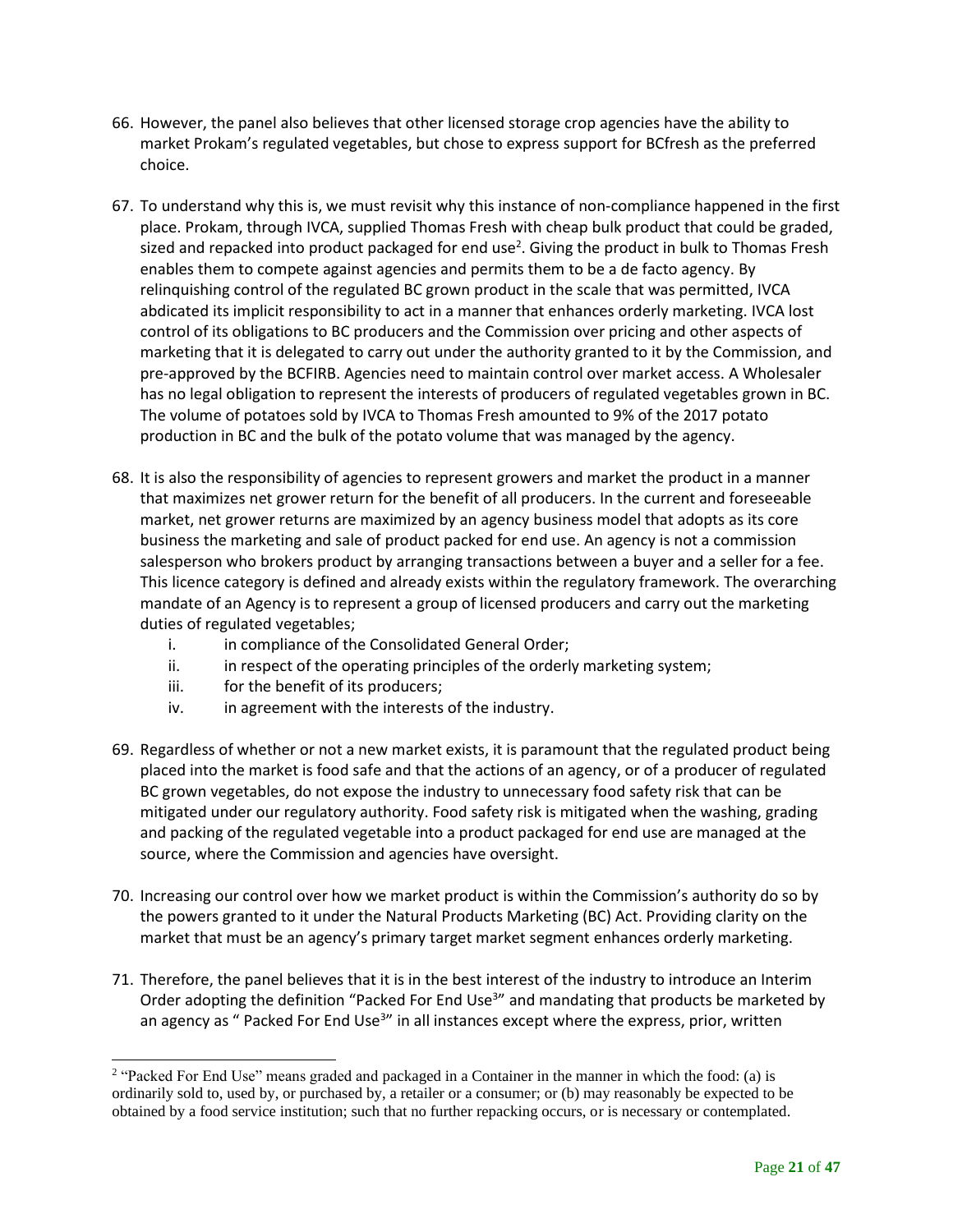approval of the Commission is sought and obtained. The section titled 'Interim Order' in this document provides details on the order that is to be enacted.

### Panel Recommendation:

72. With the enactment of this interim order, the panel offers Prokam with three options:

- Prokam can chose to continue to not produce any BC regulated vegetables, or,to grow unregulated vegetables, and therefore does not require a designated Agency.
- If Prokam chooses to grow regulated vegetables, it is directed to market through BCfresh under the terms of the three-year GMA that was entered into in February 15, 2018.
- If BCfresh releases Prokam from the GMA, Prokam can consult with other licensed storage crop agencies to represent the grower in consideration of the new interim order.
- 73. Regardless of what Prokam decides to do and which agency is the designated agency for Prokam, both the Producer and Agency need to comply with the Interim Order and the rules of DA. If the producer intends to plant in excess of their DA, for their designated agency to market this additional regulated product they need to comply with *PART XV* of the General Order, *Marketing Of "New" Or Additional Regulated Product By Existing Agencies and Producer-Shippers.*

## <span id="page-21-0"></span>**IVCA**

74. *Question: Should any compliance or remedial actions be taken with or to IVCA?*

Prima Facie Evidence to be reconsidered:

7.1. IVCA was engaged in the selling of Prokam potatoes to Thomas Fresh on fourteen occurrences between the dates of August 23rd and October 4th, 2017, at a price that was in contravention of the minimum price set by the Commission for that period, and executed without commission authorization.

7.2. A total of 170 short tons (340,450lbs) of regulated BC grown product was sold by IVCA between two cents (5%) and 34 cents (59%) below the Commission approved minimum price. This price is set weekly and in accordance with the approved policy for establishing weekly minimum prices for all BC grown regulated storage crops. All storage crop agency managers participate in establishing the weekly minimum price and are responsible to ensure that all agency sales are in compliance of the approved minimum price.

7.4. The evidence also suggests that IVCA was not permitted to offer the product at a lower price than what was stated on the product quote sheet issued by IVCA to Thomas Fresh. Prices on each product quote sheet issued by IVCA to Thomas Fresh for the subject transactions were quoted at the Commission approved minimum price.

7.5. The total volume of product acquired by Thomas Fresh at below minimum price and supplied from Prokam over this period is 2.688565 Million pounds.

7.6. IVCA was engaged in the selling of Prokam potatoes to Thomas Fresh on a total of 125 occurrences between the dates of July 30th, 2017 and September 24th, 2017 at a price that was below the minimum price set weekly by the Commission over this period, and executed these sales without commission authorization.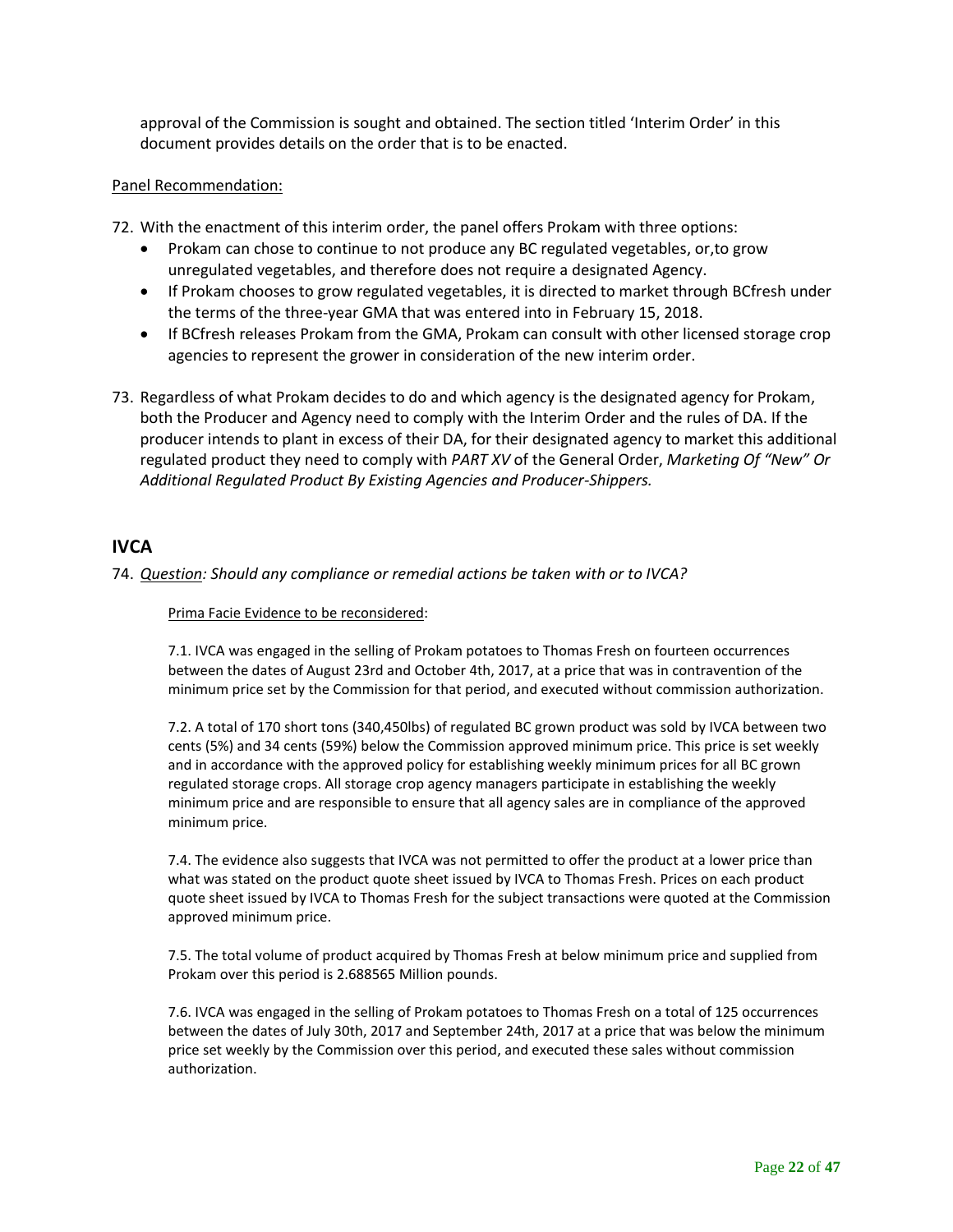7.8. The evidence also suggests that IVCA was not permitted to offer the product at a lower price than what was stated on the price quote sheet. Prices on each quote sheet issued by IVCA to Thomas Fresh for the subject transactions were quoted at the Commission approved minimum price.

7.9. The evidence suggests that in week numbers 37 and 38, Kennebec Potatoes had been shipped by Prokam and sold by IVCA. Prokam does not have any delivery allocation rights for Kennebec Potatoes and therefore is not permitted to ship Kennebec Potatoes into the market, without special permission granted by the Commission. As the designated agency for Prokam, IVCA is also to be held accountable for allowing this product to enter the market without regard to delivery allocation rights of other IVCA producers and the industry.

7.14. Bob Gill has deleted records from IVCA's order entry system. This action has put IVCA into noncompliance with accounting traceability requirements and may provide further evidence to support the revocation of Bob Gill's authority to handle regulated product.

7.18. Through the actions of Bob Gill (IVCA Sales Associate), IVCA had permitted an unauthorized contract to be signed directly between a wholesaler, Thomas Fresh, and a producer, Prokam, and facilitated the activity by allowing this contracted sale to be processed through the agency.

7.19. Through the actions of Bob Gill (IVCA Sales Associate), IVCA allowed for the shipment of product to the market through an un-licensed producer (Sam Enterprises Ltd.)

#### Preliminary Findings to be considered:

13.1. Bob Gill, an employee of IVCA entered into contracted pricing on potatoes with Thomas Fresh at pricing that was not approved by the Commission and facilitated the selling of product at below minimum price. Furthermore, these contracts were established with Sam Enterprises, an unregistered producer with no delivery allocation rights for any regulated vegetable.

13.6. IVCA sold product to Thomas Fresh at pricing that was below the established FOB minimum price and did not have approval to do so by the Commission.

13.9. The IVCA office staff and members of the board have willfully complied with Commission staff to provide evidence on the matter. However, IVCA is also to be held accountable for the issues that have materialized.

13.11. The Commission designates its marketing authority to Agencies. For the system to be effective, Agencies need to be diligent in managing their responsibility and robust in maintaining compliance to commission regulations and in applying commission policies in its decision making. Agencies are to be held accountable for ensuring that all Commission regulations and polices are followed and a coordinated approach to the market is sustained.

#### BCFIRB Findings of Key Facts to be considered:

17. Island Vegetable Co-operative Association (IVCA) is a designated agency of the Commission with its office on Vancouver Island. It is a cooperative with a board comprised of representatives of four of its approximately 8 growers. Since 2014, Prokam has shipped regulated and unregulated vegetables to IVCA and in 2017, was its largest shipper of potatoes with approximately 80 -90% of IVCA's volume. Mr. Michell is IVCA's president and Mr. Dhillon is its vice-president.

20. In 2017, Prokam increased its production of potatoes well in excess of its DA to 380 acres in response to IVCA's growth plan to fill the premium early wholesale retail market. In April 2017, Mr. Dhillon's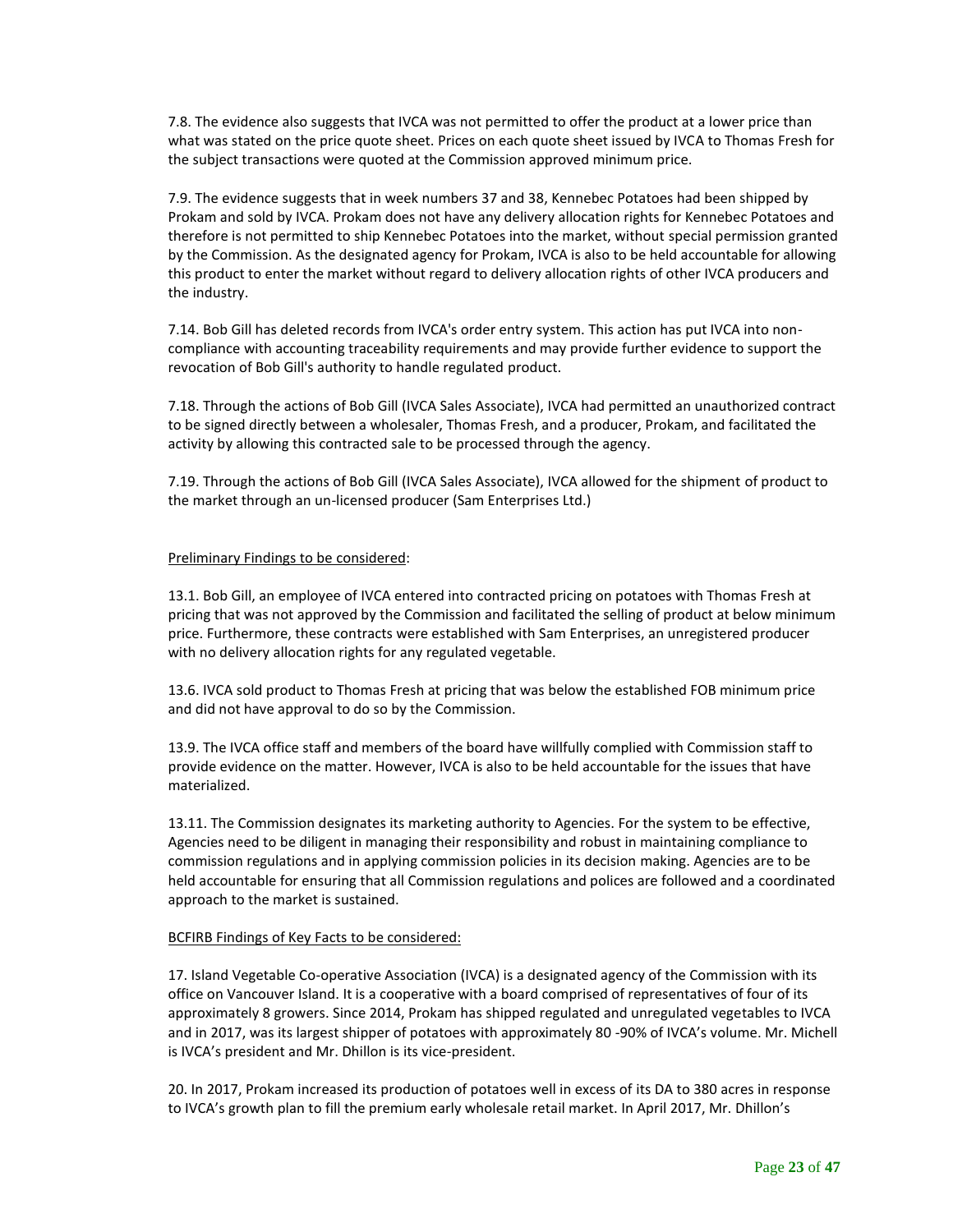brother-in-law Mr. Gill was hired as IVCA's mainland sales representative primarily to sell Prokam's potatoes.

21. As early as 2015 IVCA, through its previous general manager and its president, was actively soliciting out-of-province sales with Thomas Fresh in Calgary and Saskatoon. IVCA supplied Prokam potatoes to Thomas Fresh in 2016. In March 2017, Thomas Fresh sent signed 60-day forward contracts to IVCA and in April 2017, Mr. Gill executed these contracts to supply Thomas Fresh with Prokam's potatoes at a set price.

22. The Commission was aware of Prokam's decision to plant potatoes in excess of its DA and in late January 2017, initiated a review process to coordinate agency production planning. Despite numerous requests to IVCA to submit a production plan, confirm planting intentions and agency growth expectations, IVCA remained silent on its planned market for Prokam's potatoes and its business relationship with Thomas Fresh, preferring to rely on an earlier submission in the Vancouver Island Agency Review.

23. The Commission made it clear that this earlier application for agency license was not a marketing plan for IVCA's regulated product and issued a warning notice, but IVCA remained non-compliant with Part XV of the General Orders requiring Commission approval where an agency intended to market new product (product not covered by DA). Mr. Dhillon in his role as vice-president of IVCA and Mr. Gill as an IVCA employee participated in these decisions to thwart Commission authority.

32. Much evidence was heard at the hearing of the dysfunctional nature of IVCA. The Commission's view is that Mr. Dhillon, with the assistance of Mr. Gill, essentially co-opted the regulatory authority of IVCA and bypassed agency staff, allowing Prokam to sell potatoes in excess of DA directly to Thomas Fresh at prices below the Commission's minimum pricing. Mr. Dhillon disputed this characterization and downplayed his role within IVCA describing himself as a very busy farmer with little time to spare in the growing season who relied on his agency to meet any regulatory responsibilities. He denied putting undue stress on the agency or creating a toxic environment and distanced himself from Mr. Gill.

33. Having heard all the evidence, we find Mr. Dhillon's role to be a bit more nuanced than found by the Commission. Mr. Dhillon, in his role as IVCA vice-president and director, was a force to be reckoned with. Prokam was a big player in IVCA, in contrast to the other smaller growers; its production in 2017 amounted to 9% of the potato production in BC. This production significantly increased IVCA`s capacity. Mr. Dhillon acknowledged that IVCA needed Prokam as a grower, both financially and for growth. Mr. Dhillon was not beneath threatening to fire staff or pulling his money from the agency in order to get his way. With respect to Mr. Gill, Mr. Dhillon was instrumental in bringing him into IVCA and supported his employment handling IVCA's "mainland sales" which in fact were the sales of Prokam potatoes to Thomas Fresh. While Mr. Dhillon denied paying part of Mr. Gill's salary, we accept Mr. Gill's evidence that Mr. Dhillon negotiated half his salary to be paid through Mr. Dhillon's father's company, Sam Enterprises.

34. However, it is also clear that IVCA through its previous general manager and its current president actively solicited the Thomas Fresh account over several years. While Mr. Gill may have signed the contracts, he did so in full knowledge that IVCA wanted a long term agreement with Thomas Fresh to access the tonnage fees to address agency cash flow problems. While the current general manager may have been late to a realization that the contracts were signed and the implications of those contracts, the inescapable conclusion is that the management of IVCA (not just Mr. Dhillon) actively participated in obtaining these contracts. All three parties had something to gain. IVCA wanted the tonnage fees, Prokam wanted the early market (periods A and B) for its potatoes to grow DA, Thomas Fresh wanted a cheap supply of premium potatoes to take to the market.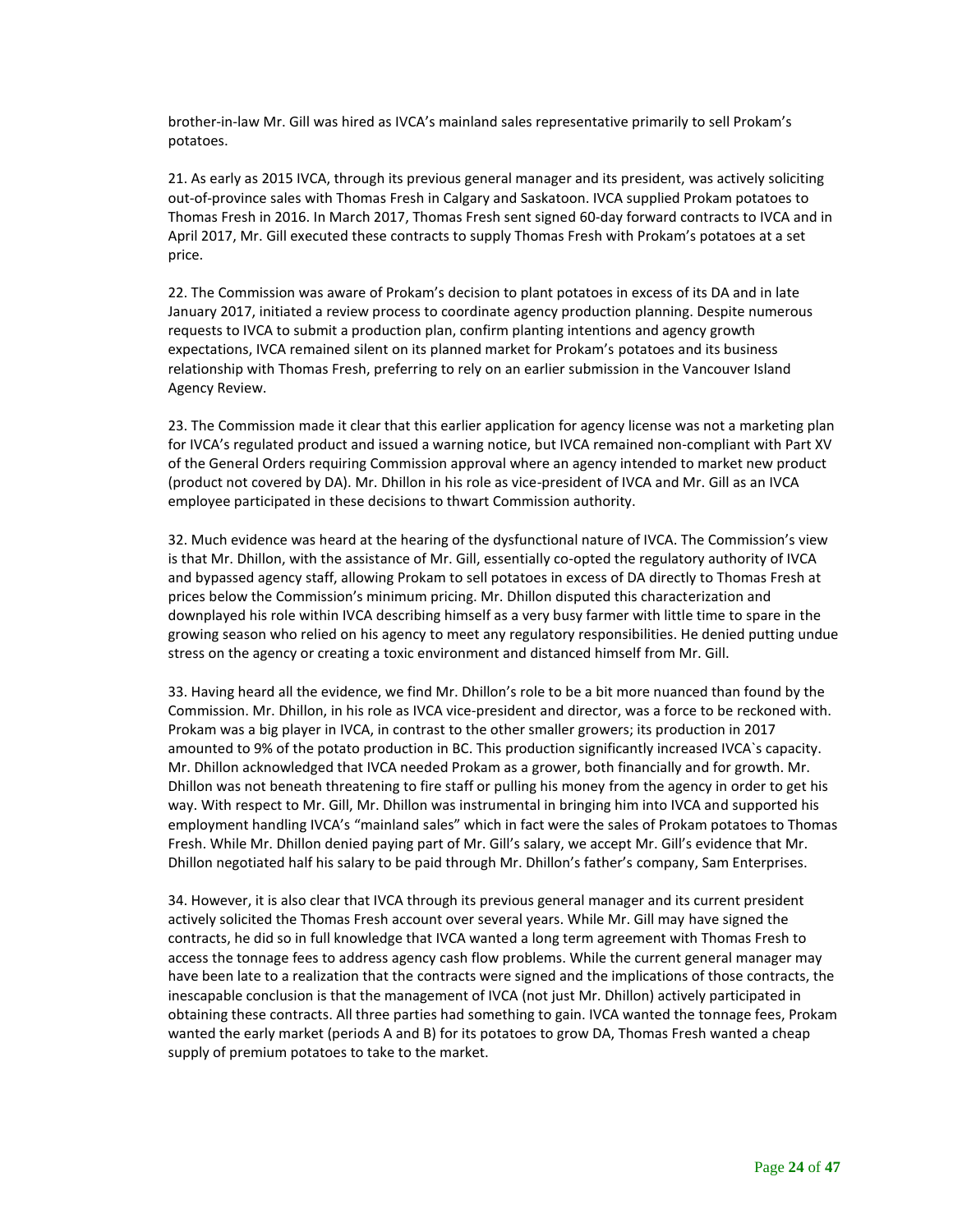#### BCFRIB Findings, and Reasons to be considered:

43. It is not necessary for us to engage in a complex exercise of finding the "locus" of the contract. There does not appear to be any real dispute that the transactions at issue involved potatoes grown in British Columbia, by a British Columbia producer, being sold by a British Columbia agency to customers in another province, with physical delivery of the potatoes outside the province. Put simply, they involve the sale of regulated product outside of BC.

47. There is no compelling reason to stretch the interpretation of the provincial regime to find for the Commission authority to regulate minimum prices for product sold outside BC on the basis that such authority would be an integral part of an overall effective regime for management within BC. This is because the Commission already has the power to regulate minimum price setting for interprovincial transactions under the federal Agricultural Products Marketing Act and the supporting British Columbia Vegetable Order.

48. But in order to actually avail itself of this authority under the federal legislation, the Commission is required to comply with the Statutory Instruments Act. This is accepted by the Commission, which stated in its submission, "in practical terms, this means that any order made by the Commission which depends on delegated federal legislative authority will only come into force after the order has been "Gazetted". There is no dispute that Commission has not yet done so in respect of any orders related to minimum pricing.

52. However, we also note that this case involves a very complex set of facts, interconnected parties, challenging relationships, deficient administrative processes and some remaining findings against Prokam in respect of DA issues (discussed below). We further note that a full review of the materials presented to us makes clear the conduct of Prokam and/or its officers was not beyond reproach.

### • **Finding The panel does not accept the appellants' submission that there is any basis to vary or rescind Commission order 48.2 and no reconsideration of that order is required.**

The reasons for this BCFIRB finding (par. 69 through 79) can be found under the Prokam Licence reconsideration section of this document on pages 13 through 20. Rather than restate these paragraphs please refer to these pages.

82. The panel concludes that the Commission placed too much weight on IVCA's cooperation with the Commission's investigation and not enough weight on the regulatory responsibility of IVCA as an agency. The very reason that this compliance issue arose rests with IVCA and its aggressive growth aspirations. It was IVCA that pursued Mr. Dhillon and his early land. It was IVCA that pursued the re-packer/wholesaler business of Thomas Fresh. It was IVCA that failed to meet its obligations under the General Orders as an agency to disclose its business plans to the Commission and actively pushed off the Commission's efforts to plan growth and ensure orderly marketing. These fundamental failings on the part of the designated agency are not in any way rectified or mitigated by the cooperation of IVCA staff in the subsequent compliance investigation.

83. While we observe that the appellants were critical of how the Commission dealt with IVCA, the December decision did not make any orders in relation to IVCA. However, the panel finds that there are many unanswered questions about IVCA's role in the events leading up to these appeals. We have significant concerns about whether IVCA has demonstrated the ability to perform the requisite front line role to ensure that marketing is conducted in an orderly fashion according to the General Orders and provide fair market access to all registered growers. As such, and as a matter of both our appellate and supervisory jurisdiction, we believe this is a matter that requires reconsideration by the Commission.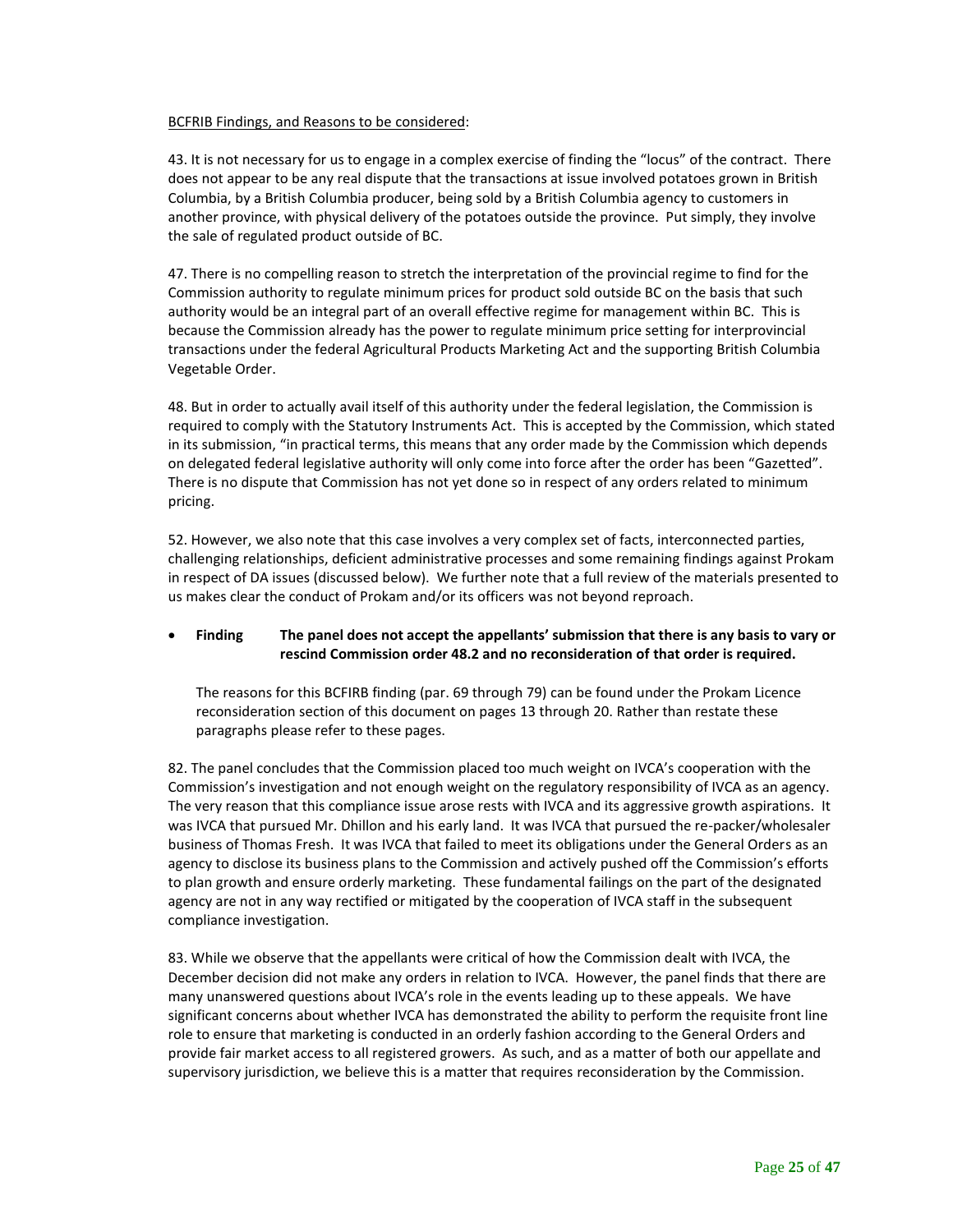### Panel Findings and Reasons:

- 75. Fundamentally, IVCA failed to fulfill its responsibilities as a designated agency of the Commission insofar as it failed to ensure that it was marketing "New" or additional regulated product with Commission approval. IVCA is not merely an industry stakeholder, it is a delegate of the Commission charged with the responsibility to promote orderly marketing. If IVCA did not understand its responsibility to promote orderly marketing by adhering to the General Order, which includes PART XV MARKETING OF "NEW" OR ADDITIONAL REGUALTED PRODUCT BY EXISTING AGENCIES & PRODUCER-SHIPPERS, then questions may arise about whether IVCA is a suitable entity to exercise that delegated authority. British Columbia potatoes are sold throughout Canada, and it would obviously be detrimental to orderly marketing if agencies fail to observe the regulations.
- 76. The following passages from the BCFIRB's January 31, 2017 Supervisory Decision were also quoted in the BCVMC decision issued on December 22, 2017 that reveal there were matters of concern with IVCA and its operations at that time and its growth ambitions would need to be monitored:

4. In British Columbia, the production and marketing of vegetables is regulated under the NPMA, the NPMA Regulation ("the Regulation"), and the British Columbia Vegetable Scheme (Scheme). The Scheme  $(s. 4(2))$  grants the Commission the power set out in s. 11(1)(a) of the NPMA to "regulate the time and place at which and designate the agency through which a regulated product must be marketed". The Commission has issued General Orders which govern the regulated industry actors, including designated agencies.

7. The specific rules governing agencies differ depending on the needs of the particular regulated industry. What is common across all regulated industries, however, is the agencies are licensed entities whose purpose is to market regulated product on behalf of registered producers. Agencies are licensees whose regulatory role is to harness the collective power of producers to enhance market access for regulated products. They minimize burdens on each producer regarding finding outlets for sales of their delivery allocation (a mechanism for producers to share market access). Agencies also store, ship, and label product for producers. For consumers, they help ensure a steady supply of BC product by contributing to orderly marketing. In all this, one of their key roles is to grow the industry by looking for new markets. As was noted in the March 31, 2016 Workshop Report that was part of the current process, at p. 4: "Agencies competing for the same buyer with the same product do little, if anything, for Producers or Buyers". Agencies thus play both a key front line role , and a larger strategic role, in assisting the Commission to regulate, manage and grow the industry in an orderly fashion: see generally January 7, 2013 Supervisory Decision, paras. 34 - 38; see also the Commission's September 21, 2015 Stakeholder Engagement Discussion Paper, pp. 4 - 6.

74. With respect to IVCA, the Commission concluded that IVCA does contribute to the vision of regulated vegetable marketing on Vancouver Island, but that its growth ambitions need to be monitored to ensure that any such ambitions that extend beyond the Vancouver Island market are not merely seeking to displace existing markets. With respect to promoting collaboration, the Commission noted that IVCA does work with other agencies, but it is not clear how it manages delivery allocation, and it needs to be more transparent in how it manages earned market entitlement between all its producers. With respect to IVCA's demonstration of good governance, the Commission stated "yes, but needs improvement". The Commission noted IVCA's long history as a non - profit co - op, its focus on growth and its new investment in technology and infrastructure. However, the Commission repeated its concern about the need to monitor delivery allocation, and noted that IVCA does not have written GMAs, which does not sufficiently protect the interests of growers. With respect to business planning, the Commission stated that IVCA "appears to have a focused vision and strategic direction for its business. It is committed to working with its growers to identify products that can be grown successfully in local soils". With respect to market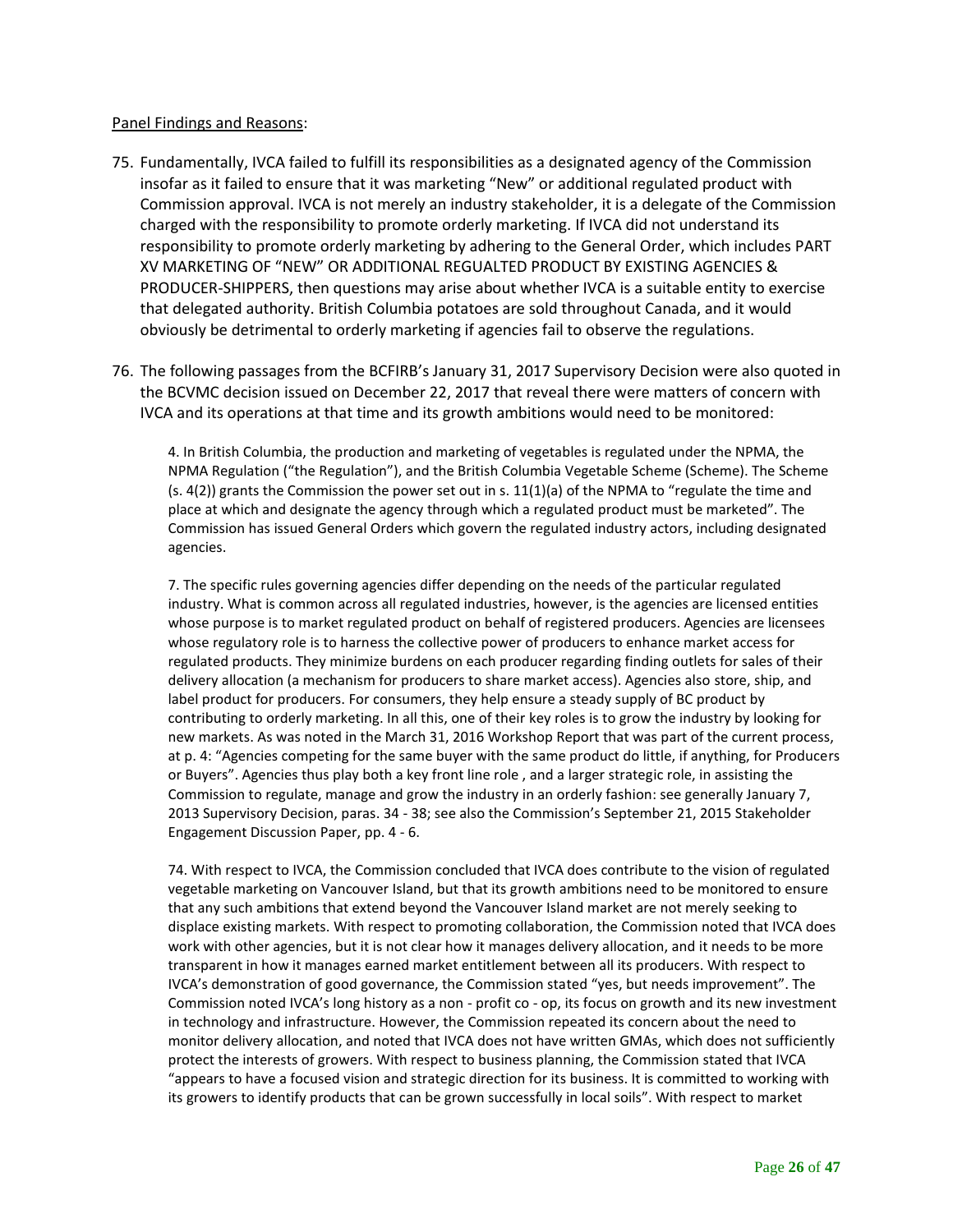demand, the Commission answered this as a positive, but expressed concern that IVCA's recent move to uniform packaging did not sufficiently differentiate Vancouver Island grown product. The Commission also noted that IVCA's agency designation does not currently extend to greenhouse crops and it had requested such an extension. The Commission agreed that " [it] would strengthen its competitive position in the Vancouver Island market by giving it the ability to represent all types of vegetables". (emphasis added)

- 77. IVCA's failure to fulfil its responsibilities as an agency could provide a basis for the Commission to decide to terminate that agency designation. IVCA bears ultimate responsibility, but the circumstances in which this non-compliance arose cannot be ignored. The panel agrees with the BCFIRB findings that are outlined above (par. 17,20,21,22,23,32,33,34,43,47,48,52,69,70,71,72,73, 74,75,76,77,78,79,82,83).
- 78. This compliance issue arose because of a business opportunity that took advantage of the failure of the Commission to comply with the Statutory Instruments Act in order to have the legal federal authority to regulate minimum prices for product sold outside BC, and the failure of IVCA to seek approval from the Commission to market "new" or additional regulated product under PART XV of the General Order . "All three parties had something to gain. IVCA wanted the tonnage fees, Prokam wanted the early market (periods A and B) for its potatoes to grow DA, Thomas Fresh wanted a cheap supply of premium potatoes to take to the market."
- 79. The IVCA board of directors (including Mr. Dhillon) are in charge of the management of the company's business; they make the strategic and operational decisions of the company and are responsible for ensuring that the company meets its statutory obligations. The IVCA board of directors enabled the deceptive behavior and unsanctioned business opportunity. Such behavior by an agency is not acceptable by the Commission. The correct and acceptable action taken would have been to consult with the Commission, comply with Commission authority, and formally apply for approval to market the "new" or additional regulated product
- 80. It is the panel's opinion that IVCA has demonstrated a lack of capacity to perform the requisite front line role to ensure that marketing is conducted in an orderly fashion according to the General Order and provide fair market access to all registered growers.

## Panel Recommendation:

- 81. It is expected that IVCA would ensure that it was marketing "New" or additional regulated product with Commission approval. To do so IVCA would have needed to comply with PART XV of the General Order and submit a business and marketing plan to the Commission for its consideration and final approval.
- 82. The Panel finds that IVCA's actions were deliberate to circumvent the authority of the Commission and the regulated marketing scheme for BC grown vegetables. The mandate of an agency is to represent a group of producers and carry out the marketing duties of the Commission's regulated vegetables;
	- 82.1. In compliance of the consolidated general order,
	- 82.2. In respect of the operating principles of the orderly marketing system, and,
	- 82.3. For the benefit of its producers and the industry.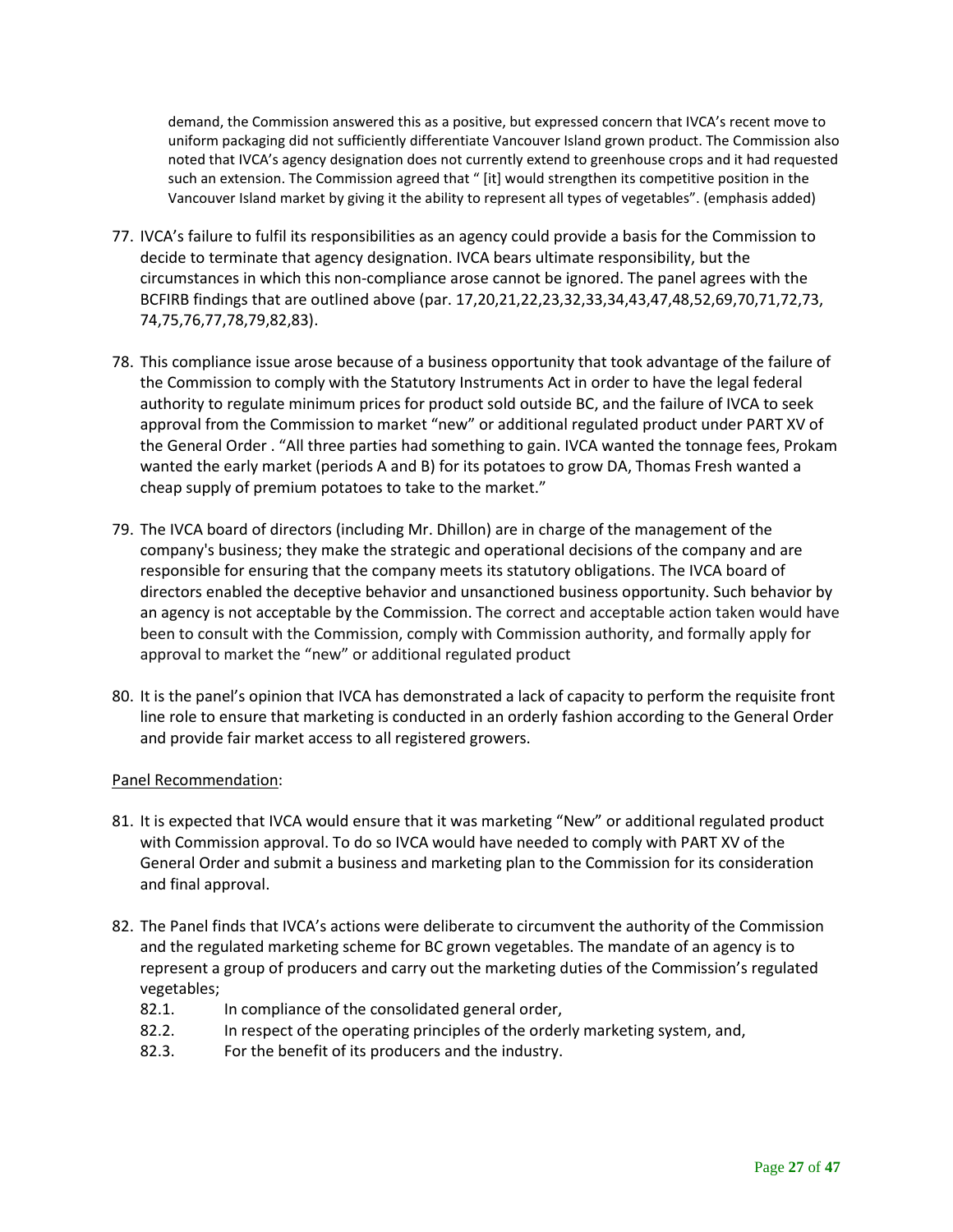- 83. IVCA failed to deliver on all three expectations of an agency in carrying out its marketing duties. The severity of this non-compliance is classified as catastrophic and deserving of a Class V license. Agencies play a strategic role in assisting the Commission to regulate, manage, and grow the industry in an orderly fashion. However, Noted in BCFIRB's decision par.52, "this case involves a very complex set of facts, interconnected parties, challenging relationships, deficient administrative processes …." As was stated previously in the decision regarding Prokam's licence class, some of this blame for why this situation occurred is equally attributed to Mr. Dhillon in his role as the director and vice president and not just the dysfunctional nature of the IVCA agency. It is the panel view that the actions taken by Prokam were a consequence of operational practices and an agency governance structure that were endorsed by IVCA that allowed Mr. Dhillon to act in the manner that he did. For this reason the panel holds both Prokam and IVCA equally responsible, but for the different stated reasons.
- 84. Therefore, it is the panel's recommendation that the Class I Licence issued to Island Vegetable Cooperative Association (IVCA) be revoked and replaced with a Class III License with the following conditions attached:
	- IVCA production growth is limited to its current delivery allocation. Planted acreage is to yield production that is commensurate with the delivery allocation that IVCA currently manages;
	- IVCA is not permitted to represent any additional or new producers of regulated vegetables;
	- An independent board member is to be appointed to the IVCA board by the Commission and is to remain on the board until a Class I licence is re-instated;
	- An audit is to be completed by the Commission on internal procedures, protocol and management practices within the IVCA Agency.

# <span id="page-27-0"></span>**INTERIM ORDER**

- 85. As noted, the Panel believes that the British Columbia market is at risk when cheap, bulk product is made available to a wholesaler. When this occurs, the agency is essentially abdicating its responsibility to market regulated product as expected by the Commission. When cheap, bulk product is received by a wholesaler, it acts as a de facto agency – but without any of the responsibilities of an agency. It can therefore compete against agencies and detrimentally affect the return to producers.
- 86. In this case, IVCA lost control of its obligations to BC producers and to the Commission over pricing and other aspects of marketing that it is delegated to carry out under the authority granted to it by the Commission. Agencies need to maintain control over market access. A Wholesaler, on the other hand, has no legal obligation to represent the interests of producers of regulated vegetable grown in BC. The volume of potatoes sold by IVCA to Thomas Fresh amounted to 9% of the 2017 potato production in BC and the bulk of the potato volume that was managed by the agency.
- 87. It is also the responsibility of agencies to represent growers and market the product in a manner that maximizes net grower return for the benefit of all producers. In the current and foreseeable market, net grower returns are maximized by an agency business model that adopts as its core business an offering of products packaged for end use to the market. An agency is not a commission salesperson who brokers product by arranging transactions between a buyer and a seller for a fee. This licence category is defined and already exists within the regulatory framework. The overarching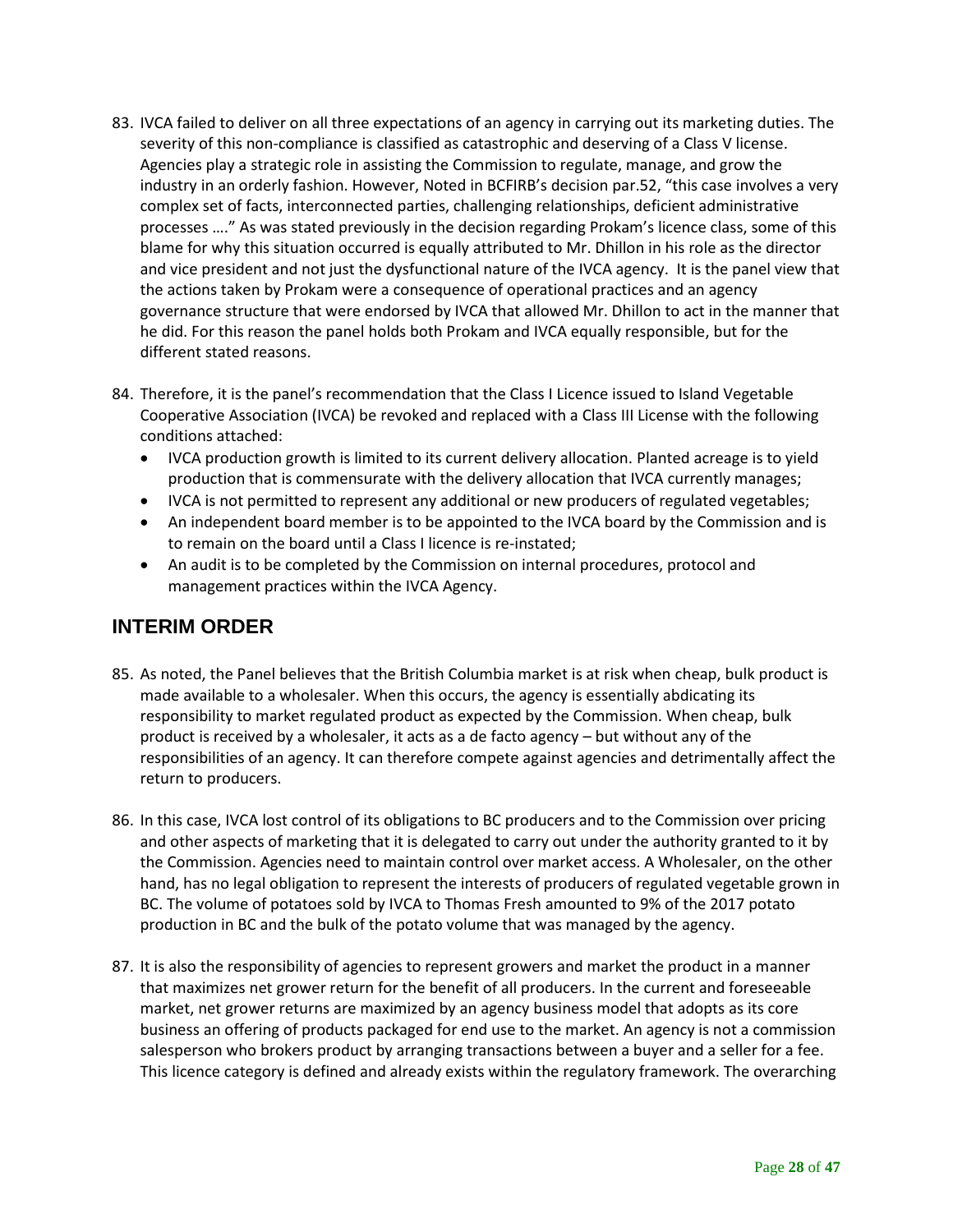mandate of an Agency is to represent a group of licensed producers and carry out the marketing duties of regulated vegetables;

- i. in compliance of the Consolidated General Order;
- ii. in respect of the operating principles of the orderly marketing system;
- iii. for the benefit of its producers;
- iv. in agreement with the interests of the industry.
- 88. Also, it is paramount that the regulated product being placed into the market is food safe and that the actions of an agency, or of a producer of regulated BC grown vegetables, do not expose the industry to unnecessary food safety risk that can be mitigated under our regulatory authority. Food safety risk is mitigated when the washing, grading and packing of the regulated vegetable into a product packaged for end use are managed at the source, where the Commission and agencies have oversight.
- 89. For all these reasons, the Panel believes that it is in the best interest of the industry to introduce an Interim Order adopting the definition "Packed For End Use" and mandating that product be marketed by an agency as "Packed For End Use" in all instances except where the express, prior, written approval of the Commission is sought and obtained. The complete 'Interim Order' to be enacted is provided below:

## **INTERIM ORDER TO PRESERVE THE ORDERLY MARKETING OF STORAGE CROPS PENDING FURTHER REVIEW**

### **MADE BY THE BRITISH COLUMBIA VEGETABLE MARKETING COMMISSION ON NOVEMBER 18, 2019**

**WHEREAS** the British Columbia Vegetable Marketing Commission (the "Commission") has established orders providing for the orderly marketing of storage crops that reflect three core principles: (1) coordinated marketing of regulated product by agencies on behalf of producers; (2) compliance by producers and agencies with delivery allocation rules; and (3) compliance by agencies with the minimum prices set by the Commission.

**AND WHEREAS** there is an urgent need to maintain the orderly marketing of storage crops pending a broad-based consultative process that will be undertaken with a view to effecting substantial revisions to the General Order.

**NOW THEREFORE**, the British Columbia Vegetable Marketing Commission orders as follows:

### **Application**

- 1. (1) This Order supersedes and replaces all provisions in the Commission's General Order concerning Delivery Allocation as applicable to Storage Crops.
	- (2) In the event of any inconsistency between this Order and the Commission's General Order, the provisions of this Order shall prevail.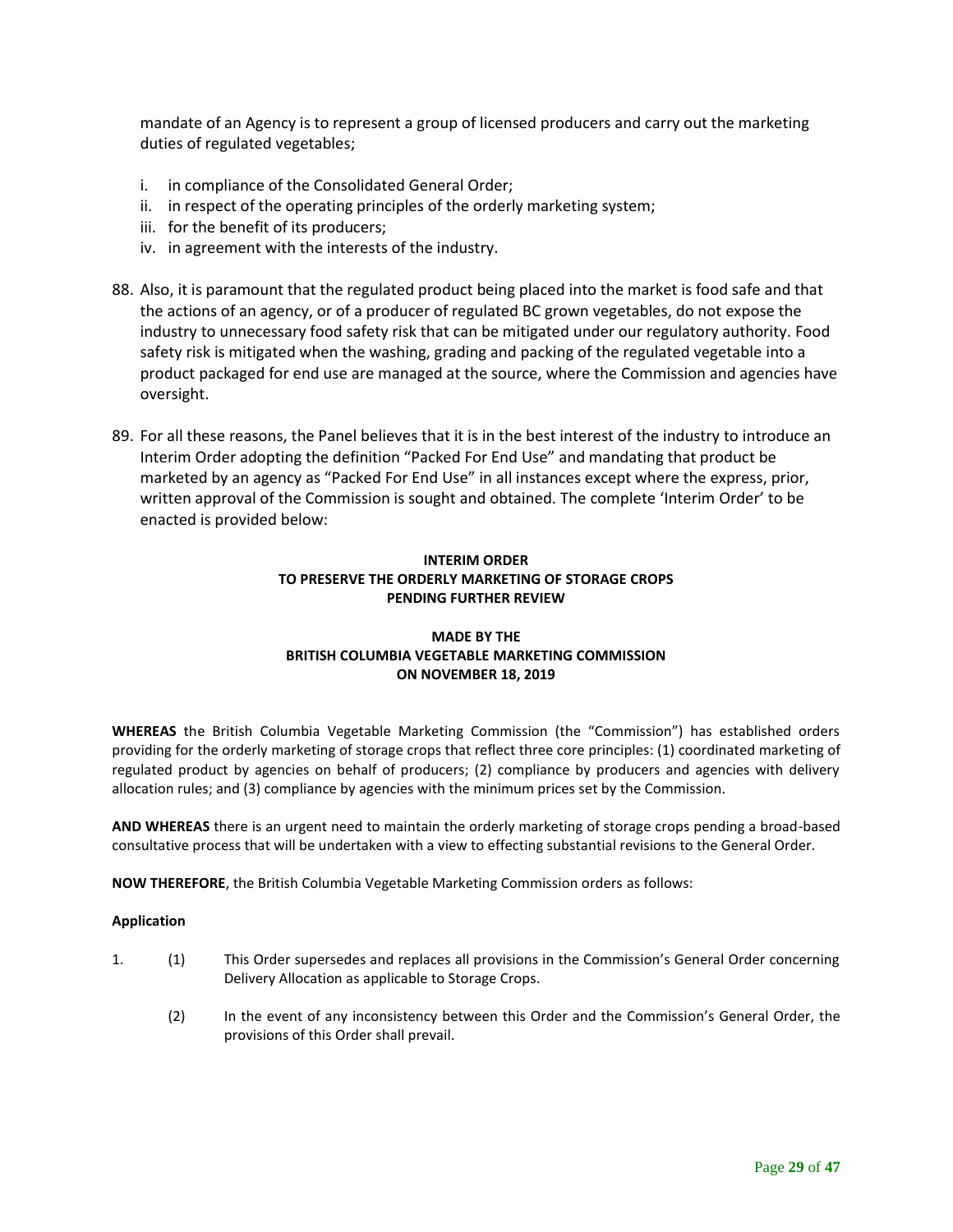(3) The Commission's General Order continues to apply except to the extent of any inconsistency with the provisions hereof, and except with respect to the provisions in the General Order that concern Delivery Allocation as applicable to Storage Crops.

#### **Definitions**

2. In this Order:

"**Container**" means a sack, box, bag, crate, hamper, basket, carton, package, barrel, or any other type of receptacle used in the packaging, transportation, sale, or other handling of potatoes.

"**Marketing Period A**" means the period from the start of a new Storage Crop to July 31.

"**Marketing Period B**" means the period from August 1 to September 30.

"**Marketing Period C**" means the period from October 1 to January 31.

"**Marketing Period D**" means the period from February 1 to the end of an old Storage Crop.

"**Packaged For End Use**" means graded and packaged in a Container in the manner in which the food:

- (a) is ordinarily sold to, used by, or purchased by, a retailer or a consumer; or
- (b) may reasonably be expected to be obtained by a food service institution;

such that no further repackaging occurs, or is necessary or contemplated.

#### **Books, Records and Accounts**

- 3. (1) Every Storage Crop Producer, Storage Crop Producer-Shipper, and Agency shall keep complete and accurate books, records and accounts of all matters relating to the production, transportation, packing, storage and marketing of Storage Crop Regulated Product.
	- (2) All books, records and accounts required to be kept under subsection (1) must be retained for a period of three years and shall be available for inspection by:
		- (a) the Commission;
		- (b) any officer or auditor of the Commission; and
		- (c) any other Person as may be authorized by the Commission from time to time.

#### **Obligation to Furnish Information and Permit Inspection**

- 4. (1) Every Storage Crop Producer, Storage Crop Producer-Shipper, and Agency shall, upon request, furnish to the Commission, or to any officer or auditor of the Commission, or to any other Person as may be authorized by the Commission from time to time, any information or documentation relating to the production, transportation, packing, storage and marketing of Storage Crop Regulated Product.
	- (2) Every Storage Crop Producer, Storage Crop Producer-Shipper, and Agency shall make specific answers to any questions relating to the production, transportation, packing, storage and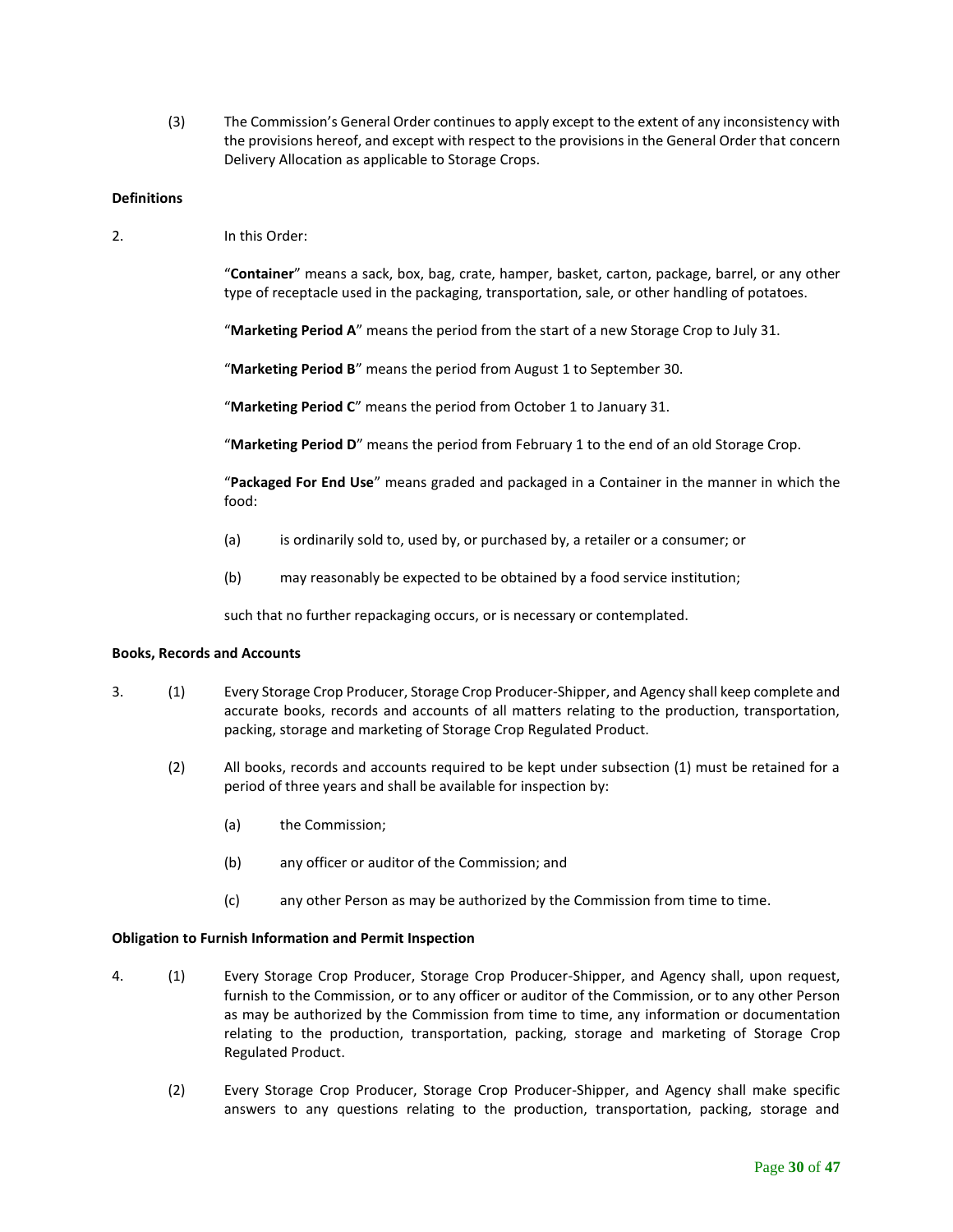marketing of Storage Crop Regulated Product, as submitted to that Person by the Commission, or by any officer or auditor of the Commission, or by any other Person as may be authorized by the Commission from time to time.

(3) Every Storage Crop Producer, Storage Crop Producer-Shipper, and Agency shall permit the Commission, or any officer or auditor of the Commission, or any other Person as may be authorized by the Commission from time to time, to search vehicles in which Storage Crop Regulated Product is transported, and to inspect all farm or business premises owned, occupied or controlled by such Storage Crop Producer, Storage Crop Producer-Shipper, or Agency.

#### **Agency Reporting to Commission**

- 5. Every Agency shall, at the earliest possible opportunity, furnish the Commission with true and detailed reports disclosing:
	- (a) the name and address of each Storage Crop Producer from whom the Agency has received Storage Crop Regulated Product;
	- (b) the volume of Storage Crop Regulated Product received from each Storage Crop Producer in each Marketing Period, expressed in tons;
	- (c) the volume of Storage Crop Regulated Product marketed in each Marketing Period, expressed in tons;
	- (d) the volume of Storage Crop Regulated Product marketed as Packaged For End Use in each Marketing Period, expressed in tons;
	- (e) the volume of Storage Crop Regulated Product marketed as other than Packaged For End Use in each Marketing Period, expressed in tons; and
	- (f) the net return payable to each Storage Crop Producer expressed as an amount per ton, for each type and grade of Storage Crop Regulated Product, for each Marketing Period.

#### **Marketing Obligations and Prohibitions**

- 6. (1) Each Agency is obliged to market Storage Crop Regulated Product with a view to securing the highest net return payable to each Storage Crop Producer for each type and grade of Storage Crop Regulated Product, for each Marketing Period.
	- (2) All Storage Crop Regulated Product must be marketed by each Agency as Packaged For End Use, except where the Agency has obtained the prior, express, written approval of the Commission.

**DATED** at Surrey, British Columbia on

\_\_\_\_\_\_\_\_\_\_\_\_\_\_\_\_\_\_\_\_\_\_\_\_\_\_\_\_\_\_\_\_

\_\_\_\_\_\_\_\_\_\_\_\_\_\_\_\_\_\_\_\_\_\_\_\_\_\_\_\_\_\_\_\_

### **BRITISH COLUMBIA VEGETABLE MARKETING COMMISSION**

Debbie Etsell, Chair

John Newell, Member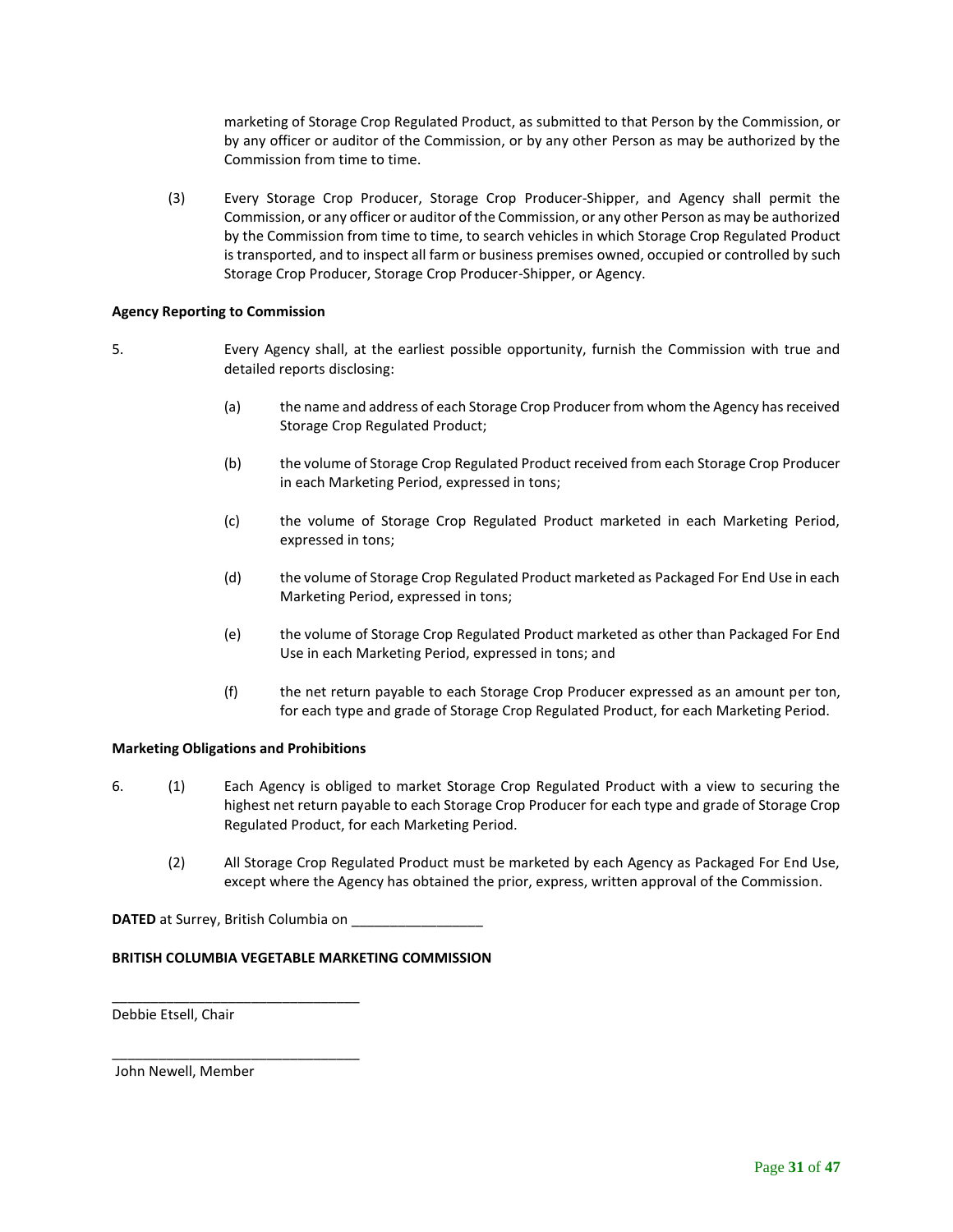# <span id="page-31-0"></span>*ORDERS*

### 90. The Commission orders are therefore as follows:

### 91. Thomas Fresh Licence Class

### **The Class IV Licence issued to Thomas Fresh is to be revoked and replaced with a Class I License.**

Thomas Fresh is to be refunded the difference in cost between what it has paid to be licenced as a Wholesaler under a Class IV Licence vs a Class I Licence.

### 92. Prokam Enterprises Ltd. Licence Class

## **Effective immediately, The order to issue a Class IV Licence to Prokam be replaced with an order to issue a Class III License to this producer.**

Prokam was not licensed to produce regulated vegetables for the 2018 and 2019 crop years. Prokam will be required to be licensed as a Class III producer when it so chooses to recommence growing regulated vegetables. If Prokam remains compliant to the General Order, after one year of growing regulated vegetables the licence class will revert to a Class II Licence, and at the end of a second year of producing regulated vegetables, Prokam would be entitled to a Class I Licence.

## **93. The INTERIM ORDER TO PRESERVE THE ORDERLY MARKETING OF STORAGE CROPS is enacted as of the date of this decision.**

## 94. BCfresh as the Agency Designated to Prokam Enterprises Ltd.

**With the enactment of this interim order, the panel offers Prokam with three options:**

- **Prokam can chose to continue to not produce any BC regulated vegetables, or, to grow unregulated vegetables, and therefore does not require a designated Agency.**
- **If Prokam chooses to grow regulated vegetables, it is directed to market through BCfresh under the terms of the three-year GMA agreed to on February 15, 2018.**
- **If BCfresh releases Prokam from the GMA, Prokam can consult with other licensed storage crop agencies to represent the grower in consideration of the new interim order.**

### 95. Island Vegetable Co-Operative Association (IVCA) Agency Licence Class

**IVCA's Class I Licence be revoked and replaced with a Class III License with the following conditions:**

- **IVCA production growth is limited to its current delivery allocation. Planted acreage is to yield production that is commensurate with the delivery allocation that IVCA currently manages;**
- **IVCA is not permitted to represent any additional or new producers of regulated vegetables;**
- **An independent board member is to be appointed to the IVCA board by the Commission and is to remain on the board until a Class I Licence is re-instated;**
- **An audit is to be completed by the Commission on internal procedures, protocol and management practices within the IVCA Agency.**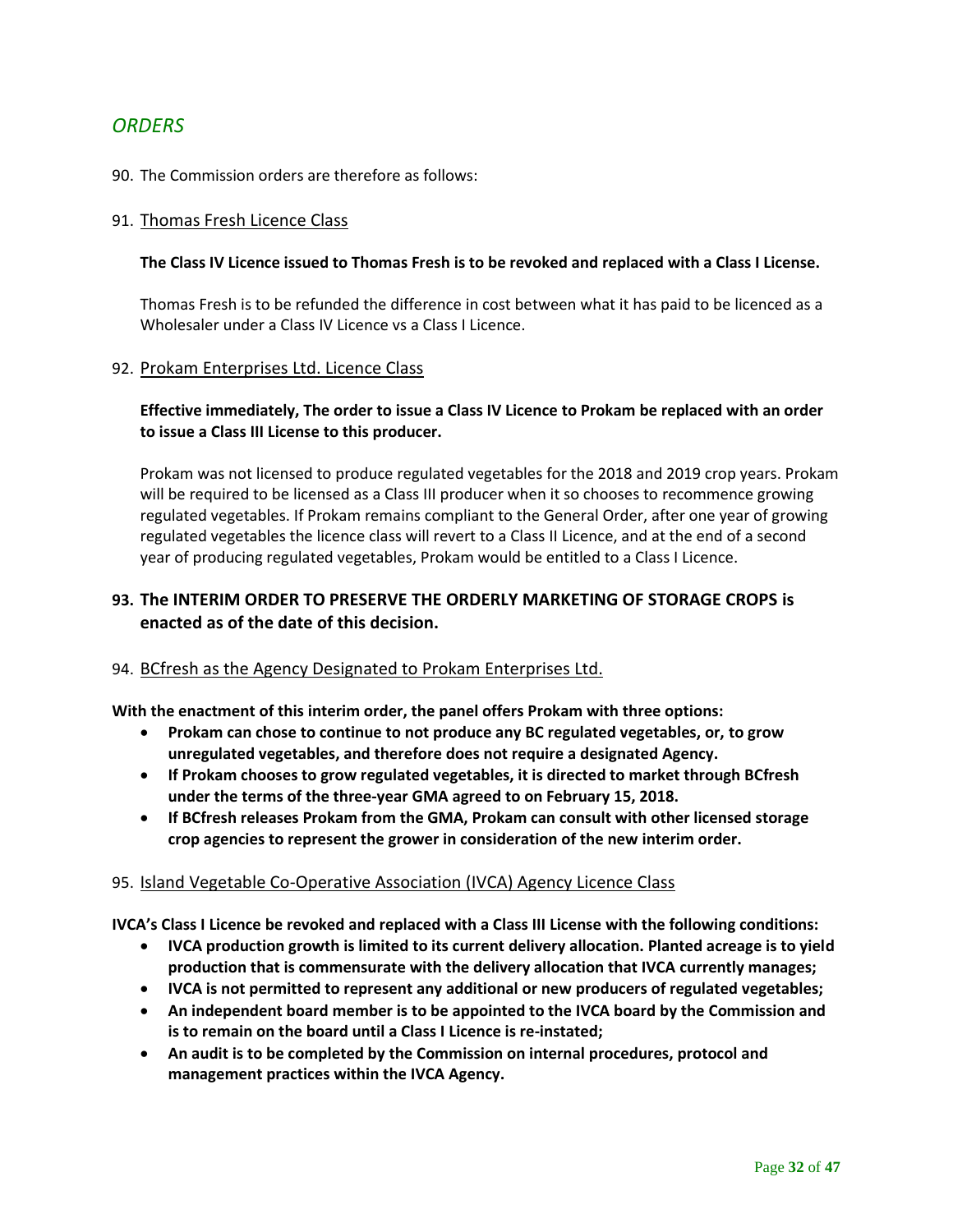These are the decisions and reasons of the Commission as "first instance regulator". A person aggrieved by this decision may appeal the decision to the BCFIRB.

# <span id="page-32-0"></span>*S.A.F.E.T.I. PRINCIPLE*

96. This decision satisfies the S.A.F.E.T.I. principles that are a foundation of the BCFIRB accountability framework and guide decision making by the Commission. Commissioners are committed to be proactive risk managers and applying principles-based decision making to achieve responsive governance. These decisions are determined to be in the best interest of sound, orderly marketing within British Columbia and reflects a principle-based approach to regulation. They are validated for the following reasons:

| <b>STRATEGIC</b>   | Supports the fundamental principles of the existing Regulatory Framework for<br>the accountabilities and responsibilities of an Agency and a Grower. |
|--------------------|------------------------------------------------------------------------------------------------------------------------------------------------------|
|                    | Supports the fundamental principles of the existing Regulatory Framework                                                                             |
|                    |                                                                                                                                                      |
|                    | and its purpose to assist, to support, and to sustain Growers.                                                                                       |
|                    | Appropriately reflects the severity of the findings on non-compliance.                                                                               |
|                    | Specifies an agency's target market segment and enhances its responsibility                                                                          |
|                    | to mitigate food safety risk.                                                                                                                        |
| <b>ACCOUNTABLE</b> | Maintains accountability for the rights of all Growers and for the privilege of<br>$\bullet$                                                         |
|                    | the existence of the Regulatory Framework in BC.                                                                                                     |
|                    | Ensures Grower and Agency accountability to their licensed requirements and<br>$\bullet$                                                             |
|                    | the authority delegated to them by the Commission.                                                                                                   |
|                    | Demonstrates integrity to the intended objectives of the Regulatory                                                                                  |
|                    | Framework under section 11 NPMA (BC) Authorities that govern the BCVMC.                                                                              |
| <b>FAIR</b>        | The process and decision-making framework used by the Commission allowed                                                                             |
|                    | the management of presumptive bias(es) and full contribution of panel                                                                                |
|                    | members in reviewing the entire set of documents and to the making of fair,                                                                          |
|                    | unbiased, and defendable decisions.                                                                                                                  |
|                    | Demonstrates fairness to all growers, wholesalers and agencies in                                                                                    |
|                    | consideration all circumstances that lead to the non-compliance, and fairness                                                                        |
|                    | to the continued existence of the regulatory framework in BC.                                                                                        |
| <b>EFFECTIVE</b>   | Considers established levels of trust required by an agency and a grower to<br>$\bullet$                                                             |
|                    | productively grow, and fairly market, a high quality, food safe product within                                                                       |
|                    | the regulatory framework.                                                                                                                            |
|                    | Demonstrates effective use of consequence at the appropriate level for the                                                                           |
|                    | finding of non-compliance by Prokam and IVCA.                                                                                                        |
| <b>TRANSPARENT</b> | Provides clarity on grower and agency obligations.<br>$\bullet$                                                                                      |
| <b>INCLUSIVE</b>   | Demonstrates sufficient consultation and that all appropriate interests have<br>$\bullet$                                                            |
|                    | been considered including "the public interest" on application of regulatory                                                                         |
|                    | oversight that is fair, transparent and accountable.                                                                                                 |
|                    |                                                                                                                                                      |

Respectfully submitted on behalf of the BC Vegetable Marketing Commission,

 $-\sqrt{N}$ 

Debbie Etsell, Chair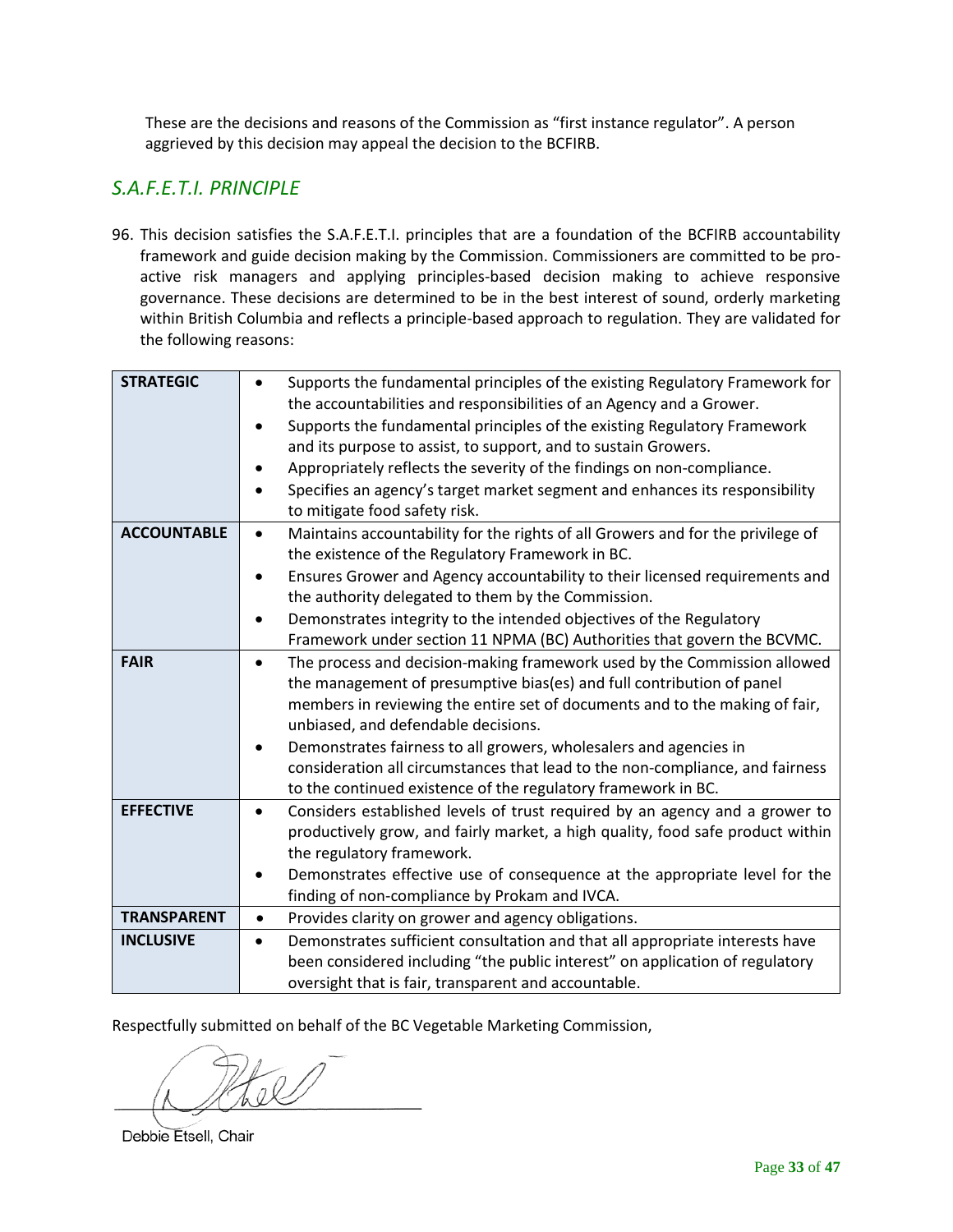# *APPENDIX A*

# <span id="page-33-1"></span><span id="page-33-0"></span>**PART IV LICENSING**

#### *Licences – Agencies*

- 1. No Person other than an Agency shall purchase Regulated Product from a Producer or market Regulated Product, within British Columbia or in interprovincial or export trade, except that:
	- (a) Regulated Product may be purchased from a Producer by a Consumer or by a Processor licensed by the Commission as permitted by these General Orders;
	- (b) Regulated Product may be marketed by a Producer, Producer-Shipper, Processor, Commission Salesperson or Wholesaler who is licensed in accordance with these General Orders in the manner permitted by the term of the licences, these General Orders, and any other Order of the Commission; and
	- (c) A Person who is specifically exempted from the requirements of this section pursuant to these General Orders or otherwise by Order of the Commission may market Regulated Product as permitted by the Commission.
- 2. A Person is authorized to act as an Agency if the Person:
	- (a) registers with the Commission and is designated as an Agency of the Commission;
	- (b) is qualified to and obtains annually from the Commission one of the appropriate licences herein described; and
	- (c) Pays to the Commission annually the fees for such licence as described in Schedule III to these General Orders.
	- (d) A Class I Licence may be issued on the initial application to the Commission or on any subsequent application if that Person or Agency has not had a licence of any class suspended or cancelled pursuant to Section 5.
	- (e) If any licence is suspended or cancelled, the Commission may issue a Class II, Class III, Class IV or Class V licence at its discretion; such a classification will be for a minimum of one year unless otherwise ordered by the Commission.

### *Licences – Packinghouse*

- 3. No Person other than a Packinghouse shall receive Regulated Product from a Producer for the purpose of washing / sorting / grading / sizing and packing the produce within British Columbia, except that:
	- (a) A Person who is specifically exempted from the requirements of this section pursuant to these General Orders or otherwise by Order of the Commission may pack the Regulated Product as permitted by the Commission.
- 4. The Packinghouse shall be assigned a designated Agency. No other Agency shall receive Regulated Product from a Packinghouse without approval of the assigned designated Agency unless otherwise ordered by the Commission.
- 5. No Person other than the assigned designated Agency shall have the authority to ship Regulated Product from the Packinghouse except that:
	- (a) A Person who is specifically exempted from the requirements of this section pursuant to these General Orders or otherwise by Order of the Commission may ship Regulated Product from the Packinghouse as permitted by the Commission.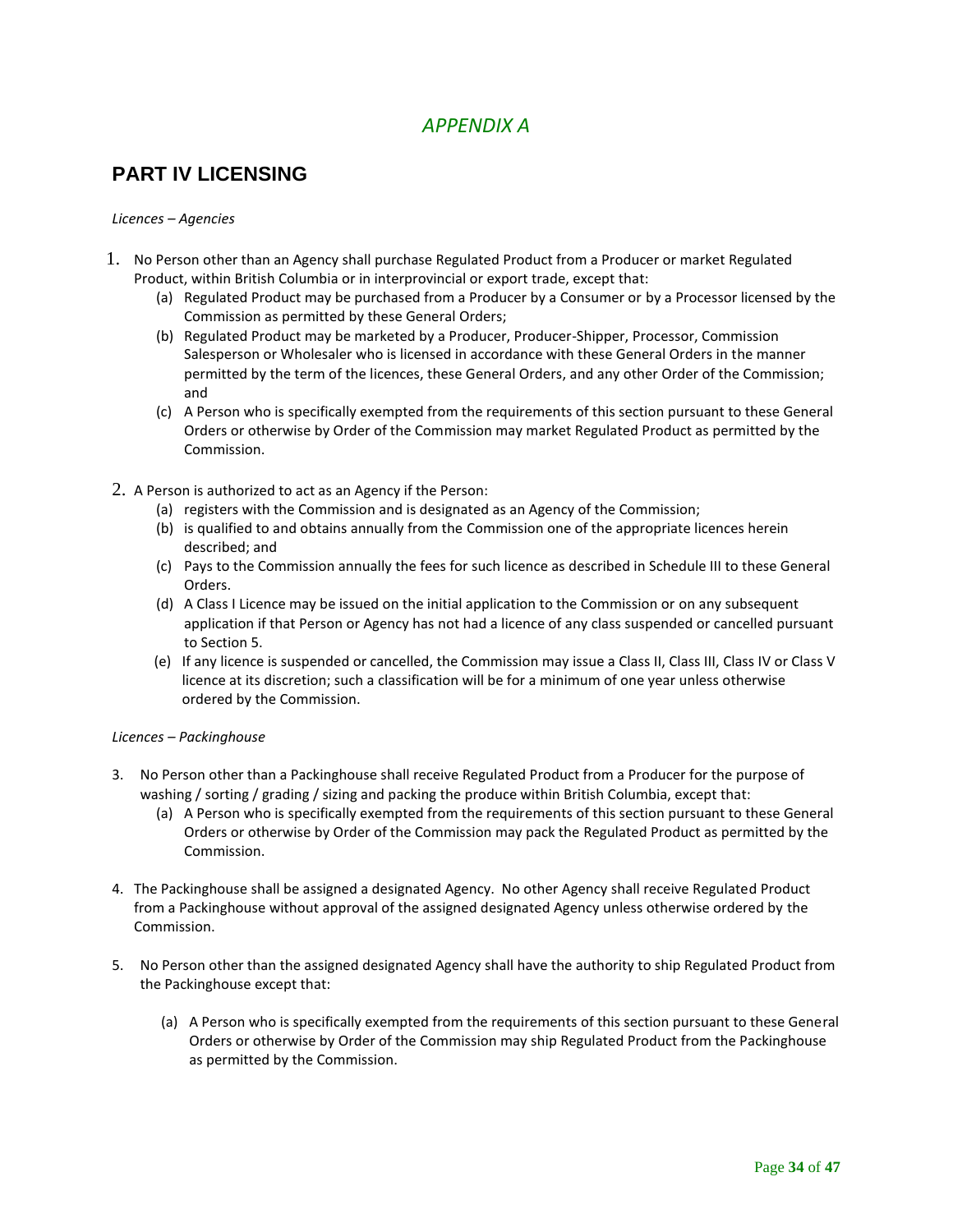- 6. A Person is authorized to act as a Packinghouse if:
	- (a) The Person is registered with the Commission and is designated as a Packinghouse of the Commission;
	- (b) The Person is qualified to and obtains annually from the Commission one of the appropriate licenses herein described; and
	- (c) The designated Agency pays to the Commission annually the fees for such license as described in Schedule III to these General Orders;
	- (d) A Class I License may be issued on the initial application to the Commission or on any subsequent application if that Person or Agency has not had a license of any class suspended or cancelled pursuant to Section 5.
- 7. If any license is suspended or cancelled, the Commission may issue a Class II, Class III, Class IV or Class V at its discretion; such a classification will be for a minimum of one year unless otherwise ordered by the Commission.

#### *Licences – Producer*

- 8. No Producer, shall grow, process or market Regulated Product unless that Producer:
	- (a) registers with the Commission;
	- (b) is qualified to and obtains annually from the Commission one or more of the appropriate licenses herein described; and
	- (c) Pays to the Commission annually the fees for such licences as described in Schedule 3 to these General Orders.
- 9. A Class I Licence may be issued to any Producer on the initial respective application to the Commission, or on any other subsequent application by any respective Producer who has not had a licence of any class suspended or cancelled pursuant to Section 6 of this Part.
- 10. If any licence is suspended or cancelled, the Commission may issue a Class II, Class III, Class IV or Class V Licence at its discretion; such a classification will be for a minimum of one year unless otherwise ordered by the Commission.

#### *Licences - Processor, Wholesaler, Commission Salesperson*

- 11. No Processor, Wholesaler or Commission Salesperson shall grow process or market Regulated Product unless he:
	- (a) registers with the Commission;
	- (b) is qualified to and obtains annually from the Commission one or more of the appropriate licences herein described; and
	- (c) Pays to the Commission annually the fees described in Schedule 3 to these General Orders.
- 12. A Class I Licence may be issued to any Person under this section on the initial respective application to the Commission, or on any other subsequent application by any respective Person under this section who has not had a licence of any class suspended or cancelled pursuant to Section 6 of this Part.
- 13. If any licence is suspended or cancelled, the Commission may issue a Class II, Class III, or Class IV Licence at its discretion; such a classification will be for a minimum of one year unless otherwise ordered by the Commission.

#### *Licenses – Producer - Shippers*

- 14. No Producer-Shipper shall grow and market Greenhouse *or Storage* Vegetable Crops unless he:
	- (a) Registers with the Commission;
	- (b) Is qualified to and obtains annually the appropriate license from the Commission;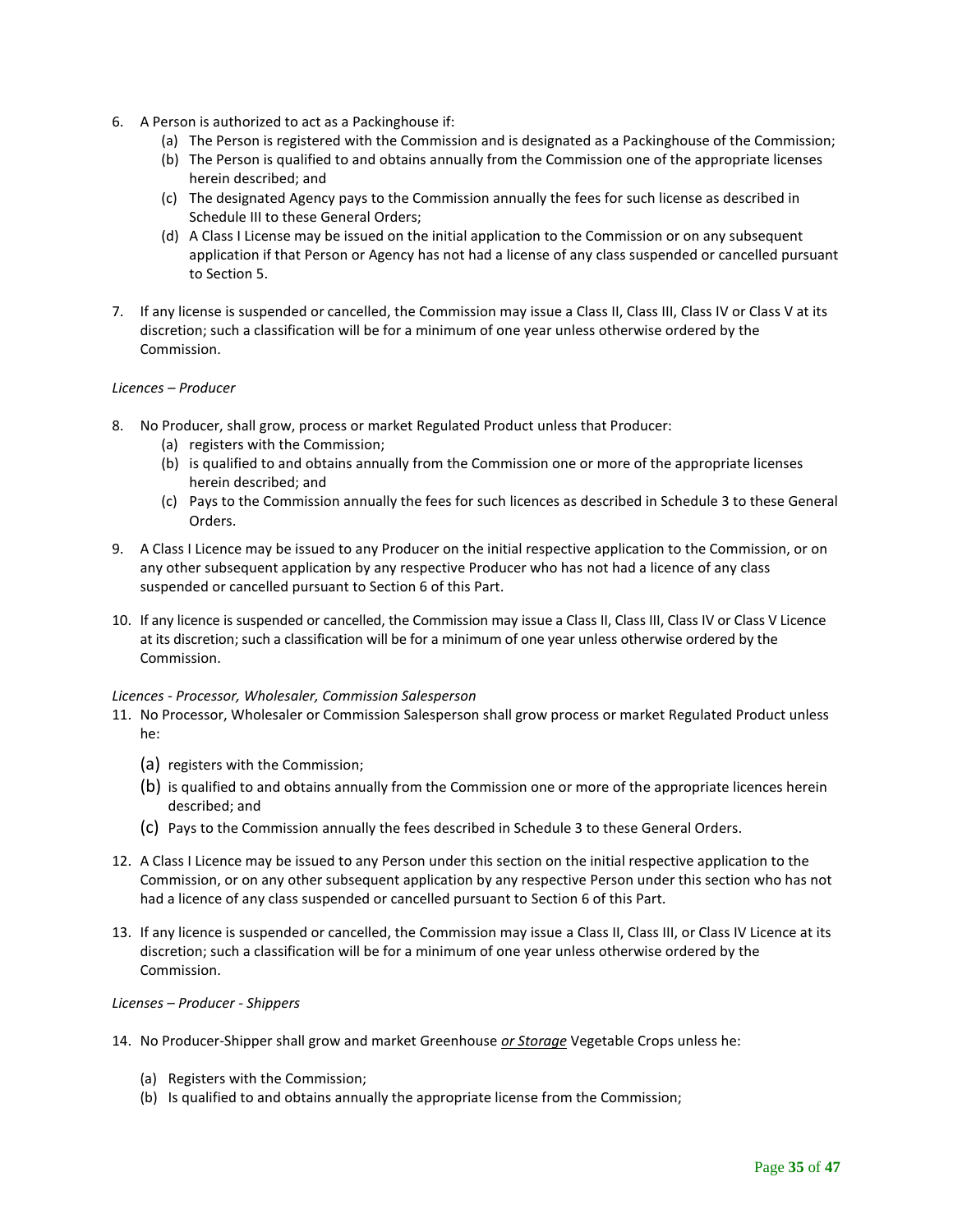(c) Pays to the Commission annually the fees for such licenses as described in Schedule III to these General Orders.

#### *Licences - Issuance, Cancellation or Suspension*

- 15. Every licence is subject to cancellation or suspension by the Commission:
	- (a) for a period of time to be determined by the Commission at its discretion if, in the opinion of the Commission, the licence holder has violated any Order, policy or direction of the Commission or if, in the opinion of the Commission, the actions of a licence holder are detrimental to the best interests of the industry.
		- (b) Before cancelling or suspending a licence, the Commission shall notify the licensee in Person, by facsimile transmission or email and by registered mail, to appear before the Commission to address the alleged violation and, where appropriate, to show just cause why the licence in question should not be cancelled or suspended for a period of time. The licensee may be represented by legal counsel, an agent or himself. If the licensee, his legal counsel or agent, do not appear before the Commission at the hearing, the hearing shall proceed and the licensee shall be sent, by registered mail, a copy of the decision of the Commission.
			- i. If the Commission cancels or suspends a licence, the Commission shall notify the licensee or his legal counsel or agent by facsimile transmission or email and by registered mail.
			- ii. If the Commission suspends or cancels a licence, the licensee may be subject to a Commission service fee, representing all or part of the expenses associated with the investigation, hearing and determination of the Commission leading to the cancellation or suspension of the licence.
- 16. Licenses are valid for one (1) year for the period commencing the day after the due date described in each instance below and expiring on the next annual due date. Every application for a license whether it is an initial application or a renewal must be made on a form prescribed by the Commission and shall be submitted to the Commission no later than the following due dates of each year:
	- (a) Producers *and Producer-Shippers* of Greenhouse Vegetable Crops– November 1.
	- (b) Other Producers *and Producer-Shippers of Storage Crops – May 1st .*
	- (c)Designated Agencies, Processors, Wholesalers and
		- Commission Salespersons March 1st.
- 17. Each application for a Producer's or producer-Shipper licence made in the name of a Person, farm, partnership or corporation must list on the licence application, the name of each owner, partner or shareholder, including percentage of shareholdings, as appropriate, and must identify the signing or voting authority for the farm, partnership proprietorship, or corporation, as the case may be, and must identify an individual who operates the farm.
- 18. Each licence issued by the Commission shall be issued to a named individual, or an individual and a corporation jointly, or to an individual and a farm name jointly, or, in the case of a partnership, to the partnership, at least one of the partners and an individual jointly.
- 19. No Producer, Producer-Shipper, Commission Salesperson, Processor, Wholesaler or Agency shall operate without a licence.
	- (a) Any Person who plans to act or who acts as an Agency must obtain an Agency licence and must be designated by the Commission as an Agency.
	- (b) Any Person who plans to act or who acts as a Processor must obtain a Processor's licence.
	- (c) Any Person who plans to produce or who produces Regulated Product must obtain a Producer's licence.
	- (d) Any Person who plans to act or who acts as a Wholesaler must obtain a Wholesaler's licence.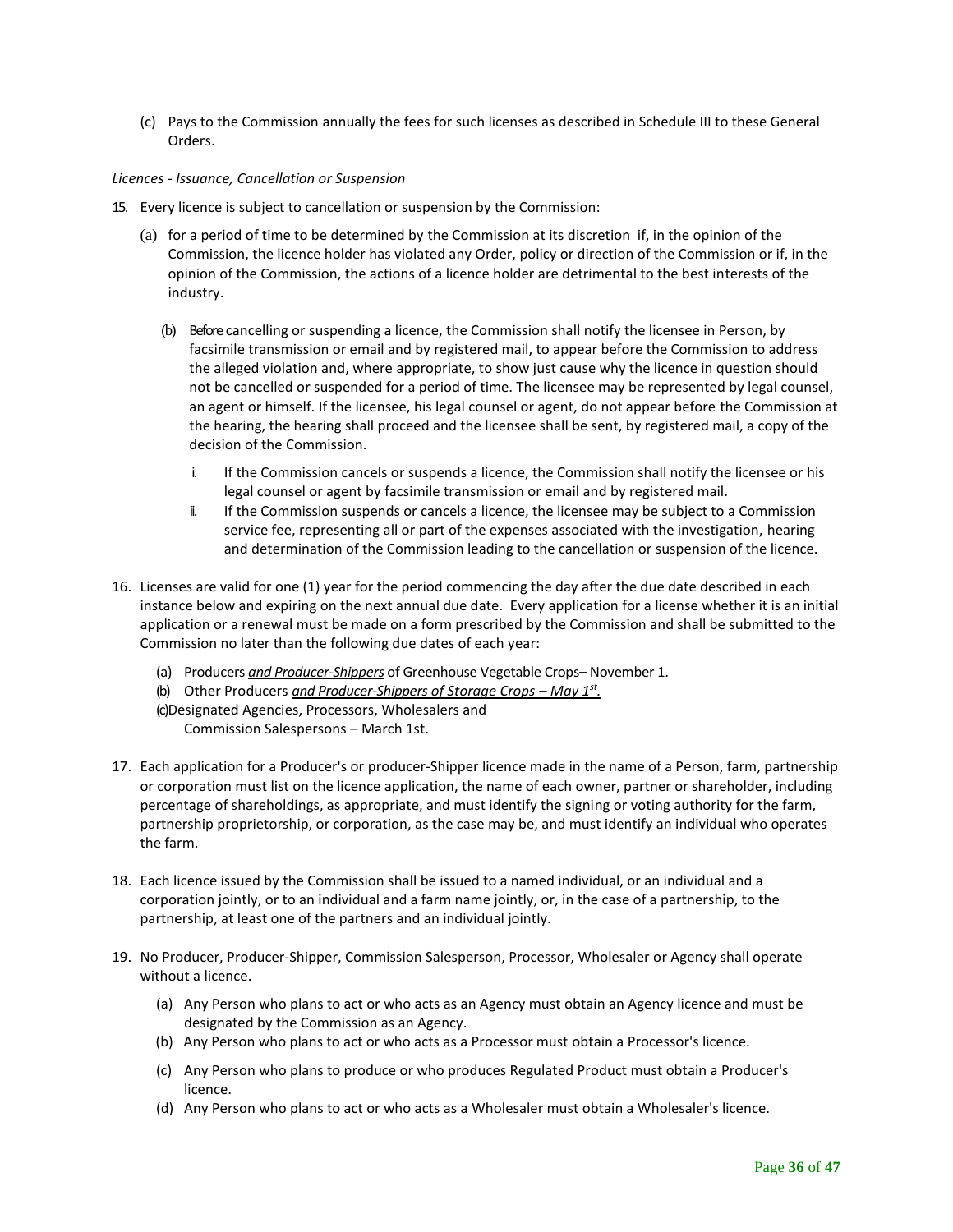- (e) Any Person who plans to operate or who operates as a Producer-Shipper must obtain a Producer-Shipper licence.
- (f) Any Person who plans to act or who acts as a Commission Salesperson must obtain a Commission Salesperson's licence.
- 20. Producers holding, in aggregate, less than 5,000  $m^2$  of Greenhouse Vegetable Production Allocation are not required to be licensed as Producer-Shippers nor are they required to market through an Agency unless otherwise directed by the Commission. Multiple registrations on the same physical site or several facilities under common ownership and management shall be considered single units for the purposes of determining applicability of this 5,000  $m^2$  exemption.

# <span id="page-36-0"></span>**PART V AGENCIES**

- 1. Designated Agencies and the Regulated Crops each are authorized to handle are listed on Schedule I to this General Order.
- 2. An Agency shall maintain an office located within the Regulated Area.
- 3. Agencies may, with the approval of the Commission, issue Transport Orders for specific Regulated Product. If authorized by the Commission, Transport Orders may contemplate that Regulated Product will be received, washed, graded and marketed and the proceeds pooled.
- 4. Each Agency shall deduct the appropriate Commission service fees from the Producer's net proceeds as prescribed by these General Orders or as directed by the Commission for the Regulated Product which the Agency is authorized to market, and for each month's sales Agencies shall hold such funds in trust and shall remit the funds to the Commission not later than the 20th day of the following month.
- 5. The Commission may withdraw the authority of an Agency to market Regulated Product and may cancel or suspend an Agency licence and strike the name of an Agency from the records of the Commission for failure to comply with an Order, directive or resolution of the Commission.
- 6. No Agency shall receive or market any Regulated Product from a Person in respect of which there has occurred any violation of, or non-compliance with, any Orders or directions of the Commission unless specifically ordered by the Commission to do so.
- 7. No Agency shall receive or market any Regulated Product from a Producer who does not have a current Producer Licence unless the net value of the Producer's shipments to date in the current year, including the shipment in question, does not exceed one thousand dollars (\$1,000).
- 8. No Agency shall receive any Regulated Product from a Producer that was not grown by that Producer unless expressly authorized by the Commission.
- 9. Every Agency shall be entitled to charge each Producer the service fees from time to time approved by the Commission for packing, cooling, grading, storing, washing, handling, transporting and Marketing the Regulated Product.
- 10. An agreement between an Agency and a Producer, which addresses terms and conditions upon which the regulated product shall be provided by the Producer and sold by the Agency (e.g., a Grower Marketing Agreement), shall be reduced to writing and is to be consistent with Commission policy.
- 11. All agencies shall cooperate with each other in the Marketing of Regulated Product and enter into inter-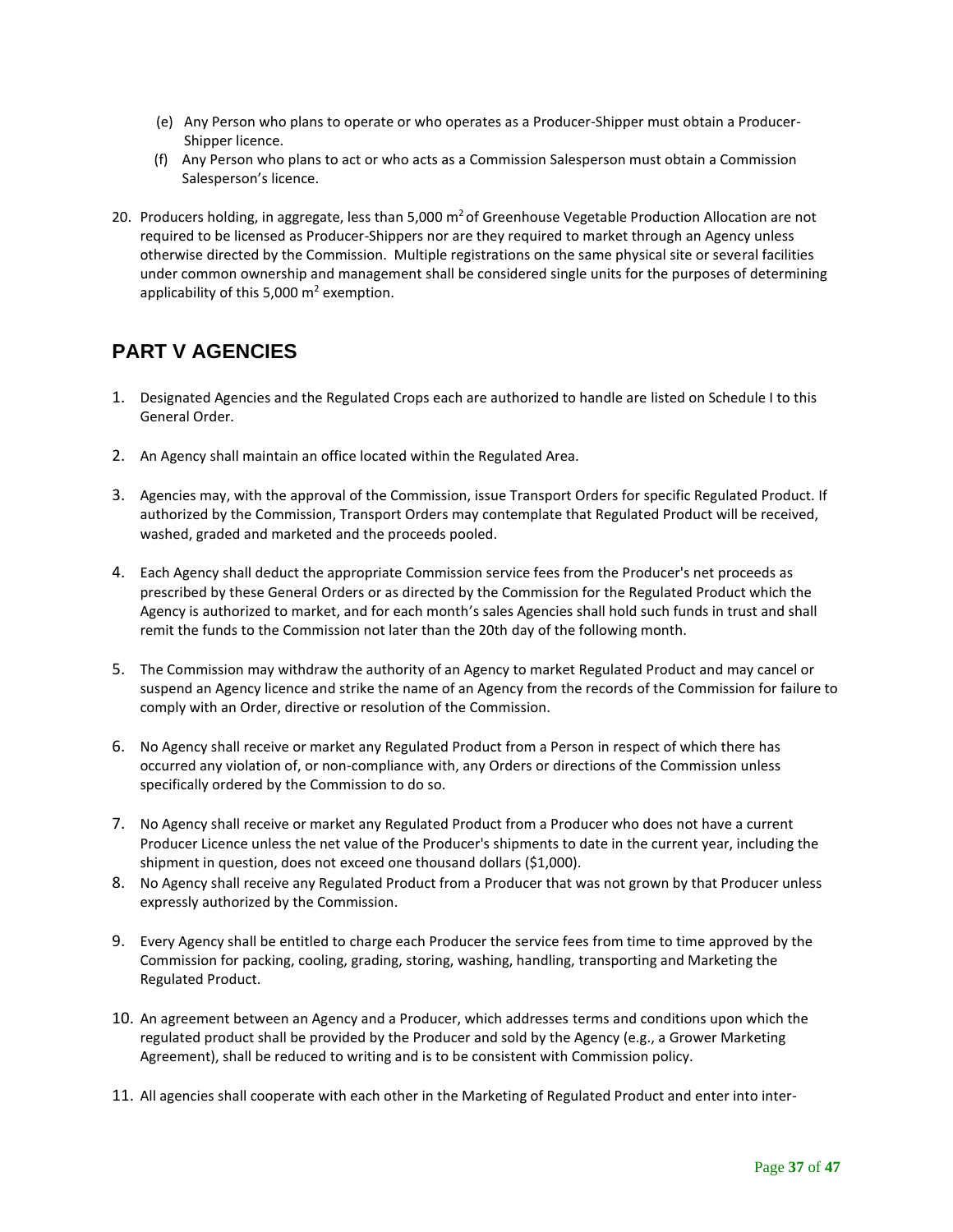Agency agreements when directed by the Commission. This may mean that Agencies with an excess of Regulated Product will be required to sell Regulated Product to Agencies in need of Regulated Product. Ongoing communication between Agencies is encouraged by the Commission in this regard.

- 12. Each Agency is authorized to and may conduct a pool or pools as directed by the Commission, for the distribution of all proceeds received from the sale of the Regulated Product. Each Agency shall distribute the proceeds of sale of each pool, after deducting necessary and proper disbursements, expenses and charges as permitted or required by the Commission.
- 13. All Agencies shall distribute the proceeds of sales not more than 20 days following the month during which the sales were made. If an Agency is unable, or does not wish to pay the proceeds within the specified time frame, it may apply to the Commission for a variance, stating the reasons for the request, the duration of the variance and the payment schedule requested. The Commission may approve, amend, or deny the request as it sees fit.
- 14. Prices for all Regulated Crops subject to Commission minimum pricing must be approved by the Commission before coming into force or effect, unless otherwise authorized in writing by the Commission.
- 15. All Agency facilities must meet minimum health standards of the regional district, municipality, area or city in which the facilities are located.
- 16. An Agency must have a valid business license and must be legally able to use any brand name it may adopt.

#### *Products of Unmarketable Quality*

- 17. An Agency or a Processor shall be entitled to refuse to accept or market any Regulated Product delivered to it, which in the opinion of the Agency or Processor, is not of marketable quality.
- 18. Any person who is aggrieved by the refusal of an Agency or Processor to accept or market Regulated Product may file a complaint with the Commission for a remedy and the decision of the Commission shall bind both the Agency or Processor and the aggrieved Person, subject to appeal provisions of the Act.
- 19. Any Person who is aggrieved by the manner in which Regulated Product is handled by an Agency or Processor may file a complaint with the Commission for a remedy and the decision of the Commission shall be binding on both the Agency or Processor and the aggrieved Person, subject to the appeal provisions of the Act.
- 20. Due to the perishability of some regulated products, a person filing a grievance under Sections 19, 20, or 21 of this Part, may request an expedited adjudication of their complaint and the Commission will make its best efforts to resolve the matter within the time constraints required.

# <span id="page-37-0"></span>**PART VII AGENCY RESPONSIBILITIES**

- 1. Each Agency marketing crops subject to Commission minimum pricing shall notify the Commission and obtain approval from the Commission for the establishment of any price or change in price.
- 2. Each Agency marketing crops subject to Commission minimum pricing shall file with the Commission a copy of any price list, local or export, and particulars of any sales other than at listed prices.
- 3. No pricing for crops subject to Commission minimum pricing, below listed price can be made without the prior approval of the Commission.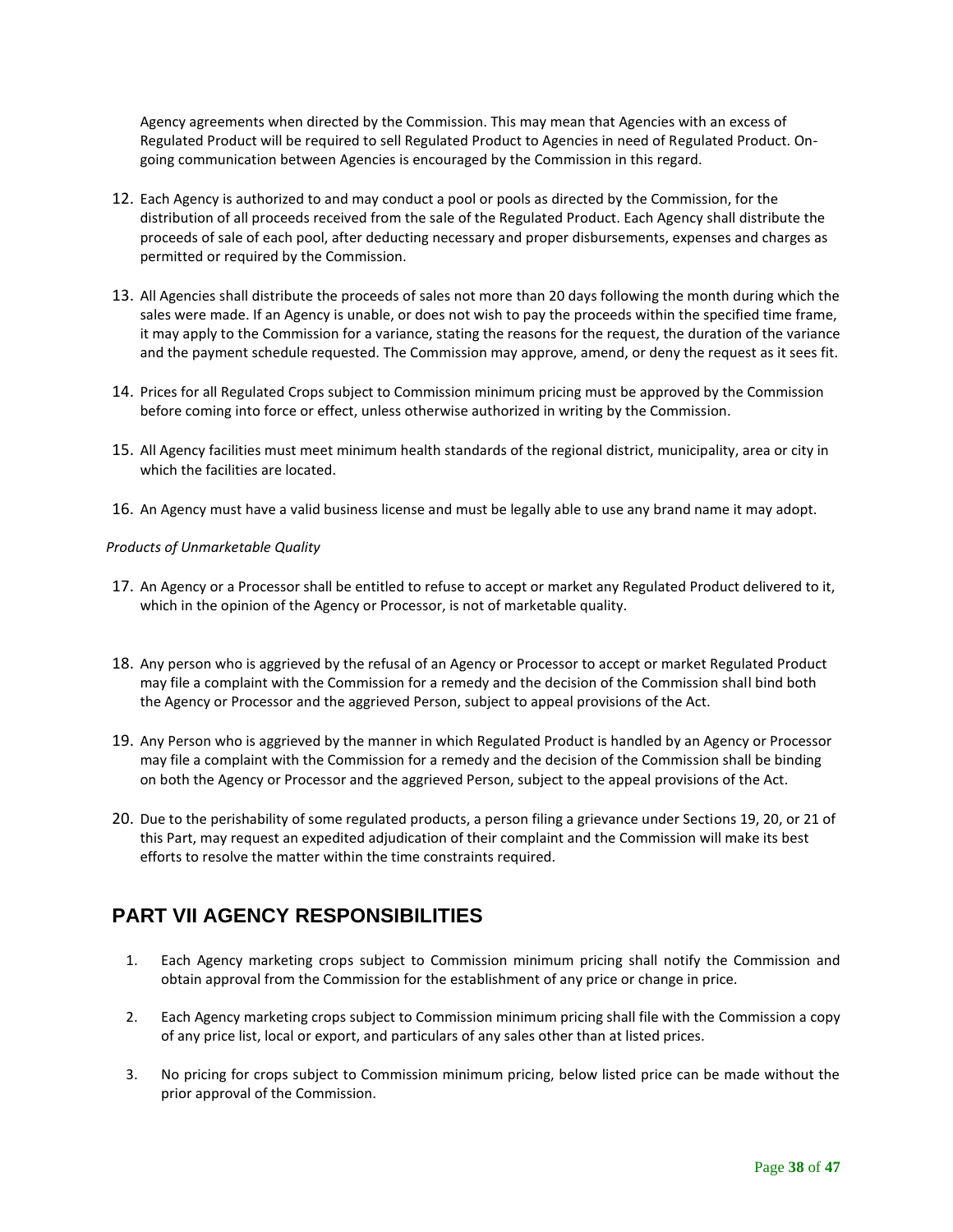- 4. Each Agency shall supply to the Commission as requested or required, details in respect to the application of Delivery or Production Allocations and Producer's individual shipments. These details are required to be supplied to the Commission within 60 days of the close of a pool period or in the case of storage crops within 60 days of the close of a Delivery Allocation period.
- 5. Each Agency shall provide pool settlement statistics showing quantities, price ranges and final pool prices to the Commission on request.
- 6. Before finalizing a contract each Agency shall provide to the Commission for its prior approval as to form any proposed contracts with Processors or other firms approved by the Commission located in BC that are to receive regulated products regardless of end use.
- 7. Each Agency shall file with the Commission a copy of their year-end financial statements. A financial audit shall be undertaken if requested by the Commission.
- 8. Each Agency shall file a business plan or Marketing plan with the Commission upon request.
- 9. Each Agency shall file with the Commission all signed Grower Marketing Agreements with all Producers of Regulated Product shipped through that Agency by June 1st of each year.
- 10. Each Agency shall have a trace-back and recall system which adequately identifies and traces Regulated Product from the time it is specifically shipped by a particular Producer until it is received and purchased by a Wholesaler or Retailer.
- 11. Each Agency shall file with the Commission names of staff to be authorized to issue Transport Orders by April 1st of each year; any changes, which may occur subsequently, must also be filed.
- 12. Each Agency shall file with the Commission, for approval each year, a proposed list of fees or charges for Agency services provided to Producers for Marketing. Any fee or charge that has not been submitted to the Commission for its approval is a nullity. Where the Commission has exercised its discretion to decline to approve a fee or charge, such fee or charge becomes a nullity.
- 13. Each Agency shall provide the Commission with any other information relevant to Agency or inter-Agency transactions as may be required by the Commission from time to time.
- 14. An Agency shall accept for marketing, and shall market the regulated product from any licensed producer directed to that Agency by the Commission. If the Commission directs a producer to an Agency, that producer's regulated product shall be marketed, and he shall receive returns, in the same manner as other persons delivering regulated product to that Agency.

# <span id="page-38-0"></span>**PART IX GENERAL PROHIBITIONS**

- 1. No Person shall transport a Regulated Product unless it has been packed in a container authorized by a designated Agency or by the Commission.
- 2. A Wholesaler shall only buy, accept or receive a Regulated Product from an Agency *or Producer-Shipper*.
- 3. A Retailer located in BC shall only buy, accept or receive a Regulated Product from an Agency, a Processor, a Wholesaler, a Producer-Shipper in accordance with Part VIII of these Orders, or a Producer as authorized by a Manifest sales program.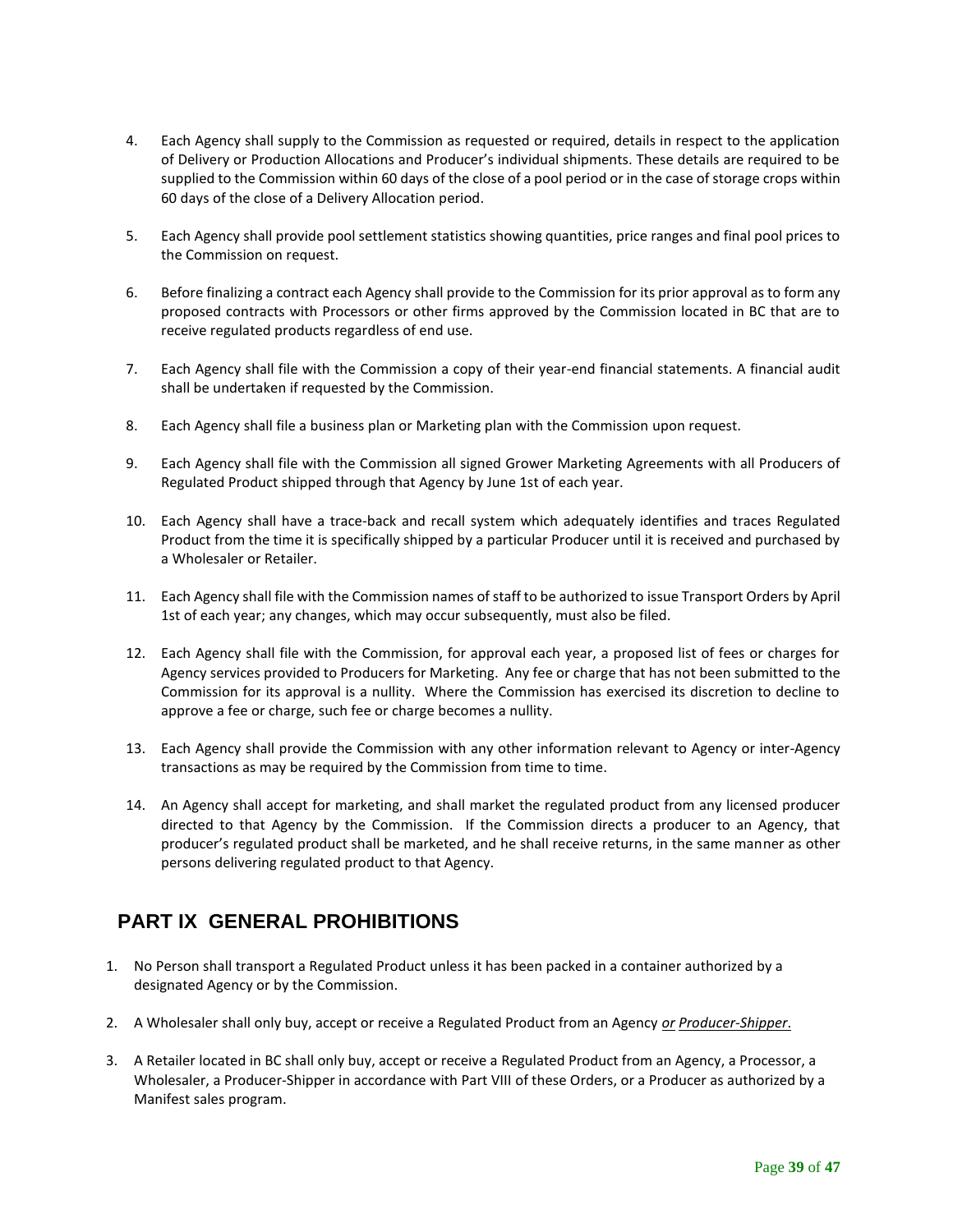- 4. No Processor shall sell or offer for sale or supply the Regulated product except in a processed or manufactured form.
- 5. No Processor shall buy, accept or receive Regulated Product from any Person other than a Wholesaler licensed by the Commission, an Agency designed and licensed by the Commission, or pertaining and limited to Processing Crops a Producer licensed by the Commission.
- 6. No Person, Producer or Processor, unless otherwise ordered by the Commission, shall grow, deliver, receive, accept or market Regulated Product for Processing, freezing, canning or preserving in any way unless there is a signed Commission approved Processing Crop contract which complies with all Commission Orders; such a contract shall be in compliance with and shall not deviate from the Master Contract negotiated for the Regulated Product in question and shall include a service charge.
- 7. No Person shall sell, offer to sell, supply or deliver the Regulated Product to any Person other than an Agency or such other Person as the Commission may expressly direct or authorize.
- 8. No Person other than a member or employee of the Commission shall move, destroy, sell or offer for sale any Regulated Product on which there has been put a detention tag or seizure tag, or with respect to which a notice of seizure has been given by any member or employee of the Commission or individual authorized by the Commission to effect such seizure, without the written authority of the Commission.
- 9. No Producer or Agency shall sell or offer for sale Regulated Crops subject to Commission minimum pricing, and no Person shall buy Regulated Crops subject to Commission minimum pricing, at a price less than the minimum price fixed by the Commission from time to time for the variety and grade of the Regulated Product offered for sale, sold or purchased, unless authorized by the Commission.
- 10. No Processor, or other authorized receiver of Regulated Product for Processing, shall receive or pay for any Regulated Product unless the Producer is currently registered with the Commission and is party to a current Commission approved Processing contract.
- 11. No Producer, shall market or transport any Regulated Product unless the Producer is currently licensed with the Commission, except as expressly authorized by the Commission pursuant to Section 4 of Part IV of the General Order.
- 12. No Producer shall produce or ship Regulated product without a Delivery or Production Allocation for the product in question, unless otherwise authorized by the Commission.
- 13. No Producer-Shipper shall sell or offer to sell Regulated Product to, or buy or offer to buy Regulated Product from, an Agency, other Producers, other Producer-Shippers or Wholesalers except as specifically provided for in these Orders or as otherwise authorized by the Commission.
- 14. A Wholesaler cannot be licensed as a Packinghouse.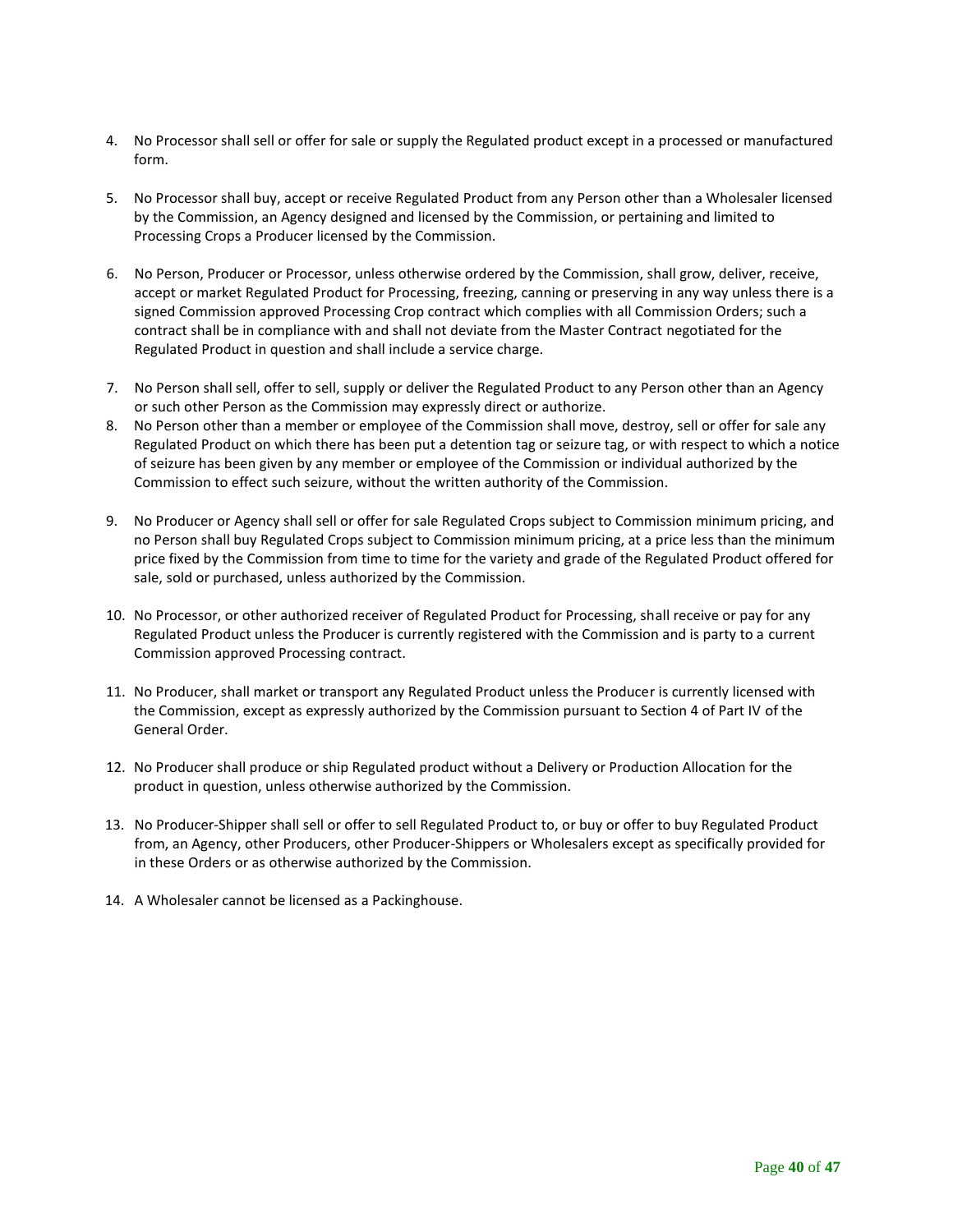# <span id="page-40-0"></span>**PART XIV PROCEDURES FOR DESIGNATION OF AGENCIES**

- 1. The purpose of this Part is to facilitate and direct:
	- (a) the designation and appointment of new Agencies; and
	- (b) the conduct of periodic reviews of existing Agencies.
- 2. The designation of new Agencies and the review of existing Agencies may involve combinations of meetings scheduled by the Commission in its supervisory capacity and/or hearings conducted by the Commission to grant, review or revoke Agency designations.

#### Designating New Agencies

- 3. Any business that wishes to be designated as an Agency shall apply to the Commission in writing. The application shall consist of a detailed business plan outlining the following considerations:
	- (a) the proposed Agency's short and long term goals;
	- (b) the rationale for establishing the proposed Agency including such factors as:
		- (i) an indication of marketplace requirements and potential requirements that the proposed Agency will address, including customer and Producer support;
		- (ii) a description of the benefits to the primary producers of Marketing the Regulated Product through the proposed Agency;
		- (iii) anticipated benefits to the industry as a whole;
		- (iv) possible consequences, beneficial or adverse, to other existing Agencies.
	- (c) the type of Regulated Product intended to be marketed;
	- (d) the commencement date of the proposed Agency;
	- (e) the method by which, and time limits through which, existing Producers may transfer to the proposed Agency;
	- (f) steps taken to meet with, and seek the cooperation of, existing Agencies;
	- (g) the identities of the principals of the proposed Agency;
	- (h) the identities of all shareholders and/or individuals with a financial interest in the proposed Agency;
	- (i) letters of commitment from Producers who wish to market Regulated Product through the proposed Agency;
	- (j) a statement of financial worth, along with a forecast of the anticipated earnings, cash flow and sales forecasts to indicate the fiscal viability of the proposed Agency's operations;
	- (k) a business licence;
	- (l) the facilities out of which the proposed Agency will operate, including any office, warehouse or other facility;
	- (m) the management and staff complement of the proposed Agency, including the marketing experience and skill level of staff;
	- (n) the steps the proposed Agency wishes to take in relation to quality assurance, particularly with respect to such matters as:
		- (i) food safety including an acceptable trace-back and recall system for Regulated Product sold;
		- (ii) grade compliance;
		- (iii) handling and distribution;
		- (iv) record keeping;
		- (v) legal requirements; and
	- (o) an assessment of market supply and demand in areas where the proposed Agency wishes to market the Regulated Product;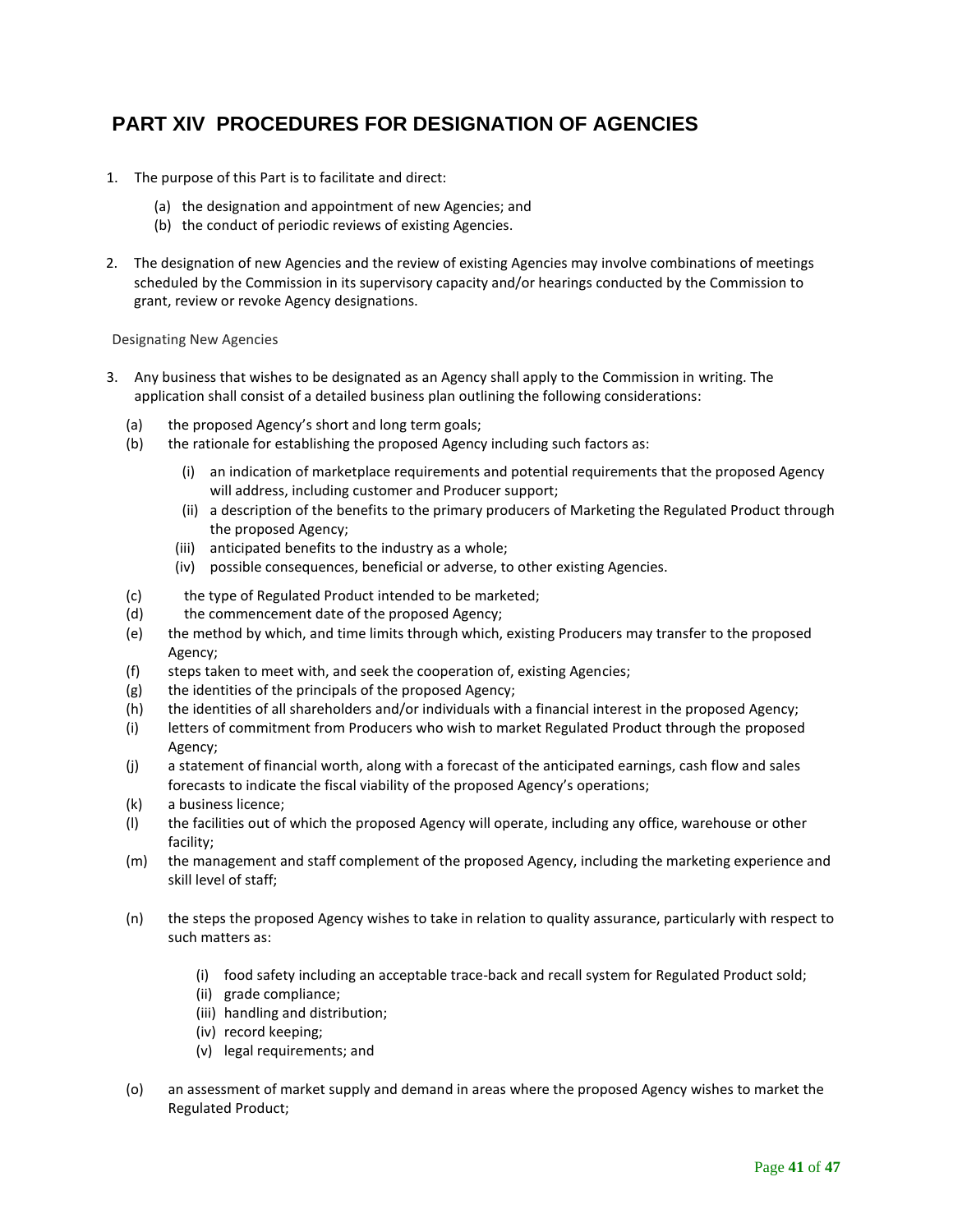- (p) the names of customers who wish to purchase Regulated Product from the proposed Agency;
- (q) letters of commitment from proposed customers who wish to market Regulated Product from the proposed Agency;
- (r) letters of reference from financial institutions which support the establishment of the proposed Agency;
- (s) details of a proposed contingency plan which addresses how Producers would be paid for their product if the Agency encounters financial difficulties. This contingency plan may include the posting of a bond, a letter of credit or other security; and
- (t) details of a label or product identification system whose objective is not to create confusion with other Agencies or product identifications.

Commission<sup>'</sup> s Internal Investigation of a Proposed Agency Application

- 4. Once a completed Agency application is received by the Commission, the Chair of the Commission shall designate a five-member panel of the Commission ("Panel") to consider the Agency application.
- 5. This Panel will meet with the proposed Agency in its supervisory capacity to discuss its Agency application. At this meeting, the proposed Agency will be required to present its application and to disclose all information relevant to its application.
- 6. Following this meeting, and three weeks prior to a hearing where interested parties within the industry will be given an opportunity to be heard, the proposed Agency will prepare a briefing document for distribution to interested parties; this briefing document shall be filed with the Commission who will then distribute it to interested parties. This briefing document must address all matters contained in the Agency application; only information of a confidential, competitive nature may be omitted.
- 7. In conjunction with the proposed Agency, the Commission shall establish a date for the public hearing and will distribute a Notice of Hearing to all interested parties.
- 8. The issues to be considered by the Commission at this hearing will include, but will not be limited to:
	- (a) whether there is a market requirement for another Agency and whether the designation of another Agency would benefit the industry as a whole;
	- (b) assuming there is a requirement for another Agency, whether the evidence as a whole supports the designation of the specific Agency in question;
	- (c) whether the proposed Agency has the expertise to operate as an Agency;
	- (d) whether the proposed Agency intends to follow Commission Orders and the enabling legislation and regulations;
	- (e) where applicable, whether the proposed Agency intends to apply for approval to increase the Marketing of Regulated Product and/or new Regulated Product; and whether the proposed Agency has Producer support.

Criteria for Evaluating Proposed and Designated Agencies

- 9. The Commission will consider the following criteria when recommending new Agencies and reviewing existing Agencies:
	- (a) whether all criteria and terms and conditions outlined above in this Part have been satisfied;
	- (b) whether a potential conflict of interest exists in the appointment of an Agency by the Commission; if the Commission determines that a potential conflict of interest exists, it will refer the matter to the BC Farm Industry Review Board;
	- (c) whether existing Agencies have been given adequate notice of the proposed Agency application, sufficient to enable submissions to the Commission of:
		- (i) oral and written comment and/or objections;
		- (ii) proposals for the coordination of the existing Agencies with the proposed Agency;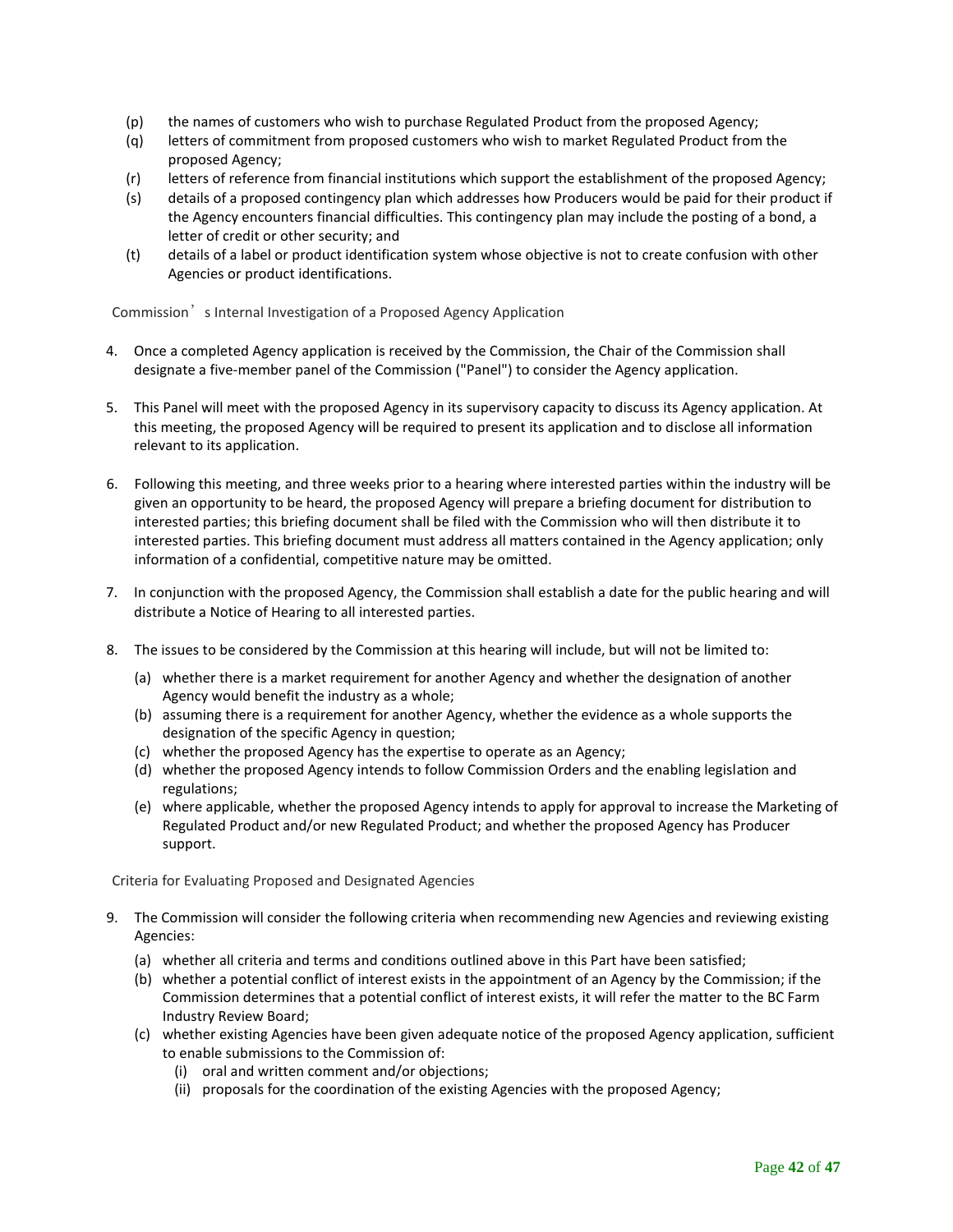- (d) whether affected Producers have been given the opportunity to address the proposal on the same basis as existing Agencies;
- (e) the adequacy of the proposed contingency plan;
- (f) whether the proposed Agency is aware of the Commission's General Orders and regulations concerning pricing, fees, levies, accounting requirements, record keeping and other related matters; and
- (g) whether the proposed Agency is willing to cooperate with existing Agencies and with the Commission to ensure that the Commission is able to carry out its governance responsibilities.

Reviewing of Existing Agencies

- 10. As considered necessary by the Commission in its discretion, a letter will be sent to a designated Agency or Agencies requesting a meeting to discuss ongoing operational issues which may be affecting the industry.
- 11. Following delivery of this letter, a meeting shall be scheduled with the Agency in question and an agenda will be drafted in cooperation with the Agency to address issues which may be of concern both to the Commission and the Agency. The Commission may review the Agency's operations at this time and may request further documentation from the Agency concerning volume of annual sales, grading, quality of product sold, and overall expenses of the Agency, as well as any issue the Commission deems relevant to the conduct of its responsibilities.
- 12. In cases where the Commission is of the view that the viability of an Agency is at serious risk, the Agency shall develop a plan, as directed by the Commission, to address issues that require attention.
- 13. At any time, when the Commission has serious concerns about the viability of an Agency, a hearing may be scheduled, at the discretion of the Commission, which will address whether the Agency designation should be continued, amended or revoked.
- 14. The designation of an Agency by the Commission is not a warranty concerning any aspect of the Agency's business, including the ability of the Agency to pay for products marketed by it.
- 15. The designation of an Agency is a privilege under the Act. It is non-transferable and it is not an approval in perpetuity. The designation of any Agency may be reviewed by the Commission upon any material changes in the conditions giving rise to its initial approval.
- 16. Any sale of all or a portion of an Agency by way of sale of assets or shares, must receive approval from the Commission. Without prior approval, the Agency designation in question will terminate.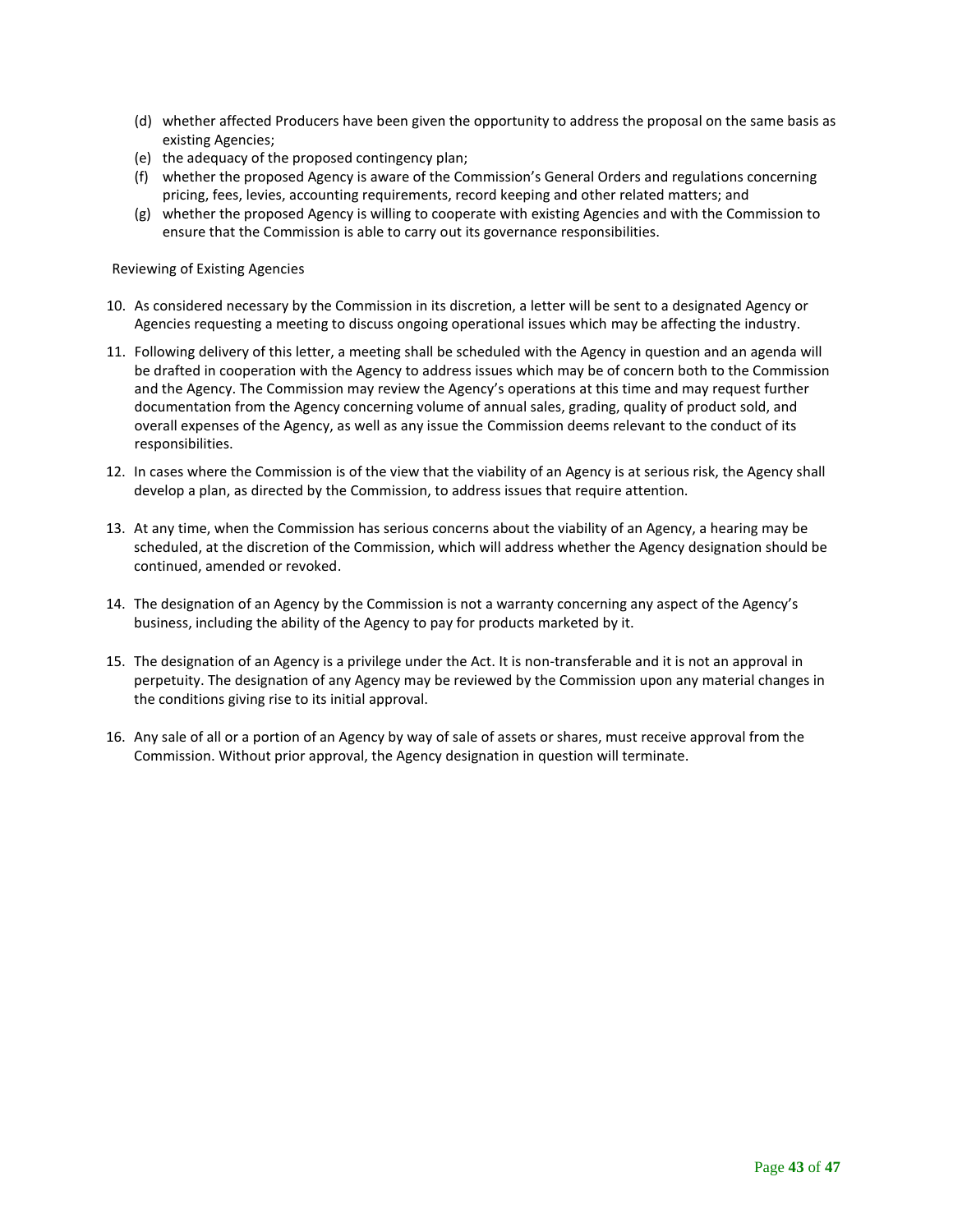# <span id="page-43-0"></span>**PART XV MARKETING OF "NEW" OR ADDITIONAL REGULATED PRODUCT BY EXISTING AGENCIES**

1. No new or additional Regulated Product shall be marketed by existing Agencies without Commission approval.

2. An Agency seeking to market new or additional Regulated Product shall submit a Business Plan covering a period of time specified by the Commission which addresses matters relating to promotion, market development and planned expansion. In the case of agencies marketing regulated greenhouse crops, this requirement will occur within the Procedures outlined under General Orders Part XVI and XVIII.

3. At its discretion, the Commission may determine whether a hearing will be held, in either oral or written form, concerning the application by an existing Agency to market new or additional Regulated Product. In exercising its discretion, the Commission will consider:

(a) if and how other existing Agencies, if any, will be affected;

(b) how the Commission will notify interested parties of the application and its decision to approve or dismiss the application.

4. The Commission shall consider:

(a) what benefits, if any, not currently available to Producers will accrue to them if new or additional Regulated Product is marketed by the Agency;

(b) whether the Agency has sufficient staff with the necessary experience to market the new or additional Regulated Product;

(c) whether a market exists for the new or additional Regulated Product; and

(d) whether the new or additional Regulated Product would enhance orderly Marketing.

# <span id="page-43-1"></span>**PART XVI PRODUCTION AND DELIVERY ALLOCATIONS – GENERAL**

1. The purposes of the Delivery and Production Allocation Procedures contained in Part XVII and Part XVIII are to identify the principles and guidelines by which the Commission will support and enhance a regulated marketing system for the intraprovincial, interprovincial and export trade of regulated crops.

These purposes include:

- (a) The preservation of market access for Producers who have served the market over time.
- (b) The provision of access for new entrants.
- (c) The desire to create and maintain long-term, sustainable, food safe, farming and greenhouse operations.
- (d) The provision of opportunity for industry growth.
- (e) The provision of an orderly marketing system.
- 2. In the event a Producer or any other Person realizes a benefit or advantage in regard to the application of the Procedures contained in Part XVII and Part XVIII, or the utilization of or access to Delivery or Production Allocations, that are not consistent with the object and purpose of these Procedures, the Commission may deny such Producer or Person that benefit or advantage and may interpret these Procedures in a manner consistent with the object and purpose of the policy as articulated in section 1 of this Part.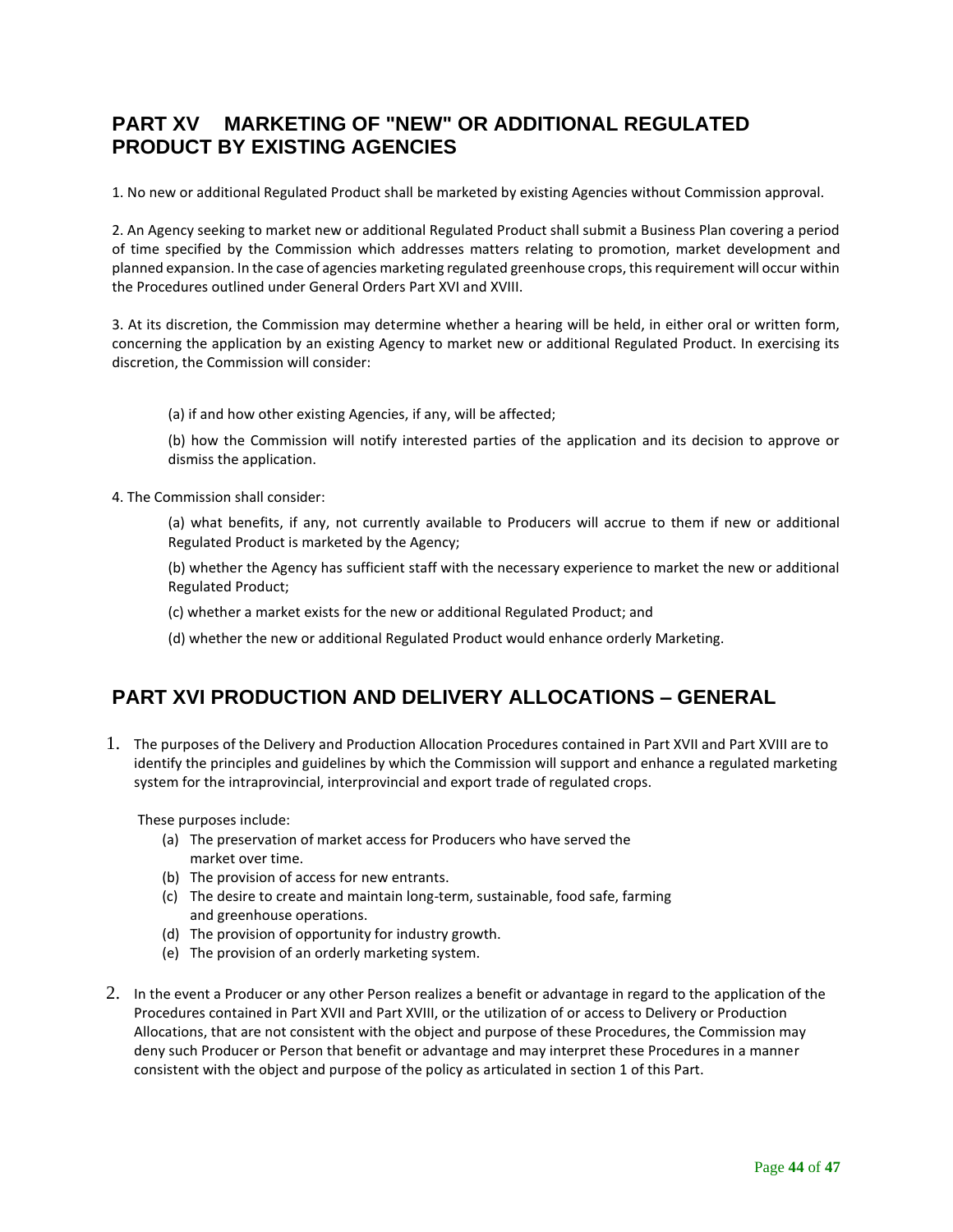- 3. Delivery and Production Allocations are a privilege granted by the Commission under a Producer's license. Delivery and Production Allocations shall have no monetary value.
- 4. Only Persons eighteen (18) years of age and over and holding a valid Producer's licence from the Commission may hold or be assigned Delivery or Production Allocations.
- 5. Only Persons holding Canadian citizenship or Permanent Resident Status may hold Delivery or Production Allocations. If the applicant for a Delivery or Production Allocation is a corporate applicant, then 51% common beneficial ownership must be retained by a Person or Persons holding Canadian citizenship or Permanent Resident Status.
- 6. A change of name on a registration or a Delivery or Production Allocation does not necessarily constitute a transfer of a Delivery or Production Allocation.
- 7. A change of name on a registration of a Delivery or Production Allocation does not negate any Grower Marketing Agreement between a Producer and an Agency.
- 8. Throughout the Regulated Area Delivery and Production Allocation is transferable between and among licensed producers and prospective producers intending to obtain a producer license. For the purpose of reaching decisions and determinations regarding the transfer of Production and Delivery Allocation the VMC will rely on what is provided for in Part XVII and Part XVIII of this General Order as well as policies established regarding Production and Delivery Allocation transfer, which may change from time to time.
- 9. Designated Agencies having the authority to market storage crops are to use each individual producer's assigned Delivery Allocation for the purpose of determining the Producer's delivery opportunity in accordance with the established Delivery Allocation period.

# <span id="page-44-0"></span>**PART XVII PROCEDURE FOR DETERMINING DELIVERY ALLOCATION FOR STORAGE CROPS**

1. This Part covers Storage Crops as defined in Part I (5), *as follows*:

*"Storage Crops" mean potatoes, onions, parsnips, cabbage, carrots, beets, rutabagas, white turnips and any other crop designatedby the Commission.*

- 2. *Only Regulated Product shipped through an Agency or Producer-Shipper of the Commission shall be used for the calculation of Delivery Allocation levels or adjustments for Crops under this Part*.
- 3. Delivery Allocations shall be established on a rolling 5-year average for Storage Crops, unless otherwise directed by the Commission.
- 4. Subject to section 5 and 6 in this Part, no Producer shall ship a quantity of Storage Crops in excess of their Delivery Allocation, unless otherwise authorized by the Commission.
- 5. Delivery Allocation within a period does not commence until supply exceeds demand. Any shipments made within a Delivery Allocation period prior to commencement of Delivery Allocation will count towards the building of Delivery Allocation.
- 6. After one round (100 percent) of all Delivery Allocations has been shipped for any Storage Crop in any Delivery Allocation period, Delivery Allocations shall be awarded equally to each registered producer. For the purposes of this section registered Producers operating as a Family Unit may be grouped together and in those instances the Family Unit will receive the Delivery Allocation of only one registered Producer.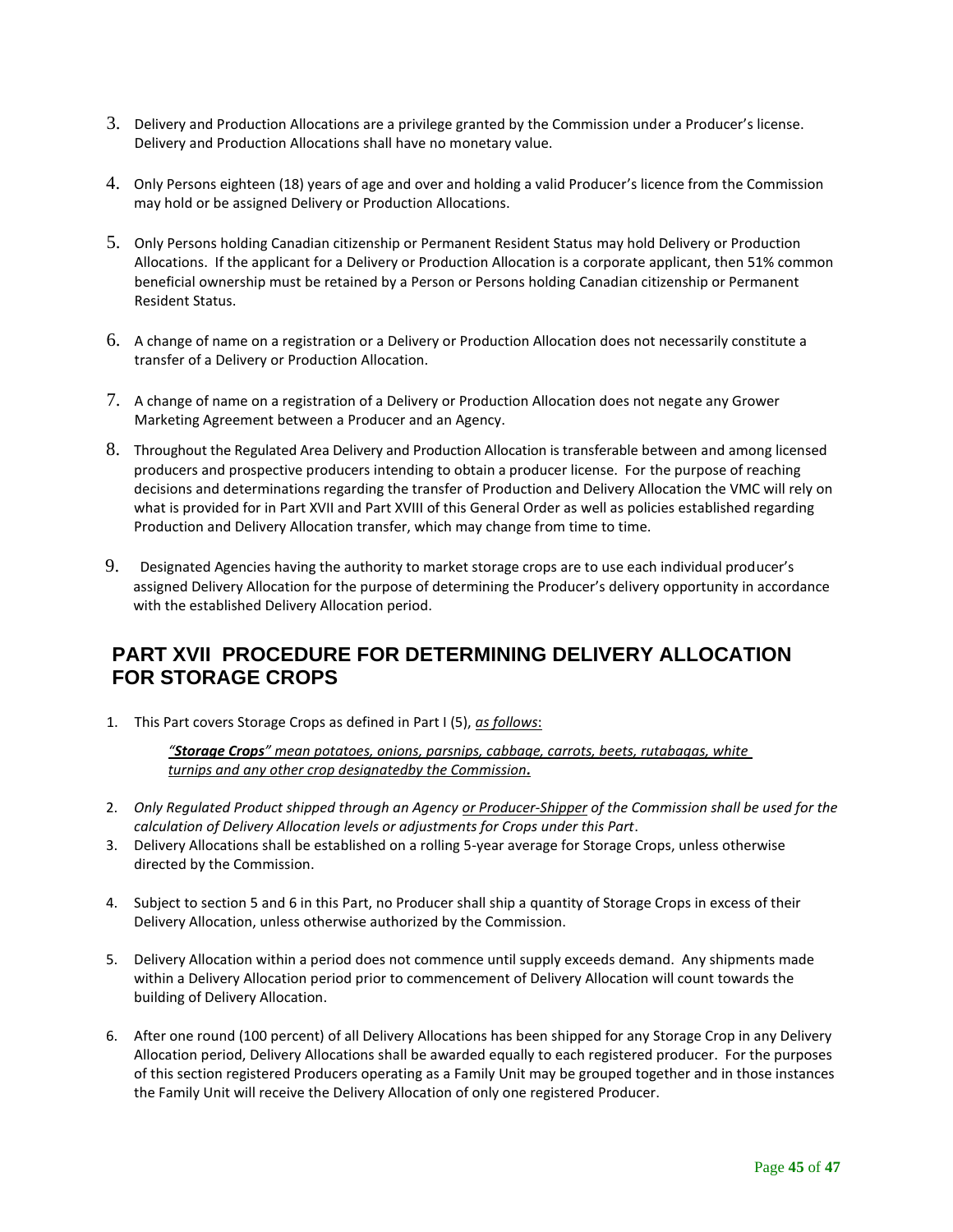- 7. Where a Producer is called to provide Regulated Product and cannot or will not supply the Regulated Product demanded by the market, that Producer will be bypassed and will be deemed to have shipped the quantity of Regulated Product requested, and other Producers will be contacted. Producers holding a Delivery Allocation will be contacted first and new Producers will be contacted if Producers holding a Delivery Allocation cannot supply the Regulated Products requested.
- 8. Regulated Product produced outside of British Columbia shall not be used to fill or increase a Delivery Allocation for a Producer.
- 9. Regulated Product produced by one Producer may not be used to fill or increase a Delivery Allocation of another Producer.
- 10. Unless there are special circumstances, if a Producer ceases production for two consecutive years, then the Commission shall rescind their Delivery Allocation.
- 11. If a Producer is found guilty of violating a Commission Order, the Commission shall have the authority, in addition to any other measures set out in these orders, to suspend a Producer's Delivery Allocation for a period of time. Sales made during the period of violation will not be allowed to build Delivery Allocation.

#### *Transfer of Delivery Allocations*

- 12. Except in extenuating circumstances, transfer of a Delivery Allocation by any Producer can only take place once a year and is subject to the following conditions:
	- (a) all applications for transfer of a Delivery Allocation must be on a form prescribed by the Commission;
	- (b) all applications for transfer of Delivery Allocations must be filed with the Commission not later than March 15 each year; and;
	- (c) unless otherwise specified by the Commission, all transfers of Delivery Allocation shall take effect the following crop year.
- 13. When transferring a Delivery Allocation, only that portion of a Delivery Allocation that has been earned can be transferred. Earned Delivery Allocation constitutes Delivery Allocation based on actual shipments and shall not include any Delivery Allocation that has been previously granted by the Commission.
- 14. In the case of potatoes only, to qualify for transfer, the minimum earned Delivery Allocation must total an aggregate ten tons when all categories and Delivery Allocation periods are combined.
- 15. Any Delivery Allocation earned or acquired must be utilized by the licensed Producer for a minimum of two (2) years before it may be transerred, except in extenuating circumstances.
- 16. Delivery Allocation periods for Storage Crops shall be as set out in Schedule VI *Delivery Allocation Periods for Storage Crops*.